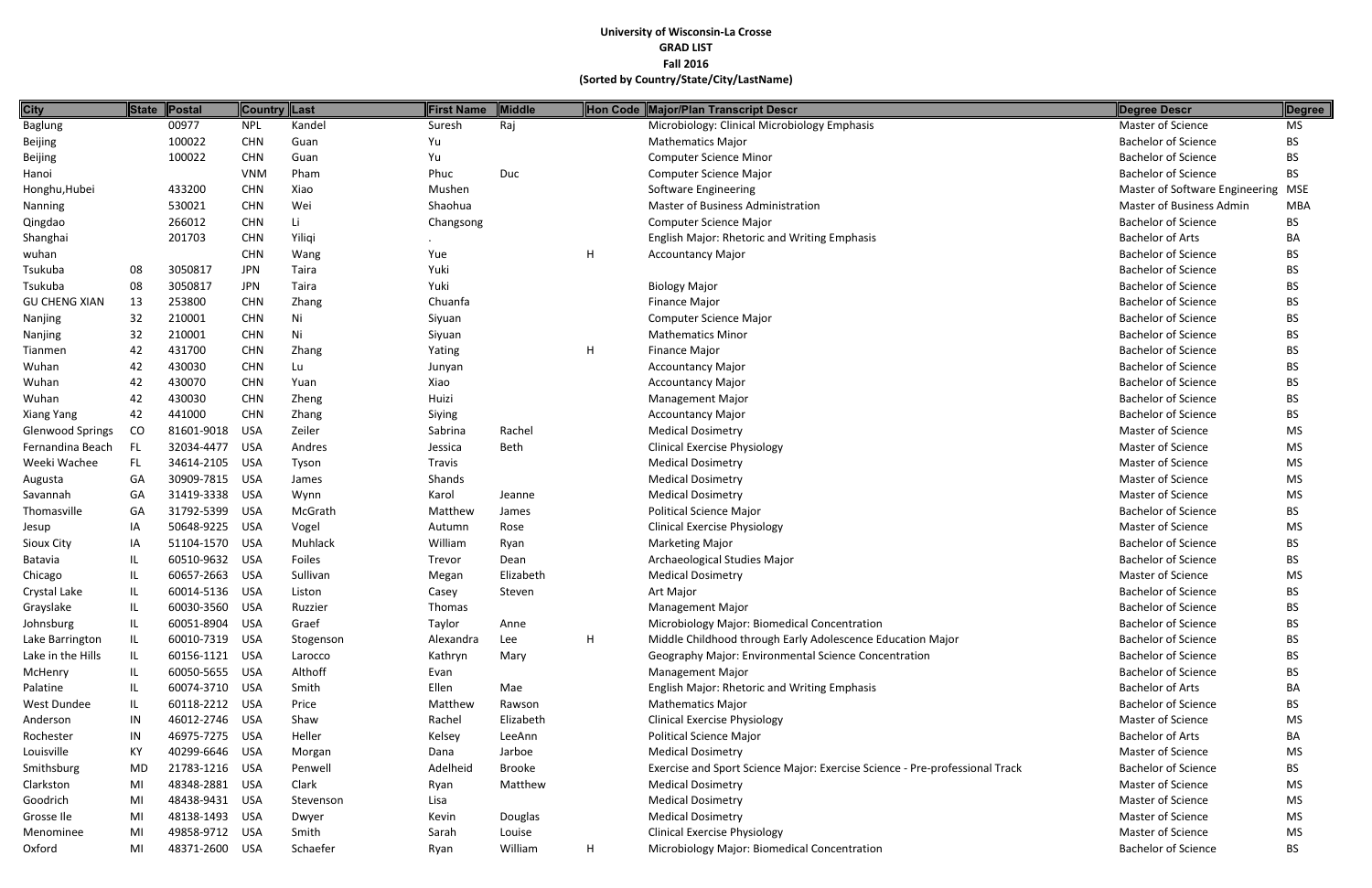| <b>City</b>            |           | State Postal   | <b>Country Last</b> |                     | <b>First Name</b> | Middle             |           | Hon Code Major/Plan Transcript Descr                                                | <b>Degree Descr</b>        | ∥Degree   |
|------------------------|-----------|----------------|---------------------|---------------------|-------------------|--------------------|-----------|-------------------------------------------------------------------------------------|----------------------------|-----------|
| Troy                   | MI        | 48098-4308     | <b>USA</b>          | Wang                | Yinan             |                    |           | <b>Medical Dosimetry</b>                                                            | Master of Science          | <b>MS</b> |
| Adams                  | <b>MN</b> | 55909-8514 USA |                     | Hose                | Nicole            | Renee              |           | Communication Studies Major: Organizational and Professional Communication Emphasis | <b>Bachelor of Science</b> | <b>BS</b> |
| Andover                | MN        | 55304-3864     | <b>USA</b>          | Hinnenkamp          | <b>Brianna</b>    | Lynn               |           | Exercise and Sport Science Major: Exercise Science - Pre-professional Track         | <b>Bachelor of Science</b> | <b>BS</b> |
| Apple Valley           | MN        | 55124-5051     | <b>USA</b>          | Deinhammer          | Kelsey            | Nicole             | <b>HH</b> | Middle Childhood through Early Adolescence Education Major                          | <b>Bachelor of Science</b> | <b>BS</b> |
| Apple Valley           | MN        | 55124-4535     | USA                 | Hoeppner            | Jarret            | Colton             |           | <b>History Major</b>                                                                | <b>Bachelor of Science</b> | <b>BS</b> |
| Apple Valley           | MN        | 55124-5075 USA |                     | Tharp               | Kaitlyn           | Grace              |           | Communication Studies Major: Advocacy and Communication Criticism Emphasis          | <b>Bachelor of Science</b> | <b>BS</b> |
| Blaine                 | <b>MN</b> | 55449-7908 USA |                     | Cameron             | Michael           | James              |           | <b>Clinical Exercise Physiology</b>                                                 | <b>Master of Science</b>   | MS        |
| Blaine                 | MN        | 55434-4034 USA |                     | Lachinski           | <b>Brooke</b>     | Kristine           |           | <b>Marketing Major</b>                                                              | <b>Bachelor of Science</b> | <b>BS</b> |
| Bloomington            | MN        | 55431-3363     | <b>USA</b>          | Olson               | Lauren            | Leigh              |           | <b>Biology Major: Environmental Science Concentration</b>                           | <b>Bachelor of Science</b> | <b>BS</b> |
| Bloomington            | MN        | 55438-1862 USA |                     | Wiebold             | Theodore          | Scott              |           | Exercise and Sport Science Major: Exercise Science - Fitness Track                  | <b>Bachelor of Science</b> | BS        |
| <b>Blue Earth</b>      | MN        | 56013-1224     | USA                 | Schonrock           | Tyler             | Lee                |           | Communication Studies Major: Interpersonal Communication Emphasis                   | <b>Bachelor of Science</b> | <b>BS</b> |
| Brownsville            | MN        | 55919-0283     | <b>USA</b>          | <b>St Sauver</b>    | Clayton           | Louis              |           | <b>Biology Major</b>                                                                | <b>Bachelor of Science</b> | <b>BS</b> |
| Burnsville             | <b>MN</b> | 55337-2710 USA |                     | Sisk                | Riley             | Connor             | H         | <b>International Business Major</b>                                                 | <b>Bachelor of Science</b> | <b>BS</b> |
| Caledonia              | MN        | 55921-2751 USA |                     | <b>Breeser</b>      | Amy               |                    |           | <b>Accountancy Major</b>                                                            | <b>Bachelor of Science</b> | <b>BS</b> |
| <b>Cannon Falls</b>    | <b>MN</b> | 55009-9269     | USA                 | Fales               | Holly             | Marie              |           | <b>Occupational Therapy</b>                                                         | Master of Science          | MS        |
| Chanhassen             | MN        | 55317-8564 USA |                     | Harmon              | Justin            | Thomas             |           | Finance Major                                                                       | <b>Bachelor of Science</b> | <b>BS</b> |
| Chanhassen             | MN        | 55317-9375 USA |                     | Sanford             | Anna              | McCauley           | HH        | <b>English Education Major</b>                                                      | <b>Bachelor of Science</b> | BS        |
| Chisago City           | MN        | 55013-9342 USA |                     | Brown               | Aaron             | Christopher        | H         | Social Studies Education Major (Broad Field Option A)                               | <b>Bachelor of Science</b> | BS.       |
| Duluth                 | MN        | 55805-1643     | <b>USA</b>          | Turek               | Jillian           |                    |           | <b>Clinical Exercise Physiology</b>                                                 | Master of Science          | MS        |
| Duluth                 | <b>MN</b> | 55811-5560     | USA                 | Wassenaar           | Jenna             | Laine              | HH        | <b>Biology Major: Biomedical Science Concentration</b>                              | <b>Bachelor of Science</b> | BS        |
| <b>Eden Prairie</b>    | MN        | 55346-2005     | USA                 | Hansen              | Carly             | Lauren             | H         | Middle Childhood through Early Adolescence Education Major                          | <b>Bachelor of Science</b> | <b>BS</b> |
| <b>Eden Prairie</b>    | MN        | 55346-2027     | <b>USA</b>          | Marks               | Rebecca           | Hope               | HH        | <b>Art Education Major</b>                                                          | <b>Bachelor of Science</b> | <b>BS</b> |
| Elgin                  | <b>MN</b> | 55932-5284     | <b>USA</b>          | Hugstad             | Luke              | Michael            | H         | <b>Accountancy Major</b>                                                            | <b>Bachelor of Science</b> | <b>BS</b> |
| Excelsior              | MN        | 55331-8149 USA |                     | Smith               | Kelsey            | Elizabeth          |           | <b>Occupational Therapy</b>                                                         | Master of Science          | MS        |
| Gilbert                | <b>MN</b> | 55741-8047     | USA                 | Ario                | Cameron           | Jason              |           | <b>Computer Science Major</b>                                                       | <b>Bachelor of Science</b> | <b>BS</b> |
| Goodhue                | <b>MN</b> | 55027-8714 USA |                     | Schafer             | Trent             | Alan               | HH        | Psychology Major                                                                    | <b>Bachelor of Science</b> | BS        |
| Houston                | MN        | 55943-7148 USA |                     | Peplinski           | Tyler             | Michael            |           | <b>Finance Major</b>                                                                | <b>Bachelor of Science</b> | <b>BS</b> |
| Hugo                   | <b>MN</b> | 55038-7476     | <b>USA</b>          | Larson              | Lucas             | Lyn                |           | <b>Biology Major</b>                                                                | <b>Bachelor of Science</b> | <b>BS</b> |
| Inver Grove Heights MN |           | 55076-3544     | <b>USA</b>          | Olsen               | Alicia            | Jean               | Н         | Psychology Major                                                                    | <b>Bachelor of Science</b> | <b>BS</b> |
| Jasper                 | <b>MN</b> | 56144-4054     | USA                 | Reker               | Ariel             | Marie              |           | Archaeological Studies Major                                                        | <b>Bachelor of Arts</b>    | <b>BA</b> |
| Kasota                 | <b>MN</b> | 56050-4330 USA |                     | Anderson            | Melany            | Colleen            |           | Psychology Major                                                                    | <b>Bachelor of Science</b> | <b>BS</b> |
| Kellogg                | MN        | 55945-4524 USA |                     | Glomski             | Joseph            | Philip             | H         | <b>Public Administration Major</b>                                                  | <b>Bachelor of Science</b> | <b>BS</b> |
| La Crescent            | MN        | 55947-1166 USA |                     | Gerzsik             | Cori              |                    |           | <b>Management Major</b>                                                             | <b>Bachelor of Science</b> | <b>BS</b> |
| La Crescent            | MN        | 55947-1065 USA |                     | Quanrud             | Tori              | Lea                |           | <b>Accountancy Major</b>                                                            | <b>Bachelor of Science</b> | <b>BS</b> |
| La Crescent            | MN        | 55947-9670 USA |                     | Van Lin             | Jaylene           | Ann                |           | <b>Marketing Major</b>                                                              | <b>Bachelor of Science</b> | BS        |
| Lake City              | MN        | 55041-6109 USA |                     | Botwinski-Kennebeck | Ana               | Lauren             |           | <b>Communication Studies Major: Interpersonal Communication Emphasis</b>            | <b>Bachelor of Science</b> | <b>BS</b> |
| Lakefield              | MN        | 56150-1186 USA |                     | Schumann            | Kelsey            | Ann                |           | <b>Occupational Therapy</b>                                                         | Master of Science          | MS        |
| Lakeville              | MN        | 55044-7558 USA |                     | Barrett             | Evan              | Patrick            | H         | Communication Studies Major: Broadcast and Digital Media Emphasis                   | <b>Bachelor of Arts</b>    | BA        |
| Lakeville              | MN        | 55044-6611 USA |                     | Evers               | Hannah            | Camille            |           | French Education Major (Early Childhood - Adolescence)                              | <b>Bachelor of Science</b> | <b>BS</b> |
| Lakeville              | MN        | 55044-8668 USA |                     | Oxton               | Joel              | <b>Marcus Carl</b> |           | Finance Major                                                                       | <b>Bachelor of Science</b> | <b>BS</b> |
| Lakeville              | MN        | 55044-8882 USA |                     | Shaw                | Zachary           | Andrew             |           | Psychology Major                                                                    | <b>Bachelor of Arts</b>    | BA        |
| Le Roy                 | MN        | 55951-1228 USA |                     | Jennings            | Jaye              | Richard            |           | <b>Occupational Therapy</b>                                                         | Master of Science          | MS        |
| Lino Lakes             | MN        | 55014-1410 USA |                     | Morrisette          | Elena             | Marie              | H         | Exercise and Sport Science Major: Exercise Science - Pre-professional Track         | <b>Bachelor of Science</b> | <b>BS</b> |
| Little Canada          | MN        | 55109-1903 USA |                     | Hansen              | Olivia            | Nicole             | HH        | Psychology Major                                                                    | <b>Bachelor of Science</b> | <b>BS</b> |
| Mahtomedi              | MN        | 55115-2027 USA |                     | Harned              | Katelin           | Elizabeth          |           | <b>International Business Major</b>                                                 | <b>Bachelor of Science</b> | <b>BS</b> |
| Mankato                | MN        | 56001-5244 USA |                     | Kluender            | Monica            | Jo                 |           | <b>Occupational Therapy</b>                                                         | Master of Science          | MS        |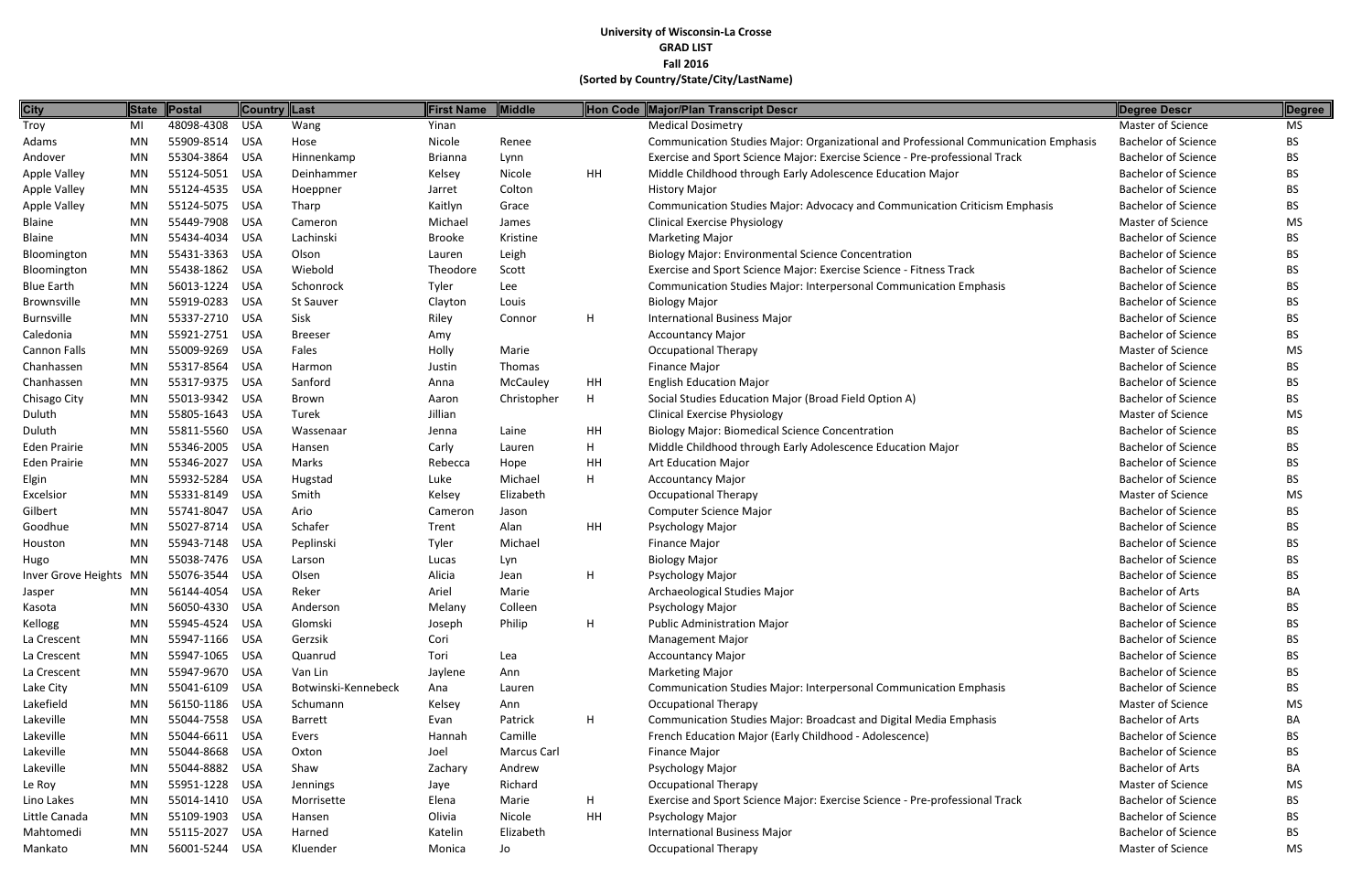| <b>City</b>         | State     | $\ $ Postal    | Country  Last |                 | <b>First Name</b> | <b>Middle</b> |           | Hon Code Major/Plan Transcript Descr                                        | Degree Descr               | Degree          |
|---------------------|-----------|----------------|---------------|-----------------|-------------------|---------------|-----------|-----------------------------------------------------------------------------|----------------------------|-----------------|
| Maple Grove         | MN        | 55311-1775     | <b>USA</b>    | Wojta           | Samantha          | Lee           |           | <b>Occupational Therapy</b>                                                 | Master of Science          | MS.             |
| Mapleton            | MN        | 56065-9753     | <b>USA</b>    | Larson          | Benjamin          | Joel          |           | Finance Major                                                               | <b>Bachelor of Science</b> | BS.             |
| Medford             | MN        | 55049-8072     | <b>USA</b>    | O'Connor        | Sara              |               |           | Psychology Major                                                            | <b>Bachelor of Science</b> | <b>BS</b>       |
| Mendota Heights     | MN        | 55118-1937     | <b>USA</b>    | Kuenster        | Megan             | Marie         | H         | Middle Childhood through Early Adolescence Education Major                  | <b>Bachelor of Science</b> | <b>BS</b>       |
| Minneapolis         | MN        | 55403-1763     | USA           | Bormann         | Hailey            | Marie         | HH        | <b>Accountancy Major</b>                                                    | <b>Bachelor of Science</b> | <b>BS</b>       |
| Minneapolis         | MN        | 55428-3310     | <b>USA</b>    | Putz            | Pierce            | Duane         | H         | Spanish Major                                                               | <b>Bachelor of Arts</b>    | BA              |
| New Ulm             | MN        | 56073-3241     | USA           | Kittler         | Kelsey            | Ann           |           | <b>Occupational Therapy</b>                                                 | Master of Science          | MS.             |
| <b>Pine Springs</b> | MN        | 55115-6804     | <b>USA</b>    | Varberg         | Clare             | Louise        | H         | <b>Accountancy Major</b>                                                    | <b>Bachelor of Science</b> | <b>BS</b>       |
| Plainview           | MN        | 55964-1000     | USA           | Klassen         | Kristi            | Nicole        | <b>HH</b> | Middle Childhood through Early Adolescence Education Major                  | <b>Bachelor of Science</b> | <b>BS</b>       |
| Plymouth            | MN        | 55447-3904     | USA           | Nordstrom       | Eric              | Daniel Rodger |           | Archaeological Studies Major                                                | <b>Bachelor of Science</b> | <b>BS</b>       |
| Randolph            | MN        | 55065-9529     | USA           | Frandrup        | Rachel            | Marie         |           | <b>Occupational Therapy</b>                                                 | <b>Master of Science</b>   | <b>MS</b>       |
| Rochester           | MN        | 55904-5202     | <b>USA</b>    | Anderson        | Kelli             | Lynn          |           | <b>Marketing Major</b>                                                      | <b>Bachelor of Science</b> | BS.             |
| Rochester           | MN        | 55902-8854     | <b>USA</b>    | Anshus          | Danielle          | Kristine      |           | <b>Occupational Therapy</b>                                                 | Master of Science          | <b>MS</b>       |
| Rochester           | <b>MN</b> | 55902-1551     | USA           | Ashbaugh        | Justin            | Shey          |           | <b>Finance Major</b>                                                        | <b>Bachelor of Science</b> | BS.             |
| Rochester           | MN        | 55904-5874     | USA           | Glaser          | Michael           | David         | H         | <b>Biology Major</b>                                                        | <b>Bachelor of Science</b> | BS.             |
| Rochester           | MN        | 55906-5434     | <b>USA</b>    | Joswiak         | Thomas            | Charles       |           | Geography Major: Geographic Information Science Concentration               | <b>Bachelor of Science</b> | <b>BS</b>       |
| Rochester           | MN        | 55906-4252     | <b>USA</b>    | Kelly           | Katie             | Ann           |           | <b>Accountancy Major</b>                                                    | <b>Bachelor of Science</b> | <b>BS</b>       |
| Rochester           | <b>MN</b> | 55902-2406     | USA           | Kitzmann        | Nathaniel         | Gary          | H         | <b>Biology Major: Biomedical Science Concentration</b>                      | <b>Bachelor of Science</b> | BS.             |
| Rochester           | <b>MN</b> | 55904-9032     | USA           | Nelson          | Amy               | Leigh         |           | Theatre Arts Major: Performance Emphasis                                    | <b>Bachelor of Arts</b>    | BA              |
| Rochester           | MN        | 55904-6349     | USA           | Salerno         | Matthew           | Sebastian     |           | <b>Biology Major: Biomedical Science Concentration</b>                      | <b>Bachelor of Science</b> | BS.             |
| Rochester           | MN        | 55901-5511     | USA           | Zuroski         | Rachel            | Elizabeth     | H         | Microbiology Major: Biomedical Concentration                                | <b>Bachelor of Science</b> | <b>BS</b>       |
|                     | MN        | 55374-9160     | USA           | Heikkinen       |                   |               | HH        | <b>Mathematics Major</b>                                                    | <b>Bachelor of Science</b> |                 |
| Rogers              | MN        | 55374-4002     | USA           | Killian         | Kirsten<br>Nicole | Jo<br>Allison |           |                                                                             | <b>Bachelor of Arts</b>    | <b>BS</b><br>BA |
| Rogers              |           |                |               |                 |                   |               |           | <b>Communication Studies Major: Interpersonal Communication Emphasis</b>    |                            |                 |
| Rosemount           | <b>MN</b> | 55068-4492     | USA           | <b>Bristlin</b> | Emily             | Christine     |           | Psychology Major                                                            | <b>Bachelor of Science</b> | BS.             |
| Rosemount           | MN        | 55068-4362     | USA           | Kemmet          | Alexandra         | Jean          | Н         | <b>Accountancy Major</b>                                                    | <b>Bachelor of Science</b> | BS.             |
| Saint Michael       | MN        | 55376-9555     | USA           | Kalk            | Kenneth           | James         | HH        | <b>Finance Major</b>                                                        | <b>Bachelor of Science</b> | <b>BS</b>       |
| Stewartville        | MN        | 55976-1569     | USA           | Schmidt         | Caleb             | Thomas        |           | <b>Information Systems Major</b>                                            | <b>Bachelor of Science</b> | BS.             |
| Stillwater          | <b>MN</b> | 55082-1415     | USA           | Weipert         | Daniel            | Joseph        |           | Geography Major: Environmental Science Concentration                        | <b>Bachelor of Science</b> | BS.             |
| Waltham             | MN        | 55982-7639     | USA           | Sorensen        | Maggie            | Elizabeth     | H         | <b>Therapeutic Recreation Major</b>                                         | <b>Bachelor of Science</b> | BS.             |
| Waseca              | <b>MN</b> | 56093-2653     | USA           | Storvick        | Whitney           | Marie         |           | <b>Communication Studies Major: Broadcast and Digital Media Emphasis</b>    | <b>Bachelor of Arts</b>    | ΒA              |
| Winona              | MN        | 55987-6501 USA |               | Hudson          | Anna              | Jane          |           | Community Health Education: Public Health                                   | Master of Public Health    | <b>MPH</b>      |
| Woodbury            | MN        | 55125-1729     | USA           | Suckow          | Samantha          | Marie         |           | <b>Clinical Exercise Physiology</b>                                         | Master of Science          | <b>MS</b>       |
| Worthington         | MN        | 56187-1126 USA |               | Harberts        | Tiffany           | Kay           |           | Psychology Major                                                            | <b>Bachelor of Science</b> | BS.             |
| Zumbrota            | MN        | 55992-7286 USA |               | Nelson          | Megan             | Barbara       | HH        | Early Childhood through Middle Childhood Education Major                    | <b>Bachelor of Science</b> | BS.             |
| <b>Billings</b>     | MT        | 59102-7543 USA |               | Olson           | Alyssa            | Anne          |           | <b>Medical Dosimetry</b>                                                    | Master of Science          | MS              |
| Denver              | <b>NC</b> | 28037-7710 USA |               | Mondloch        | Jacob             | Nicholas      |           | <b>Management Major</b>                                                     | <b>Bachelor of Science</b> | BS.             |
| New Hyde Park       | <b>NY</b> | 11040-1448 USA |               | Kotrba          | Justin            |               |           | <b>Medical Dosimetry</b>                                                    | Master of Science          | <b>MS</b>       |
| Penfield            | <b>NY</b> | 14526-9775     | USA           | Li              | Joanne            |               |           | <b>Medical Dosimetry</b>                                                    | Master of Science          | MS.             |
| Warren              | OH        | 44484-6017     | <b>USA</b>    | Coffey          | Ashley            | <b>Briana</b> |           | <b>Medical Dosimetry</b>                                                    | Master of Science          | MS.             |
| Windsor             | ON        | <b>N8R 1L5</b> | CAN           | Garant          | Joelle            | Nicole        |           | Exercise and Sport Science: Human Performance                               | Master of Science          | MS.             |
| Aiken               | SC        | 29803-7813     | <b>USA</b>    | Jacobs          | Destiny           |               |           | <b>Medical Dosimetry</b>                                                    | Master of Science          | <b>MS</b>       |
| Edinburg            | <b>TX</b> | 78539-3447     | USA           | Longoria        | Glenda            | Lee           |           | <b>Medical Dosimetry</b>                                                    | Master of Science          | MS              |
| <b>Flower Mound</b> | TX        | 75022-4518 USA |               | Swails          | Patrick           | Andrew        |           | Physics Major                                                               | <b>Bachelor of Science</b> | BS.             |
| Bridgewater         | VA        | 22812-1663     | USA           | Knapik          | Michael           |               |           | History Major: Regional Emphasis                                            | <b>Bachelor of Science</b> | BS.             |
| Alma                | WI        | 54610-8206 USA |               | Fink            | Trevor            | Kerry         | H         | Exercise and Sport Science Major: Exercise Science - Pre-professional Track | <b>Bachelor of Science</b> | BS.             |
| Altoona             | WI        | 54720-1184 USA |               | Poquette        | Naomi             | Marie         | HH        | Middle Childhood through Early Adolescence Education Major                  | <b>Bachelor of Science</b> | <b>BS</b>       |

|   | Degree Descr               | <b>Degree</b> |
|---|----------------------------|---------------|
|   | Master of Science          | MS            |
|   | <b>Bachelor of Science</b> | BS            |
|   | <b>Bachelor of Science</b> | BS            |
|   | <b>Bachelor of Science</b> | BS            |
|   | <b>Bachelor of Science</b> | BS.           |
|   | <b>Bachelor of Arts</b>    | BA            |
|   | <b>Master of Science</b>   | MS            |
|   | <b>Bachelor of Science</b> | <b>BS</b>     |
|   | <b>Bachelor of Science</b> | BS            |
|   | <b>Bachelor of Science</b> | BS.           |
|   | <b>Master of Science</b>   | MS            |
|   | <b>Bachelor of Science</b> | <b>BS</b>     |
|   | Master of Science          | MS            |
|   | <b>Bachelor of Science</b> | BS.           |
|   | <b>Bachelor of Science</b> | <b>BS</b>     |
|   | <b>Bachelor of Science</b> | <b>BS</b>     |
|   | <b>Bachelor of Science</b> | BS            |
|   | <b>Bachelor of Science</b> | BS            |
|   | <b>Bachelor of Arts</b>    | BА            |
|   | <b>Bachelor of Science</b> | <b>BS</b>     |
|   | <b>Bachelor of Science</b> | <b>BS</b>     |
|   | <b>Bachelor of Science</b> | <b>BS</b>     |
|   | <b>Bachelor of Arts</b>    | BА            |
|   | <b>Bachelor of Science</b> | BS            |
|   | <b>Bachelor of Science</b> | <b>BS</b>     |
|   | <b>Bachelor of Science</b> | BS            |
|   | <b>Bachelor of Science</b> | <b>BS</b>     |
|   | <b>Bachelor of Science</b> | <b>BS</b>     |
|   | <b>Bachelor of Science</b> | BS            |
|   | <b>Bachelor of Arts</b>    | ΒA            |
|   | Master of Public Health    | MPH           |
|   | Master of Science          | MS            |
|   | <b>Bachelor of Science</b> | BS.           |
|   | <b>Bachelor of Science</b> | BS.           |
|   | <b>Master of Science</b>   | MS            |
|   | <b>Bachelor of Science</b> | BS.           |
|   | Master of Science          | MS            |
|   | Master of Science          | MS            |
|   | <b>Master of Science</b>   | MS            |
|   | <b>Master of Science</b>   | MS            |
|   | Master of Science          | MS            |
|   | Master of Science          | MS            |
|   | <b>Bachelor of Science</b> | BS            |
|   | <b>Bachelor of Science</b> | <b>BS</b>     |
| K | <b>Bachelor of Science</b> | BS            |
|   | Bachelor of Science        | R۲            |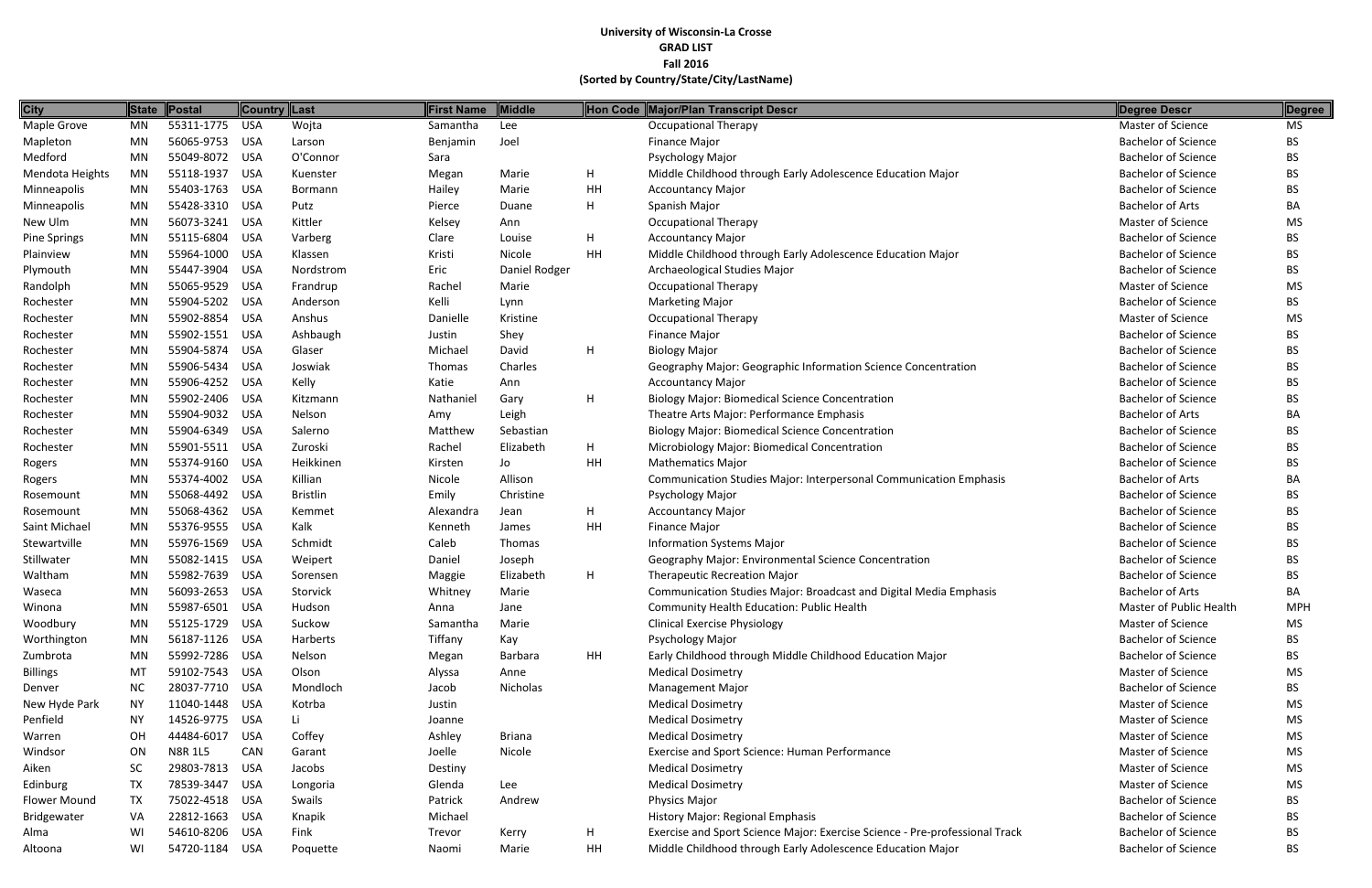| <b>City</b>              |    | State Postal   | ∥Country ∥Last |                 | <b>First Name</b> | Middle      |           | Hon Code Major/Plan Transcript Descr                                                | Degree Descr               | Degree      |
|--------------------------|----|----------------|----------------|-----------------|-------------------|-------------|-----------|-------------------------------------------------------------------------------------|----------------------------|-------------|
| Appleton                 | WI | 54911-2001     | <b>USA</b>     | Boehlke         | Joshua            | Scott       |           | Spanish Major                                                                       | <b>Bachelor of Arts</b>    | BA          |
| Appleton                 | WI | 54915-8734 USA |                | Kassel          | Anndrea           | Michelle    |           | Communication Studies Major: Organizational and Professional Communication Emphasis | <b>Bachelor of Arts</b>    | BA          |
| Appleton                 | WI | 54915-2553 USA |                | McCarthy        | Shannon           | Frances     | <b>HH</b> | <b>Accountancy Major</b>                                                            | <b>Bachelor of Science</b> | <b>BS</b>   |
| Appleton                 | WI | 54915-4351 USA |                | Natrop          | Travis            | James       |           | Microbiology Major: Biomedical Concentration                                        | <b>Bachelor of Science</b> | <b>BS</b>   |
| Appleton                 | WI | 54913-6820     | USA            | Park            | Caleb             |             |           | Sociology Major                                                                     | <b>Bachelor of Arts</b>    | BA          |
| Appleton                 | WI | 54915-9386 USA |                | Schultz         | Kali              | Elizabeth   | <b>HH</b> | Early Childhood through Middle Childhood Education Major                            | <b>Bachelor of Science</b> | BS.         |
| Appleton                 | WI | 54913-6871 USA |                | Small           | <b>Brooke</b>     | Elaine      |           | Psychology Major                                                                    | <b>Bachelor of Science</b> | <b>BS</b>   |
| Appleton                 | WI | 54913-6871 USA |                | Small           | Daniel            | B           |           | <b>Economics Major</b>                                                              | <b>Bachelor of Science</b> | <b>BS</b>   |
| Appleton                 | WI | 54911-5143     | USA            | Vanden Boogaard | Andrew            | David       | H         | <b>English Education Major</b>                                                      | <b>Bachelor of Science</b> | <b>BS</b>   |
| Appleton                 | WI | 54915-9471 USA |                | Walbrun         | Emilee            | Jo          |           | Music Major: Performance Emphasis                                                   | <b>Bachelor of Arts</b>    | BA          |
| Appleton                 | WI | 54913-9399     | USA            | Walsh           | Amanda            | Joanne      | H         | <b>Biology Major: Biomedical Science Concentration</b>                              | <b>Bachelor of Science</b> | BS.         |
| Appleton                 | WI | 54913-8347     | USA            | Wolter          | Sabrina           | Mary        | HH        | Exercise and Sport Science Major: Exercise Science - Pre-professional Track         | <b>Bachelor of Science</b> | <b>BS</b>   |
| Arlington                | WI | 53911-0105 USA |                | Hellenbrand     | Elizabeth         | Lynn        | H         | Early Childhood through Middle Childhood Education Major                            | <b>Bachelor of Science</b> | <b>BS</b>   |
| Arpin                    | WI | 54410-9743     | <b>USA</b>     | Miller          | Steven            | Robert      |           | <b>Accountancy Major</b>                                                            | <b>Bachelor of Science</b> | <b>BS</b>   |
| Avoca                    | WI | 53506-9619     | <b>USA</b>     | Fradette        | Erin              |             |           | <b>Marketing Major</b>                                                              | <b>Bachelor of Science</b> | <b>BS</b>   |
| Baldwin                  | WI | 54002-9364 USA |                | Liston          | Gabrielle         | Rose        |           | Psychology Major                                                                    | <b>Bachelor of Science</b> | <b>BS</b>   |
| Bangor                   | WI | 54614-9219     | <b>USA</b>     | Servais         | Kayla             | Louise      |           | <b>Professional Development</b>                                                     | Master of Educ - Prof Dev  | <b>MEPD</b> |
| Baraboo                  | WI | 53913-9327     | USA            | <b>Bula</b>     | Justine           | Marie       | H         | Geography Major                                                                     | <b>Bachelor of Science</b> | <b>BS</b>   |
| Baraboo                  | WI | 53913-1594 USA |                | Fish            | Tyler             | Christopher | H         | Exercise and Sport Science Major: Physical Education                                | <b>Bachelor of Science</b> | BS.         |
| Beaver Dam               | WI | 53916-9776 USA |                | Duarte          | Fernando          | Abel        |           | <b>Management Major</b>                                                             | <b>Bachelor of Science</b> | <b>BS</b>   |
| Beaver Dam               | WI | 53916-9776 USA |                | Duarte          | Jacob             | Daniel      |           | <b>Management Major</b>                                                             | <b>Bachelor of Science</b> | <b>BS</b>   |
| Belleville               | WI | 53508-9145 USA |                | <b>Boley</b>    | Trisha            | Kristine    |           | <b>Marketing Major</b>                                                              | <b>Bachelor of Science</b> | <b>BS</b>   |
| <b>Beloit</b>            | WI | 53511-5926 USA |                | Taylor          | Alexander         | James       | H         | Music Major: Music Theatre Emphasis                                                 | <b>Bachelor of Arts</b>    | BA          |
| Birchwood                | WI | 54817-3057     | <b>USA</b>     | Chilsen         | Jacqueline        | Rose        | HH        | Exercise and Sport Science Major: Exercise Science - Fitness Track                  | <b>Bachelor of Science</b> | <b>BS</b>   |
| <b>Black Creek</b>       | WI | 54106-8556 USA |                | Arfstrom        | Melissa           | Anne        |           | Psychology Major                                                                    | <b>Bachelor of Science</b> | <b>BS</b>   |
| <b>Black River Falls</b> | WI | 54615-5103     | USA            | Morabito        | Anthony           | James       |           | Middle Childhood through Early Adolescence Education Major                          | <b>Bachelor of Science</b> | <b>BS</b>   |
| <b>Blair</b>             | WI | 54616-9074 USA |                | Ekern           | Melinda           | Gene        |           | <b>Accountancy Major</b>                                                            | <b>Bachelor of Science</b> | <b>BS</b>   |
| Bloomer                  | WI | 54724-3956     | <b>USA</b>     | Schley          | Benjamin          | Lee         |           | Physics Major                                                                       | <b>Bachelor of Science</b> | <b>BS</b>   |
| Boscobel                 | WI | 53805-1023     | <b>USA</b>     | Keller          | Jordan            | Elizabeth   | HH        | <b>Therapeutic Recreation Major</b>                                                 | <b>Bachelor of Science</b> | <b>BS</b>   |
| <b>Boscobel</b>          | WI | 53805-7912 USA |                | Mindham         | Eric              | Russell     |           | <b>Accountancy Major</b>                                                            | <b>Bachelor of Science</b> | <b>BS</b>   |
| Boyceville               | WI | 54725-5131 USA |                | <b>Barber</b>   | Alexis            | Danielle    |           | Psychology Major                                                                    | <b>Bachelor of Science</b> | <b>BS</b>   |
| <b>Brillion</b>          | WI | 54110-1709     | USA            | Lorenz          | Matthew           | Richard     | HH        | <b>Accountancy Major</b>                                                            | <b>Bachelor of Science</b> | <b>BS</b>   |
| Brookfield               | WI | 53045-2141 USA |                | Brusky          | Kelly             | Ann         | H         | Psychology Major                                                                    | <b>Bachelor of Science</b> | <b>BS</b>   |
| <b>Brookfield</b>        | WI | 53045-2141 USA |                | Brusky          | Kelly             | Ann         | H         | <b>Chemistry Minor</b>                                                              | <b>Bachelor of Science</b> | <b>BS</b>   |
| Brookfield               | WI | 53045-2141 USA |                | Brusky          | Kelly             | Ann         | H         | <b>Biology Major: Biomedical Science Concentration</b>                              | <b>Bachelor of Science</b> | <b>BS</b>   |
| Brookfield               | WI | 53045-3010 USA |                | Krutz           | Alecia            | Renee       | H         | Middle Childhood through Early Adolescence Education Major                          | <b>Bachelor of Science</b> | <b>BS</b>   |
| Brookfield               | WI | 53045-4225 USA |                | Kurtz           | Benjamin          | Joseph      |           | <b>Management Major</b>                                                             | <b>Bachelor of Science</b> | <b>BS</b>   |
| Brownsville              | WI | 53006          | <b>USA</b>     | Halley          | Ellyn             | Grace       | H         | Exercise and Sport Science Major: Exercise Science - Pre-professional Track         | <b>Bachelor of Science</b> | <b>BS</b>   |
| Burlington               | WI | 53105-9009 USA |                | Lemke           | Jeremy            | Matthew     |           | <b>Accountancy Major</b>                                                            | <b>Bachelor of Science</b> | <b>BS</b>   |
| Caledonia                | WI | 53108-9709 USA |                | Kies            | Alexandra         | Kim         |           | Psychology Major                                                                    | <b>Bachelor of Science</b> | <b>BS</b>   |
| Cambridge                | WI | 53523-9050 USA |                | Mohoney         | Ethan             | James       |           | Art Major                                                                           | <b>Bachelor of Science</b> | <b>BS</b>   |
| Camp Douglas             | WI | 54618-8544 USA |                | Dulinsky        | Kristin           | Kaye        | <b>HH</b> | Middle Childhood through Early Adolescence Education Major                          | <b>Bachelor of Science</b> | <b>BS</b>   |
| Camp Douglas             | WI | 54618-8539 USA |                | Jaromin         | Alexander         | Henry       | H         | <b>Physics Major</b>                                                                | <b>Bachelor of Science</b> | <b>BS</b>   |
| Camp Douglas             | WI | 54618-8033 USA |                | Larson          | Adam              | Berkley     |           | Microbiology Major: Biomedical Concentration                                        | <b>Bachelor of Science</b> | <b>BS</b>   |
| Cashton                  | WI | 54619-8222 USA |                | Hemmersbach     | Matthew           | John        |           | Finance Major                                                                       | <b>Bachelor of Science</b> | <b>BS</b>   |
| Cashton                  | WI | 54619-7137 USA |                | Nelson          | Laura             | Ingrid      |           | <b>Biology Major: Biomedical Science Concentration</b>                              | <b>Bachelor of Science</b> | <b>BS</b>   |
|                          |    |                |                |                 |                   |             |           |                                                                                     |                            |             |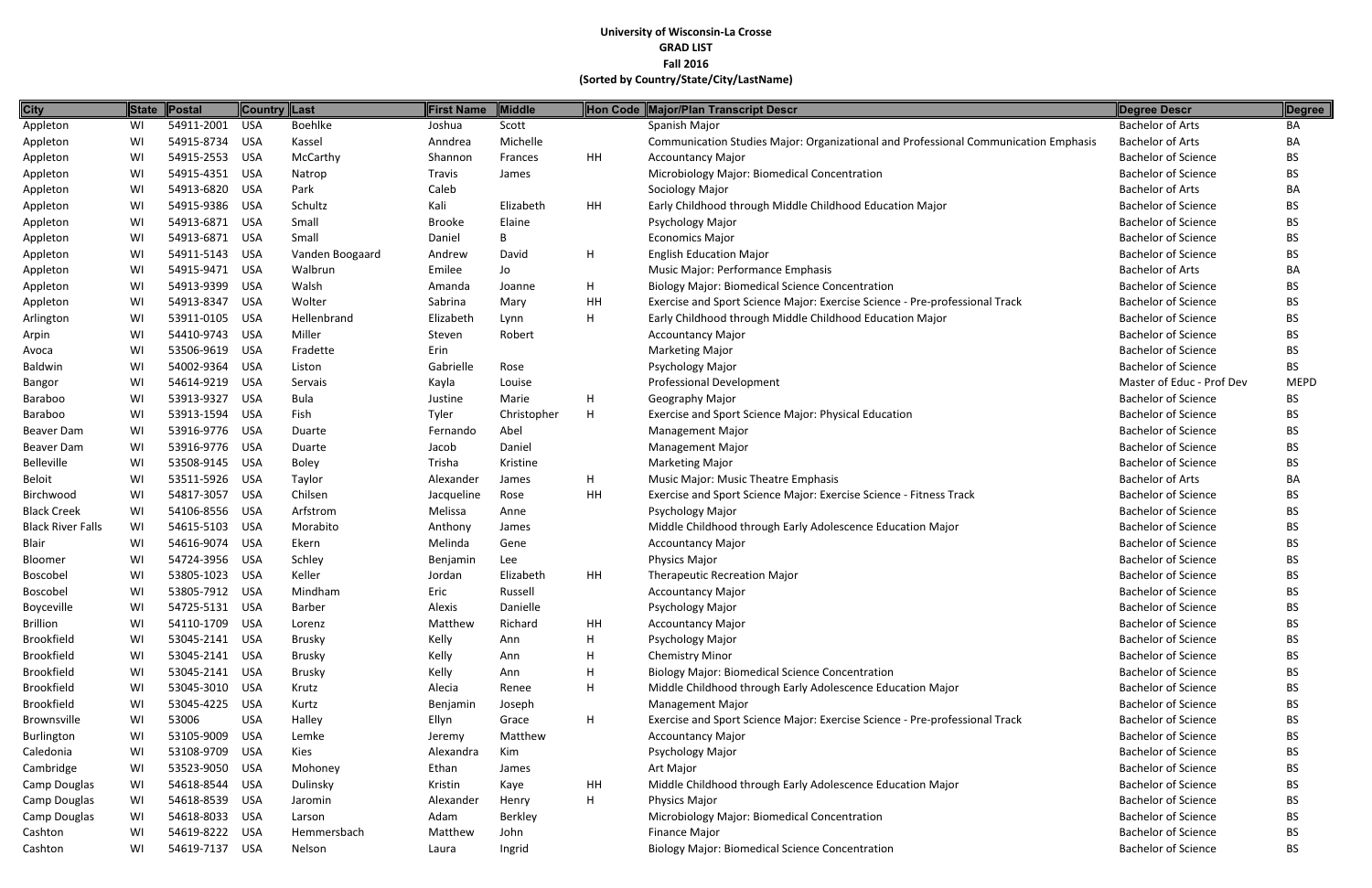| <b>City</b>          |    | State Postal   | Country Last |              | <b>First Name</b> | <b>Middle</b>    |    | Hon Code Major/Plan Transcript Descr                                                | <b>Degree Descr</b>        | Degree    |
|----------------------|----|----------------|--------------|--------------|-------------------|------------------|----|-------------------------------------------------------------------------------------|----------------------------|-----------|
| Cassville            | WI | 53806-9625     | <b>USA</b>   | Mumm         | Maleah            | Jeanne           | HH | Middle Childhood through Early Adolescence Education Major                          | <b>Bachelor of Science</b> | <b>BS</b> |
| Cazenovia            | WI | 53924-7154 USA |              | Deitelhoff   | Olivia            | Rose             | H  | Middle Childhood through Early Adolescence Education Major                          | <b>Bachelor of Science</b> | BS.       |
| Cedarburg            | WI | 53012-1253 USA |              | Baumgartner  | Lucas             | Gerard           |    | <b>Finance Major</b>                                                                | <b>Bachelor of Science</b> | <b>BS</b> |
| Cedarburg            | WI | 53012-3226     | USA          | Donaldson    | David             | Michael          | HH | <b>Finance Major</b>                                                                | <b>Bachelor of Science</b> | BS        |
| Cedarburg            | WI | 53012-1292 USA |              | Lang         | Nicole            | Ann              |    | Microbiology Major: Biomedical Concentration                                        | <b>Bachelor of Science</b> | <b>BS</b> |
| Centuria             | WI | 54824-7406 USA |              | Turner       | Brady             | <b>Thomas</b>    | H. | Exercise and Sport Science Major: Physical Education                                | <b>Bachelor of Science</b> | <b>BS</b> |
| Chippewa Falls       | WI | 54729-5768     | <b>USA</b>   | Bowe         | Nigel             | James            | HH | <b>Biology Major: Biomedical Science Concentration</b>                              | <b>Bachelor of Science</b> | <b>BS</b> |
| Chippewa Falls       | WI | 54729-4858 USA |              | Holldorf     | Emily             | Ann              | H  | <b>Marketing Major</b>                                                              | <b>Bachelor of Science</b> | <b>BS</b> |
| Chippewa Falls       | WI | 54729-8275     | USA          | Wilczek      | Samantha          | Joy              |    | <b>Management Major</b>                                                             | <b>Bachelor of Science</b> | BS        |
| Colgate              | WI | 53017-9761 USA |              | Barber       | Amy               | Marie            |    | <b>Marketing Major</b>                                                              | <b>Bachelor of Science</b> | BS        |
| Colgate              | WI | 53017-9125 USA |              | Geipel       | Adam              | Jordan           |    | Computer Science Major                                                              | <b>Bachelor of Science</b> | BS        |
| Colgate              | WI | 53017-9575 USA |              | Graham       | Jennifer          |                  |    | <b>Marketing Major</b>                                                              | <b>Bachelor of Science</b> | <b>BS</b> |
| Columbus             | WI | 53925-1874 USA |              | Cherry       | Morgan            | Beth             |    | <b>Accountancy Major</b>                                                            | <b>Bachelor of Science</b> | <b>BS</b> |
| Cottage Grove        | WI | 53527-9151 USA |              | Heinrich     | <b>Brandon</b>    | Ray              |    | <b>Computer Science Major</b>                                                       | <b>Bachelor of Science</b> | BS        |
| <b>Cottage Grove</b> | WI | 53527-8615 USA |              | Mathews      | Nathan            | <b>Broderick</b> |    | Archaeological Studies Major                                                        | <b>Bachelor of Arts</b>    | BA        |
| Cuba City            | WI | 53807-9743 USA |              | Kilburg      | Austin            | Chase            | H  | <b>Computer Science Major</b>                                                       | <b>Bachelor of Science</b> | <b>BS</b> |
| De Forest            | WI | 53532-1612 USA |              | Haack        | Gwendolyn         | Angela           |    | Sociology Major                                                                     | <b>Bachelor of Science</b> | <b>BS</b> |
| De Pere              | WI | 54115-9615 USA |              | Falck        | Katelyn           | Marie            |    | <b>Clinical Exercise Physiology</b>                                                 | Master of Science          | <b>MS</b> |
| De Pere              | WI | 54115-3660     | <b>USA</b>   | Huisheere    | Katie             | Rose             | HH | Middle Childhood through Early Adolescence Education Major                          | <b>Bachelor of Science</b> | <b>BS</b> |
| De Pere              | WI | 54115-1910     | <b>USA</b>   | Phillips     | Kristine          |                  |    | <b>Medical Dosimetry</b>                                                            | Master of Science          | <b>MS</b> |
| De Pere              | WI | 54115-8241 USA |              | Pleshe       | Julianne          | Elise            | HH | Communication Studies Major: Advocacy and Communication Criticism Emphasis          | <b>Bachelor of Arts</b>    | BA        |
| De Pere              | WI | 54115-1042 USA |              | Schuh        | Garrett           | Louis            |    | Microbiology                                                                        | <b>Master of Science</b>   | <b>MS</b> |
| De Pere              | WI | 54115-3747     | <b>USA</b>   | Van Ryzin    | Jessica           | Marie            |    | Psychology Major                                                                    | <b>Bachelor of Science</b> | <b>BS</b> |
| Deforest             | WI | 53532-1865     | <b>USA</b>   | Smithson     | Justin            | Paul             |    | <b>Mathematics Education Major</b>                                                  | <b>Bachelor of Science</b> | BS        |
| Delavan              | WI | 53115-1506     | <b>USA</b>   | Polster      | Allison           | Kate             |    | <b>English Education Major</b>                                                      | <b>Bachelor of Science</b> | <b>BS</b> |
| Dodgeville           | WI | 53533-1428 USA |              | Fredrich     | Jake              | Davis            |    | <b>Finance Major</b>                                                                | <b>Bachelor of Science</b> | <b>BS</b> |
| Dodgeville           | WI | 53533-1179     | <b>USA</b>   | Hanson       | Payton            | Neil             |    | <b>Accountancy Major</b>                                                            | <b>Bachelor of Science</b> | BS        |
| Dousman              | WI | 53118-9766     | USA          | Kral         | Nora              | A                |    | <b>Therapeutic Recreation Major</b>                                                 | <b>Bachelor of Science</b> | <b>BS</b> |
| Durand               | WI | 54736-4846     | <b>USA</b>   | Komro        | Jack              | Joseph           | HH | <b>Biology Major: Biomedical Science Concentration</b>                              | <b>Bachelor of Science</b> | <b>BS</b> |
| Eau Claire           | WI | 54701-8308     | <b>USA</b>   | <b>Brock</b> | Trever            | Jacob            |    | Communication Studies Major: Organizational and Professional Communication Emphasis | <b>Bachelor of Science</b> | <b>BS</b> |
| Eau Claire           | WI | 54701-7607 USA |              | Dooley       | <b>Bianca</b>     |                  | H  | French Major                                                                        | <b>Bachelor of Arts</b>    | BA        |
| Eau Claire           | WI | 54703-9127     | USA          | Feller       | David             | Marshall         | H  | <b>Biochemistry Major</b>                                                           | <b>Bachelor of Science</b> | <b>BS</b> |
| Eau Claire           | WI | 54703-0684 USA |              | Gostomski    | Nicole            | Anne             |    | <b>Management Major</b>                                                             | <b>Bachelor of Science</b> | <b>BS</b> |
| Eau Claire           | WI | 54703-1817 USA |              | Gumness      | Greta             | Catherine        |    | Exercise and Sport Science Major: Physical Education                                | <b>Bachelor of Science</b> | <b>BS</b> |
| Eau Claire           | WI | 54701-7160 USA |              | Hodel        | Michael           | James            |    | Health Education: School Health Education                                           | Master of Science          | <b>MS</b> |
| Eau Claire           | WI | 54701-7521 USA |              | Hood         | Haley             | Marie            |    | <b>Biology Major</b>                                                                | <b>Bachelor of Science</b> | <b>BS</b> |
| Eau Claire           | WI | 54701-7947     | <b>USA</b>   | Keys         | Jocelyn           | Grace            |    | Microbiology Major: Biomedical Concentration                                        | <b>Bachelor of Science</b> | <b>BS</b> |
| Eau Claire           | WI | 54703-5227 USA |              | Moua         | Nkauseng          |                  |    | Sociology Major                                                                     | <b>Bachelor of Science</b> | <b>BS</b> |
| Eau Claire           | WI | 54701-7267 USA |              | Reinbacher   | Nora              | Marie            |    | <b>Occupational Therapy</b>                                                         | Master of Science          | <b>MS</b> |
| Edgerton             | WI | 53534-8936 USA |              | Oren         | Tyler             | Laurence         |    | <b>Marketing Major</b>                                                              | <b>Bachelor of Science</b> | <b>BS</b> |
| Edgerton             | WI | 53534-8417 USA |              | Tate         | Logan             | Thomas           |    | <b>Finance Major</b>                                                                | <b>Bachelor of Science</b> | <b>BS</b> |
| Eleva                | WI | 54738-4310 USA |              | Severson     | Alexis            | Lee              |    | <b>Biology Major: Biomedical Science Concentration</b>                              | <b>Bachelor of Science</b> | <b>BS</b> |
| Elkhorn              | WI | 53121-3735 USA |              | Davis        | Nathan            | John             |    | <b>Management Major</b>                                                             | <b>Bachelor of Science</b> | <b>BS</b> |
| Ellsworth            | WI | 54011-5805 USA |              | Fischer      | Sarah             | Maire            |    | <b>Therapeutic Recreation Major</b>                                                 | <b>Bachelor of Science</b> | <b>BS</b> |
| Emerald              | WI | 54013-7917 USA |              | Hennessy     | Hailee            | Ann              |    | Archaeological Studies Major                                                        | <b>Bachelor of Science</b> | <b>BS</b> |
| Evansville           | WI | 53536-8601 USA |              | Katzenmeyer  | Morgan            | Lynn             | H. | <b>Biology Major</b>                                                                | <b>Bachelor of Science</b> | <b>BS</b> |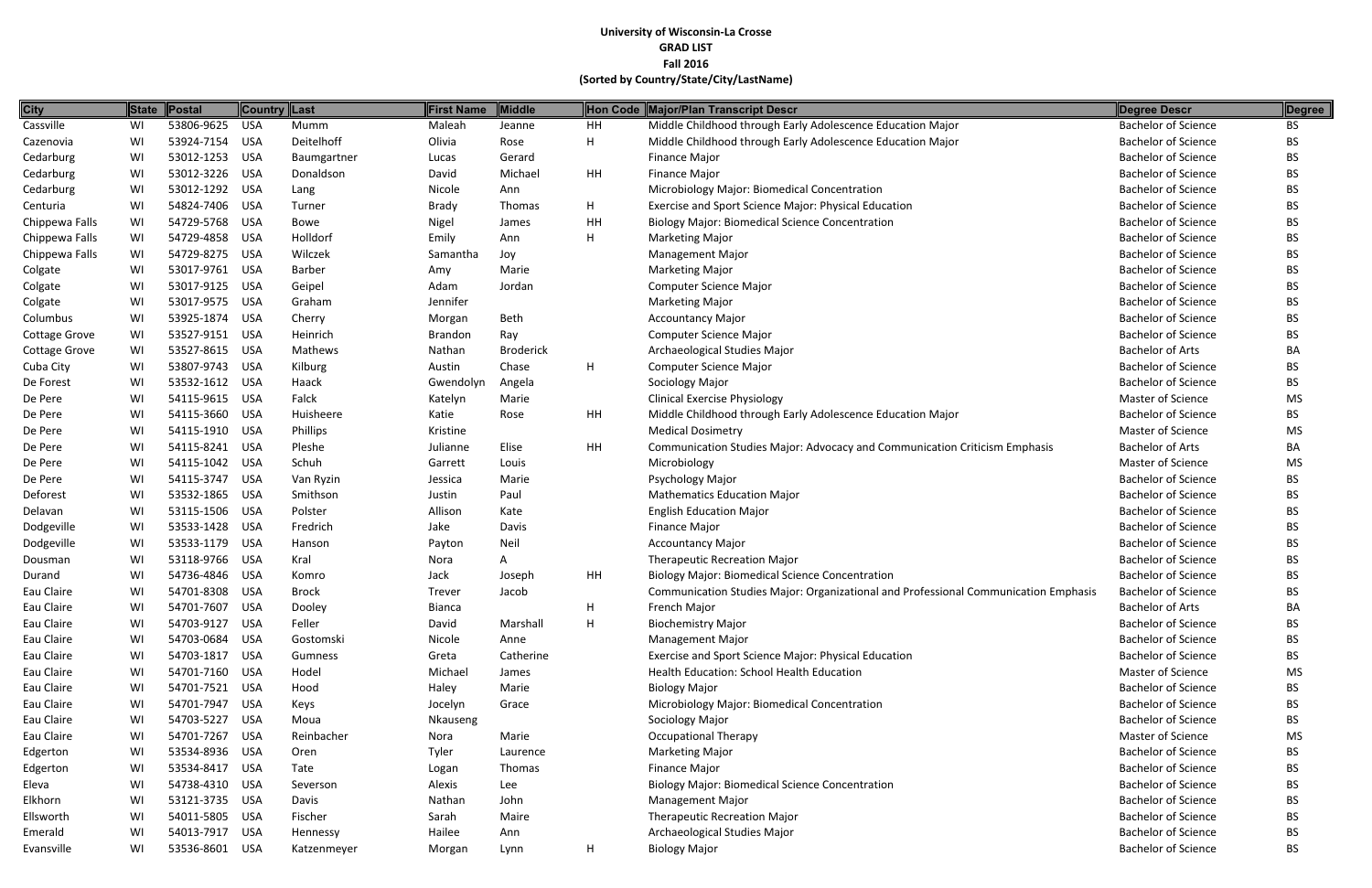| 53536-1313 USA<br>Evansville<br>Otto<br>Jacob<br>Exercise and Sport Science Major: Exercise Science - Pre-professional Track<br><b>Bachelor of Science</b><br><b>BS</b><br>WI<br>Samuel<br>Miller<br>53932-9513 USA<br><b>Bachelor of Science</b><br><b>BS</b><br>WI<br>Kevin<br>Computer Science Major<br>James<br>WI<br>54628-8000<br>USA<br>Allbaugh<br>Mae<br>Early Childhood through Middle Childhood Education Major<br><b>Bachelor of Science</b><br><b>BS</b><br>Amanda<br>53711-5286<br><b>USA</b><br>Hatfield<br>Geography Major: Geographic Information Science Concentration<br><b>Bachelor of Science</b><br>WI<br>Wayne<br><b>BS</b><br><b>Brian</b><br>54935-2813<br>Daniel<br>WI<br><b>USA</b><br>Spanish Education Major (Early Childhood - Adolescence)<br><b>Bachelor of Science</b><br><b>BS</b><br>Krueger<br>Nathan<br><b>Bachelor of Science</b><br>WI<br>54935-5478 USA<br>Rabe<br><b>Accountancy Major</b><br><b>BS</b><br>Cameron<br>Sawyer<br>54935-6306 USA<br>HH<br><b>Bachelor of Arts</b><br>BA<br>WI<br>Schultz<br>Katherine<br>Anna<br>Sociology Major<br>WI<br>53538-9762 USA<br><b>Bachelor of Science</b><br>Lorang<br>Joesph<br>Finance Major<br><b>BS</b><br>Quinn<br>H<br>54629-0193<br><b>USA</b><br>Archaeological Studies Major<br><b>Bachelor of Science</b><br>WI<br>Roessler<br><b>BS</b><br>Taylor<br>Alan<br><b>BS</b><br>WI<br>53132-9156 USA<br>Fischbach<br>Microbiology Major: Biomedical Concentration<br><b>Bachelor of Science</b><br>Samantha<br>Raye<br>53132-9784 USA<br><b>Bachelor of Science</b><br>WI<br>Nogalski<br>Wesley<br><b>Marketing Major</b><br><b>BS</b><br>Dylan<br>WI<br>53126-9428 USA<br>Nicole<br>Middle Childhood through Early Adolescence Education Major<br><b>Bachelor of Science</b><br><b>BS</b><br>Wheeler<br>Hannah<br>54913-8939 USA<br>Master of Science<br>WI<br>Lewin<br>Brittney<br><b>Occupational Therapy</b><br><b>MS</b><br>Alexa<br>54630-7219 USA<br>Alisabeth<br><b>Occupational Therapy</b><br><b>Master of Science</b><br>WI<br><b>MS</b><br>Reedy<br>Ann<br>53022-5555 USA<br>WI<br>Madeline<br>Marie<br>HH<br><b>Physics Major</b><br><b>Bachelor of Science</b><br><b>BS</b><br>Lambert<br>WI<br>53022-4197 USA<br>Siobhan<br>HH<br><b>Bachelor of Arts</b><br>McDonnell<br>Marie<br>Psychology Major<br>BA<br>WI<br>53022-4690 USA<br>H<br>Exercise and Sport Science Major: Exercise Science - Pre-professional Track<br><b>Bachelor of Science</b><br>Ward<br>Rose<br><b>BS</b><br><b>Brittany</b><br>H<br>WI<br>53024-2126 USA<br>Middle Childhood through Early Adolescence Education Major<br>Caitlin<br>Nicole<br><b>Bachelor of Science</b><br><b>BS</b><br>Hanney<br>53024-2711 USA<br><b>Bachelor of Science</b><br>WI<br>Kalene<br>Alexandra<br>Psychology Major<br><b>BS</b><br>Harding<br>Pfaffenroth<br>Communication Studies Major: Organizational and Professional Communication Emphasis<br>BS<br>WI<br>53024-9551 USA<br>Christine<br><b>Bachelor of Science</b><br>Lauren<br>WI<br>53024-2514 USA<br><b>Bachelor of Science</b><br><b>BS</b><br>Retzke<br>Alex<br>Johanna<br>HH<br><b>Marketing Major</b><br>WI<br>53024-9713 USA<br>H<br><b>Bachelor of Science</b><br>Vey<br><b>Biology Major</b><br>BS<br>Breanna<br>54303-2945 USA<br>WI<br>Bultman<br><b>International Business Major</b><br><b>Bachelor of Science</b><br><b>BS</b><br>Farrah<br>Benny<br>54313-5673 USA<br>Middle Childhood through Early Adolescence Education Major<br><b>Bachelor of Science</b><br>WI<br><b>BS</b><br><b>Drevs</b><br>Connor<br>James<br>WI<br>54313-4201 USA<br><b>Bachelor of Science</b><br>BS<br>Stephanie<br>Marie<br><b>Therapeutic Recreation Major</b><br>Fraser<br>WI<br>54311-5810 USA<br>Kimberly<br><b>Physics Major</b><br><b>Bachelor of Science</b><br><b>BS</b><br>Greenwood<br>Kara<br>54313-6770<br><b>USA</b><br>Willis<br><b>Bachelor of Science</b><br>WI<br><b>Brian</b><br>Exercise and Sport Science Major: Sport Management<br><b>BS</b><br>Gutekunst<br>WI<br>54311-5554 USA<br>Lee<br><b>History Major</b><br><b>Bachelor of Science</b><br><b>BS</b><br>Houge<br>Timothy<br>Jeffrey<br>Middle Childhood through Early Adolescence Education Major<br><b>Bachelor of Science</b><br>WI<br>54313-6164 USA<br><b>BS</b><br>Jenquin<br>Ryan<br><b>BS</b><br>WI<br>54304-1940 USA<br>Rachael<br>Ludolph<br><b>Therapeutic Recreation Major</b><br><b>Bachelor of Science</b><br>Jeanne<br>Geography Major: Environmental Science Concentration<br><b>Bachelor of Science</b><br>WI<br>54313-5653 USA<br>Gavin<br><b>BS</b><br>Marquart<br>Lee<br><b>Bachelor of Science</b><br>54301-2129<br>Neuville<br>Mathew<br>WI<br>USA<br>Lee<br><b>Finance Major</b><br><b>BS</b><br><b>Bachelor of Science</b><br><b>BS</b><br>WI<br>54304-3875 USA<br>O'Connor<br>Keira<br>Mae<br>Psychology Major<br>WI<br>54304-5021 USA<br>Communication Studies Major: Organizational and Professional Communication Emphasis<br><b>Bachelor of Arts</b><br>Van De Kreeke<br>Claire<br>Elizabeth<br>H<br>BA<br>WI<br>54313-5373 USA<br>Willis<br>HH<br>Middle Childhood through Early Adolescence Education Major<br><b>Bachelor of Science</b><br>BS<br>Marie<br>Jayme<br>53129-1301 USA<br><b>Bachelor of Science</b><br>WI<br>Neil<br>Exercise and Sport Science Major: Sport Management<br><b>BS</b><br>Patterson<br>Garrett<br>53220-5008 USA<br>Miller<br>G<br>H<br><b>Bachelor of Science</b><br>WI<br><b>Computer Science Major</b><br><b>BS</b><br>Drew<br>H<br><b>Bachelor of Arts</b><br>BA<br>WI<br>54942-9651 USA<br>Dallas<br>John<br>Psychology Major<br>Hannus<br>WI<br>53027-9475 USA<br><b>Bachelor of Science</b><br>Baldwin<br>Alexander<br><b>Accountancy Major</b><br><b>BS</b><br>Sean<br>WI<br>53027-1210 USA<br>Michael<br><b>Marketing Major</b><br><b>Bachelor of Science</b><br>Dallman<br><b>BS</b><br>Anthony<br>Thimm<br>Mariah<br>Theresa<br><b>Therapeutic Recreation Major</b><br>WI<br>53027-9511 USA<br><b>Bachelor of Science</b><br><b>BS</b><br>53027-9589 USA<br>H<br>Social Studies Education Major (Broad Field Option A)<br><b>Bachelor of Science</b><br>WI<br>Van Swol<br>Christopher<br><b>BS</b><br>Lawrence<br>53029-2245 USA<br>Geography Major: Geographic Information Science Concentration<br><b>Bachelor of Science</b><br><b>BS</b><br>WI<br>Benben<br>Kevin<br>Edward<br>WI<br>53029-8432 USA<br>Michelle<br>H<br>BA<br>McCullough<br>Haley<br>English Major: Rhetoric and Writing Emphasis<br><b>Bachelor of Arts</b> | <b>City</b> | <b>State</b> | Postal | Country Last | <b>First Name</b> | Middle | Hon Code Major/Plan Transcript Descr | Degree Descr      | Degree |
|-------------------------------------------------------------------------------------------------------------------------------------------------------------------------------------------------------------------------------------------------------------------------------------------------------------------------------------------------------------------------------------------------------------------------------------------------------------------------------------------------------------------------------------------------------------------------------------------------------------------------------------------------------------------------------------------------------------------------------------------------------------------------------------------------------------------------------------------------------------------------------------------------------------------------------------------------------------------------------------------------------------------------------------------------------------------------------------------------------------------------------------------------------------------------------------------------------------------------------------------------------------------------------------------------------------------------------------------------------------------------------------------------------------------------------------------------------------------------------------------------------------------------------------------------------------------------------------------------------------------------------------------------------------------------------------------------------------------------------------------------------------------------------------------------------------------------------------------------------------------------------------------------------------------------------------------------------------------------------------------------------------------------------------------------------------------------------------------------------------------------------------------------------------------------------------------------------------------------------------------------------------------------------------------------------------------------------------------------------------------------------------------------------------------------------------------------------------------------------------------------------------------------------------------------------------------------------------------------------------------------------------------------------------------------------------------------------------------------------------------------------------------------------------------------------------------------------------------------------------------------------------------------------------------------------------------------------------------------------------------------------------------------------------------------------------------------------------------------------------------------------------------------------------------------------------------------------------------------------------------------------------------------------------------------------------------------------------------------------------------------------------------------------------------------------------------------------------------------------------------------------------------------------------------------------------------------------------------------------------------------------------------------------------------------------------------------------------------------------------------------------------------------------------------------------------------------------------------------------------------------------------------------------------------------------------------------------------------------------------------------------------------------------------------------------------------------------------------------------------------------------------------------------------------------------------------------------------------------------------------------------------------------------------------------------------------------------------------------------------------------------------------------------------------------------------------------------------------------------------------------------------------------------------------------------------------------------------------------------------------------------------------------------------------------------------------------------------------------------------------------------------------------------------------------------------------------------------------------------------------------------------------------------------------------------------------------------------------------------------------------------------------------------------------------------------------------------------------------------------------------------------------------------------------------------------------------------------------------------------------------------------------------------------------------------------------------------------------------------------------------------------------------------------------------------------------------------------------------------------------------------------------------------------------------------------------------------------------------------------------------------------------------------------------------------------------------------------------------------------------------------------------------------------------------------------------------------------------------------------------------------------------------------------------------------------------------------------------------------------------------------------------------------------------------------------------------------------------------------------------------------------------------------------------------------------------------------------------------------------------------------------------------------------------------------------------------------------------------------------------------------------------------------------------------------------------------------------------------------------------------------|-------------|--------------|--------|--------------|-------------------|--------|--------------------------------------|-------------------|--------|
| <b>Fall River</b><br>Ferryville<br>Fitchburg<br>Fond du Lac<br>Fond du Lac<br>Fond du Lac<br>Fort Atkinson<br><b>Fountain City</b><br>Franklin<br>Franklin<br>Franksville<br>Freedom<br>Galesville<br>Germantown<br>Germantown<br>Germantown<br>Grafton<br>Grafton<br>Grafton<br>Grafton<br>Grafton<br>Green Bay<br>Green Bay<br>Green Bay<br>Green Bay<br>Green Bay<br>Green Bay<br>Green Bay<br>Green Bay<br>Green Bay<br>Green Bay<br>Green Bay<br>Green Bay<br>Green Bay<br>Greendale<br>Greenfield<br>Greenville<br>Hartford<br>Hartford<br>Hartford<br>Hartford<br>Hartland<br>Hartland                                                                                                                                                                                                                                                                                                                                                                                                                                                                                                                                                                                                                                                                                                                                                                                                                                                                                                                                                                                                                                                                                                                                                                                                                                                                                                                                                                                                                                                                                                                                                                                                                                                                                                                                                                                                                                                                                                                                                                                                                                                                                                                                                                                                                                                                                                                                                                                                                                                                                                                                                                                                                                                                                                                                                                                                                                                                                                                                                                                                                                                                                                                                                                                                                                                                                                                                                                                                                                                                                                                                                                                                                                                                                                                                                                                                                                                                                                                                                                                                                                                                                                                                                                                                                                                                                                                                                                                                                                                                                                                                                                                                                                                                                                                                                                                                                                                                                                                                                                                                                                                                                                                                                                                                                                                                                                                                                                                                                                                                                                                                                                                                                                                                                                                                                                                                                                                                                                         |             |              |        |              |                   |        |                                      |                   |        |
|                                                                                                                                                                                                                                                                                                                                                                                                                                                                                                                                                                                                                                                                                                                                                                                                                                                                                                                                                                                                                                                                                                                                                                                                                                                                                                                                                                                                                                                                                                                                                                                                                                                                                                                                                                                                                                                                                                                                                                                                                                                                                                                                                                                                                                                                                                                                                                                                                                                                                                                                                                                                                                                                                                                                                                                                                                                                                                                                                                                                                                                                                                                                                                                                                                                                                                                                                                                                                                                                                                                                                                                                                                                                                                                                                                                                                                                                                                                                                                                                                                                                                                                                                                                                                                                                                                                                                                                                                                                                                                                                                                                                                                                                                                                                                                                                                                                                                                                                                                                                                                                                                                                                                                                                                                                                                                                                                                                                                                                                                                                                                                                                                                                                                                                                                                                                                                                                                                                                                                                                                                                                                                                                                                                                                                                                                                                                                                                                                                                                                                       |             |              |        |              |                   |        |                                      |                   |        |
|                                                                                                                                                                                                                                                                                                                                                                                                                                                                                                                                                                                                                                                                                                                                                                                                                                                                                                                                                                                                                                                                                                                                                                                                                                                                                                                                                                                                                                                                                                                                                                                                                                                                                                                                                                                                                                                                                                                                                                                                                                                                                                                                                                                                                                                                                                                                                                                                                                                                                                                                                                                                                                                                                                                                                                                                                                                                                                                                                                                                                                                                                                                                                                                                                                                                                                                                                                                                                                                                                                                                                                                                                                                                                                                                                                                                                                                                                                                                                                                                                                                                                                                                                                                                                                                                                                                                                                                                                                                                                                                                                                                                                                                                                                                                                                                                                                                                                                                                                                                                                                                                                                                                                                                                                                                                                                                                                                                                                                                                                                                                                                                                                                                                                                                                                                                                                                                                                                                                                                                                                                                                                                                                                                                                                                                                                                                                                                                                                                                                                                       |             |              |        |              |                   |        |                                      |                   |        |
|                                                                                                                                                                                                                                                                                                                                                                                                                                                                                                                                                                                                                                                                                                                                                                                                                                                                                                                                                                                                                                                                                                                                                                                                                                                                                                                                                                                                                                                                                                                                                                                                                                                                                                                                                                                                                                                                                                                                                                                                                                                                                                                                                                                                                                                                                                                                                                                                                                                                                                                                                                                                                                                                                                                                                                                                                                                                                                                                                                                                                                                                                                                                                                                                                                                                                                                                                                                                                                                                                                                                                                                                                                                                                                                                                                                                                                                                                                                                                                                                                                                                                                                                                                                                                                                                                                                                                                                                                                                                                                                                                                                                                                                                                                                                                                                                                                                                                                                                                                                                                                                                                                                                                                                                                                                                                                                                                                                                                                                                                                                                                                                                                                                                                                                                                                                                                                                                                                                                                                                                                                                                                                                                                                                                                                                                                                                                                                                                                                                                                                       |             |              |        |              |                   |        |                                      |                   |        |
|                                                                                                                                                                                                                                                                                                                                                                                                                                                                                                                                                                                                                                                                                                                                                                                                                                                                                                                                                                                                                                                                                                                                                                                                                                                                                                                                                                                                                                                                                                                                                                                                                                                                                                                                                                                                                                                                                                                                                                                                                                                                                                                                                                                                                                                                                                                                                                                                                                                                                                                                                                                                                                                                                                                                                                                                                                                                                                                                                                                                                                                                                                                                                                                                                                                                                                                                                                                                                                                                                                                                                                                                                                                                                                                                                                                                                                                                                                                                                                                                                                                                                                                                                                                                                                                                                                                                                                                                                                                                                                                                                                                                                                                                                                                                                                                                                                                                                                                                                                                                                                                                                                                                                                                                                                                                                                                                                                                                                                                                                                                                                                                                                                                                                                                                                                                                                                                                                                                                                                                                                                                                                                                                                                                                                                                                                                                                                                                                                                                                                                       |             |              |        |              |                   |        |                                      |                   |        |
|                                                                                                                                                                                                                                                                                                                                                                                                                                                                                                                                                                                                                                                                                                                                                                                                                                                                                                                                                                                                                                                                                                                                                                                                                                                                                                                                                                                                                                                                                                                                                                                                                                                                                                                                                                                                                                                                                                                                                                                                                                                                                                                                                                                                                                                                                                                                                                                                                                                                                                                                                                                                                                                                                                                                                                                                                                                                                                                                                                                                                                                                                                                                                                                                                                                                                                                                                                                                                                                                                                                                                                                                                                                                                                                                                                                                                                                                                                                                                                                                                                                                                                                                                                                                                                                                                                                                                                                                                                                                                                                                                                                                                                                                                                                                                                                                                                                                                                                                                                                                                                                                                                                                                                                                                                                                                                                                                                                                                                                                                                                                                                                                                                                                                                                                                                                                                                                                                                                                                                                                                                                                                                                                                                                                                                                                                                                                                                                                                                                                                                       |             |              |        |              |                   |        |                                      |                   |        |
|                                                                                                                                                                                                                                                                                                                                                                                                                                                                                                                                                                                                                                                                                                                                                                                                                                                                                                                                                                                                                                                                                                                                                                                                                                                                                                                                                                                                                                                                                                                                                                                                                                                                                                                                                                                                                                                                                                                                                                                                                                                                                                                                                                                                                                                                                                                                                                                                                                                                                                                                                                                                                                                                                                                                                                                                                                                                                                                                                                                                                                                                                                                                                                                                                                                                                                                                                                                                                                                                                                                                                                                                                                                                                                                                                                                                                                                                                                                                                                                                                                                                                                                                                                                                                                                                                                                                                                                                                                                                                                                                                                                                                                                                                                                                                                                                                                                                                                                                                                                                                                                                                                                                                                                                                                                                                                                                                                                                                                                                                                                                                                                                                                                                                                                                                                                                                                                                                                                                                                                                                                                                                                                                                                                                                                                                                                                                                                                                                                                                                                       |             |              |        |              |                   |        |                                      |                   |        |
|                                                                                                                                                                                                                                                                                                                                                                                                                                                                                                                                                                                                                                                                                                                                                                                                                                                                                                                                                                                                                                                                                                                                                                                                                                                                                                                                                                                                                                                                                                                                                                                                                                                                                                                                                                                                                                                                                                                                                                                                                                                                                                                                                                                                                                                                                                                                                                                                                                                                                                                                                                                                                                                                                                                                                                                                                                                                                                                                                                                                                                                                                                                                                                                                                                                                                                                                                                                                                                                                                                                                                                                                                                                                                                                                                                                                                                                                                                                                                                                                                                                                                                                                                                                                                                                                                                                                                                                                                                                                                                                                                                                                                                                                                                                                                                                                                                                                                                                                                                                                                                                                                                                                                                                                                                                                                                                                                                                                                                                                                                                                                                                                                                                                                                                                                                                                                                                                                                                                                                                                                                                                                                                                                                                                                                                                                                                                                                                                                                                                                                       |             |              |        |              |                   |        |                                      |                   |        |
|                                                                                                                                                                                                                                                                                                                                                                                                                                                                                                                                                                                                                                                                                                                                                                                                                                                                                                                                                                                                                                                                                                                                                                                                                                                                                                                                                                                                                                                                                                                                                                                                                                                                                                                                                                                                                                                                                                                                                                                                                                                                                                                                                                                                                                                                                                                                                                                                                                                                                                                                                                                                                                                                                                                                                                                                                                                                                                                                                                                                                                                                                                                                                                                                                                                                                                                                                                                                                                                                                                                                                                                                                                                                                                                                                                                                                                                                                                                                                                                                                                                                                                                                                                                                                                                                                                                                                                                                                                                                                                                                                                                                                                                                                                                                                                                                                                                                                                                                                                                                                                                                                                                                                                                                                                                                                                                                                                                                                                                                                                                                                                                                                                                                                                                                                                                                                                                                                                                                                                                                                                                                                                                                                                                                                                                                                                                                                                                                                                                                                                       |             |              |        |              |                   |        |                                      |                   |        |
|                                                                                                                                                                                                                                                                                                                                                                                                                                                                                                                                                                                                                                                                                                                                                                                                                                                                                                                                                                                                                                                                                                                                                                                                                                                                                                                                                                                                                                                                                                                                                                                                                                                                                                                                                                                                                                                                                                                                                                                                                                                                                                                                                                                                                                                                                                                                                                                                                                                                                                                                                                                                                                                                                                                                                                                                                                                                                                                                                                                                                                                                                                                                                                                                                                                                                                                                                                                                                                                                                                                                                                                                                                                                                                                                                                                                                                                                                                                                                                                                                                                                                                                                                                                                                                                                                                                                                                                                                                                                                                                                                                                                                                                                                                                                                                                                                                                                                                                                                                                                                                                                                                                                                                                                                                                                                                                                                                                                                                                                                                                                                                                                                                                                                                                                                                                                                                                                                                                                                                                                                                                                                                                                                                                                                                                                                                                                                                                                                                                                                                       |             |              |        |              |                   |        |                                      |                   |        |
|                                                                                                                                                                                                                                                                                                                                                                                                                                                                                                                                                                                                                                                                                                                                                                                                                                                                                                                                                                                                                                                                                                                                                                                                                                                                                                                                                                                                                                                                                                                                                                                                                                                                                                                                                                                                                                                                                                                                                                                                                                                                                                                                                                                                                                                                                                                                                                                                                                                                                                                                                                                                                                                                                                                                                                                                                                                                                                                                                                                                                                                                                                                                                                                                                                                                                                                                                                                                                                                                                                                                                                                                                                                                                                                                                                                                                                                                                                                                                                                                                                                                                                                                                                                                                                                                                                                                                                                                                                                                                                                                                                                                                                                                                                                                                                                                                                                                                                                                                                                                                                                                                                                                                                                                                                                                                                                                                                                                                                                                                                                                                                                                                                                                                                                                                                                                                                                                                                                                                                                                                                                                                                                                                                                                                                                                                                                                                                                                                                                                                                       |             |              |        |              |                   |        |                                      |                   |        |
|                                                                                                                                                                                                                                                                                                                                                                                                                                                                                                                                                                                                                                                                                                                                                                                                                                                                                                                                                                                                                                                                                                                                                                                                                                                                                                                                                                                                                                                                                                                                                                                                                                                                                                                                                                                                                                                                                                                                                                                                                                                                                                                                                                                                                                                                                                                                                                                                                                                                                                                                                                                                                                                                                                                                                                                                                                                                                                                                                                                                                                                                                                                                                                                                                                                                                                                                                                                                                                                                                                                                                                                                                                                                                                                                                                                                                                                                                                                                                                                                                                                                                                                                                                                                                                                                                                                                                                                                                                                                                                                                                                                                                                                                                                                                                                                                                                                                                                                                                                                                                                                                                                                                                                                                                                                                                                                                                                                                                                                                                                                                                                                                                                                                                                                                                                                                                                                                                                                                                                                                                                                                                                                                                                                                                                                                                                                                                                                                                                                                                                       |             |              |        |              |                   |        |                                      |                   |        |
|                                                                                                                                                                                                                                                                                                                                                                                                                                                                                                                                                                                                                                                                                                                                                                                                                                                                                                                                                                                                                                                                                                                                                                                                                                                                                                                                                                                                                                                                                                                                                                                                                                                                                                                                                                                                                                                                                                                                                                                                                                                                                                                                                                                                                                                                                                                                                                                                                                                                                                                                                                                                                                                                                                                                                                                                                                                                                                                                                                                                                                                                                                                                                                                                                                                                                                                                                                                                                                                                                                                                                                                                                                                                                                                                                                                                                                                                                                                                                                                                                                                                                                                                                                                                                                                                                                                                                                                                                                                                                                                                                                                                                                                                                                                                                                                                                                                                                                                                                                                                                                                                                                                                                                                                                                                                                                                                                                                                                                                                                                                                                                                                                                                                                                                                                                                                                                                                                                                                                                                                                                                                                                                                                                                                                                                                                                                                                                                                                                                                                                       |             |              |        |              |                   |        |                                      |                   |        |
|                                                                                                                                                                                                                                                                                                                                                                                                                                                                                                                                                                                                                                                                                                                                                                                                                                                                                                                                                                                                                                                                                                                                                                                                                                                                                                                                                                                                                                                                                                                                                                                                                                                                                                                                                                                                                                                                                                                                                                                                                                                                                                                                                                                                                                                                                                                                                                                                                                                                                                                                                                                                                                                                                                                                                                                                                                                                                                                                                                                                                                                                                                                                                                                                                                                                                                                                                                                                                                                                                                                                                                                                                                                                                                                                                                                                                                                                                                                                                                                                                                                                                                                                                                                                                                                                                                                                                                                                                                                                                                                                                                                                                                                                                                                                                                                                                                                                                                                                                                                                                                                                                                                                                                                                                                                                                                                                                                                                                                                                                                                                                                                                                                                                                                                                                                                                                                                                                                                                                                                                                                                                                                                                                                                                                                                                                                                                                                                                                                                                                                       |             |              |        |              |                   |        |                                      |                   |        |
|                                                                                                                                                                                                                                                                                                                                                                                                                                                                                                                                                                                                                                                                                                                                                                                                                                                                                                                                                                                                                                                                                                                                                                                                                                                                                                                                                                                                                                                                                                                                                                                                                                                                                                                                                                                                                                                                                                                                                                                                                                                                                                                                                                                                                                                                                                                                                                                                                                                                                                                                                                                                                                                                                                                                                                                                                                                                                                                                                                                                                                                                                                                                                                                                                                                                                                                                                                                                                                                                                                                                                                                                                                                                                                                                                                                                                                                                                                                                                                                                                                                                                                                                                                                                                                                                                                                                                                                                                                                                                                                                                                                                                                                                                                                                                                                                                                                                                                                                                                                                                                                                                                                                                                                                                                                                                                                                                                                                                                                                                                                                                                                                                                                                                                                                                                                                                                                                                                                                                                                                                                                                                                                                                                                                                                                                                                                                                                                                                                                                                                       |             |              |        |              |                   |        |                                      |                   |        |
|                                                                                                                                                                                                                                                                                                                                                                                                                                                                                                                                                                                                                                                                                                                                                                                                                                                                                                                                                                                                                                                                                                                                                                                                                                                                                                                                                                                                                                                                                                                                                                                                                                                                                                                                                                                                                                                                                                                                                                                                                                                                                                                                                                                                                                                                                                                                                                                                                                                                                                                                                                                                                                                                                                                                                                                                                                                                                                                                                                                                                                                                                                                                                                                                                                                                                                                                                                                                                                                                                                                                                                                                                                                                                                                                                                                                                                                                                                                                                                                                                                                                                                                                                                                                                                                                                                                                                                                                                                                                                                                                                                                                                                                                                                                                                                                                                                                                                                                                                                                                                                                                                                                                                                                                                                                                                                                                                                                                                                                                                                                                                                                                                                                                                                                                                                                                                                                                                                                                                                                                                                                                                                                                                                                                                                                                                                                                                                                                                                                                                                       |             |              |        |              |                   |        |                                      |                   |        |
|                                                                                                                                                                                                                                                                                                                                                                                                                                                                                                                                                                                                                                                                                                                                                                                                                                                                                                                                                                                                                                                                                                                                                                                                                                                                                                                                                                                                                                                                                                                                                                                                                                                                                                                                                                                                                                                                                                                                                                                                                                                                                                                                                                                                                                                                                                                                                                                                                                                                                                                                                                                                                                                                                                                                                                                                                                                                                                                                                                                                                                                                                                                                                                                                                                                                                                                                                                                                                                                                                                                                                                                                                                                                                                                                                                                                                                                                                                                                                                                                                                                                                                                                                                                                                                                                                                                                                                                                                                                                                                                                                                                                                                                                                                                                                                                                                                                                                                                                                                                                                                                                                                                                                                                                                                                                                                                                                                                                                                                                                                                                                                                                                                                                                                                                                                                                                                                                                                                                                                                                                                                                                                                                                                                                                                                                                                                                                                                                                                                                                                       |             |              |        |              |                   |        |                                      |                   |        |
|                                                                                                                                                                                                                                                                                                                                                                                                                                                                                                                                                                                                                                                                                                                                                                                                                                                                                                                                                                                                                                                                                                                                                                                                                                                                                                                                                                                                                                                                                                                                                                                                                                                                                                                                                                                                                                                                                                                                                                                                                                                                                                                                                                                                                                                                                                                                                                                                                                                                                                                                                                                                                                                                                                                                                                                                                                                                                                                                                                                                                                                                                                                                                                                                                                                                                                                                                                                                                                                                                                                                                                                                                                                                                                                                                                                                                                                                                                                                                                                                                                                                                                                                                                                                                                                                                                                                                                                                                                                                                                                                                                                                                                                                                                                                                                                                                                                                                                                                                                                                                                                                                                                                                                                                                                                                                                                                                                                                                                                                                                                                                                                                                                                                                                                                                                                                                                                                                                                                                                                                                                                                                                                                                                                                                                                                                                                                                                                                                                                                                                       |             |              |        |              |                   |        |                                      |                   |        |
|                                                                                                                                                                                                                                                                                                                                                                                                                                                                                                                                                                                                                                                                                                                                                                                                                                                                                                                                                                                                                                                                                                                                                                                                                                                                                                                                                                                                                                                                                                                                                                                                                                                                                                                                                                                                                                                                                                                                                                                                                                                                                                                                                                                                                                                                                                                                                                                                                                                                                                                                                                                                                                                                                                                                                                                                                                                                                                                                                                                                                                                                                                                                                                                                                                                                                                                                                                                                                                                                                                                                                                                                                                                                                                                                                                                                                                                                                                                                                                                                                                                                                                                                                                                                                                                                                                                                                                                                                                                                                                                                                                                                                                                                                                                                                                                                                                                                                                                                                                                                                                                                                                                                                                                                                                                                                                                                                                                                                                                                                                                                                                                                                                                                                                                                                                                                                                                                                                                                                                                                                                                                                                                                                                                                                                                                                                                                                                                                                                                                                                       |             |              |        |              |                   |        |                                      |                   |        |
|                                                                                                                                                                                                                                                                                                                                                                                                                                                                                                                                                                                                                                                                                                                                                                                                                                                                                                                                                                                                                                                                                                                                                                                                                                                                                                                                                                                                                                                                                                                                                                                                                                                                                                                                                                                                                                                                                                                                                                                                                                                                                                                                                                                                                                                                                                                                                                                                                                                                                                                                                                                                                                                                                                                                                                                                                                                                                                                                                                                                                                                                                                                                                                                                                                                                                                                                                                                                                                                                                                                                                                                                                                                                                                                                                                                                                                                                                                                                                                                                                                                                                                                                                                                                                                                                                                                                                                                                                                                                                                                                                                                                                                                                                                                                                                                                                                                                                                                                                                                                                                                                                                                                                                                                                                                                                                                                                                                                                                                                                                                                                                                                                                                                                                                                                                                                                                                                                                                                                                                                                                                                                                                                                                                                                                                                                                                                                                                                                                                                                                       |             |              |        |              |                   |        |                                      |                   |        |
|                                                                                                                                                                                                                                                                                                                                                                                                                                                                                                                                                                                                                                                                                                                                                                                                                                                                                                                                                                                                                                                                                                                                                                                                                                                                                                                                                                                                                                                                                                                                                                                                                                                                                                                                                                                                                                                                                                                                                                                                                                                                                                                                                                                                                                                                                                                                                                                                                                                                                                                                                                                                                                                                                                                                                                                                                                                                                                                                                                                                                                                                                                                                                                                                                                                                                                                                                                                                                                                                                                                                                                                                                                                                                                                                                                                                                                                                                                                                                                                                                                                                                                                                                                                                                                                                                                                                                                                                                                                                                                                                                                                                                                                                                                                                                                                                                                                                                                                                                                                                                                                                                                                                                                                                                                                                                                                                                                                                                                                                                                                                                                                                                                                                                                                                                                                                                                                                                                                                                                                                                                                                                                                                                                                                                                                                                                                                                                                                                                                                                                       |             |              |        |              |                   |        |                                      |                   |        |
|                                                                                                                                                                                                                                                                                                                                                                                                                                                                                                                                                                                                                                                                                                                                                                                                                                                                                                                                                                                                                                                                                                                                                                                                                                                                                                                                                                                                                                                                                                                                                                                                                                                                                                                                                                                                                                                                                                                                                                                                                                                                                                                                                                                                                                                                                                                                                                                                                                                                                                                                                                                                                                                                                                                                                                                                                                                                                                                                                                                                                                                                                                                                                                                                                                                                                                                                                                                                                                                                                                                                                                                                                                                                                                                                                                                                                                                                                                                                                                                                                                                                                                                                                                                                                                                                                                                                                                                                                                                                                                                                                                                                                                                                                                                                                                                                                                                                                                                                                                                                                                                                                                                                                                                                                                                                                                                                                                                                                                                                                                                                                                                                                                                                                                                                                                                                                                                                                                                                                                                                                                                                                                                                                                                                                                                                                                                                                                                                                                                                                                       |             |              |        |              |                   |        |                                      |                   |        |
|                                                                                                                                                                                                                                                                                                                                                                                                                                                                                                                                                                                                                                                                                                                                                                                                                                                                                                                                                                                                                                                                                                                                                                                                                                                                                                                                                                                                                                                                                                                                                                                                                                                                                                                                                                                                                                                                                                                                                                                                                                                                                                                                                                                                                                                                                                                                                                                                                                                                                                                                                                                                                                                                                                                                                                                                                                                                                                                                                                                                                                                                                                                                                                                                                                                                                                                                                                                                                                                                                                                                                                                                                                                                                                                                                                                                                                                                                                                                                                                                                                                                                                                                                                                                                                                                                                                                                                                                                                                                                                                                                                                                                                                                                                                                                                                                                                                                                                                                                                                                                                                                                                                                                                                                                                                                                                                                                                                                                                                                                                                                                                                                                                                                                                                                                                                                                                                                                                                                                                                                                                                                                                                                                                                                                                                                                                                                                                                                                                                                                                       |             |              |        |              |                   |        |                                      |                   |        |
|                                                                                                                                                                                                                                                                                                                                                                                                                                                                                                                                                                                                                                                                                                                                                                                                                                                                                                                                                                                                                                                                                                                                                                                                                                                                                                                                                                                                                                                                                                                                                                                                                                                                                                                                                                                                                                                                                                                                                                                                                                                                                                                                                                                                                                                                                                                                                                                                                                                                                                                                                                                                                                                                                                                                                                                                                                                                                                                                                                                                                                                                                                                                                                                                                                                                                                                                                                                                                                                                                                                                                                                                                                                                                                                                                                                                                                                                                                                                                                                                                                                                                                                                                                                                                                                                                                                                                                                                                                                                                                                                                                                                                                                                                                                                                                                                                                                                                                                                                                                                                                                                                                                                                                                                                                                                                                                                                                                                                                                                                                                                                                                                                                                                                                                                                                                                                                                                                                                                                                                                                                                                                                                                                                                                                                                                                                                                                                                                                                                                                                       |             |              |        |              |                   |        |                                      |                   |        |
|                                                                                                                                                                                                                                                                                                                                                                                                                                                                                                                                                                                                                                                                                                                                                                                                                                                                                                                                                                                                                                                                                                                                                                                                                                                                                                                                                                                                                                                                                                                                                                                                                                                                                                                                                                                                                                                                                                                                                                                                                                                                                                                                                                                                                                                                                                                                                                                                                                                                                                                                                                                                                                                                                                                                                                                                                                                                                                                                                                                                                                                                                                                                                                                                                                                                                                                                                                                                                                                                                                                                                                                                                                                                                                                                                                                                                                                                                                                                                                                                                                                                                                                                                                                                                                                                                                                                                                                                                                                                                                                                                                                                                                                                                                                                                                                                                                                                                                                                                                                                                                                                                                                                                                                                                                                                                                                                                                                                                                                                                                                                                                                                                                                                                                                                                                                                                                                                                                                                                                                                                                                                                                                                                                                                                                                                                                                                                                                                                                                                                                       |             |              |        |              |                   |        |                                      |                   |        |
|                                                                                                                                                                                                                                                                                                                                                                                                                                                                                                                                                                                                                                                                                                                                                                                                                                                                                                                                                                                                                                                                                                                                                                                                                                                                                                                                                                                                                                                                                                                                                                                                                                                                                                                                                                                                                                                                                                                                                                                                                                                                                                                                                                                                                                                                                                                                                                                                                                                                                                                                                                                                                                                                                                                                                                                                                                                                                                                                                                                                                                                                                                                                                                                                                                                                                                                                                                                                                                                                                                                                                                                                                                                                                                                                                                                                                                                                                                                                                                                                                                                                                                                                                                                                                                                                                                                                                                                                                                                                                                                                                                                                                                                                                                                                                                                                                                                                                                                                                                                                                                                                                                                                                                                                                                                                                                                                                                                                                                                                                                                                                                                                                                                                                                                                                                                                                                                                                                                                                                                                                                                                                                                                                                                                                                                                                                                                                                                                                                                                                                       |             |              |        |              |                   |        |                                      |                   |        |
|                                                                                                                                                                                                                                                                                                                                                                                                                                                                                                                                                                                                                                                                                                                                                                                                                                                                                                                                                                                                                                                                                                                                                                                                                                                                                                                                                                                                                                                                                                                                                                                                                                                                                                                                                                                                                                                                                                                                                                                                                                                                                                                                                                                                                                                                                                                                                                                                                                                                                                                                                                                                                                                                                                                                                                                                                                                                                                                                                                                                                                                                                                                                                                                                                                                                                                                                                                                                                                                                                                                                                                                                                                                                                                                                                                                                                                                                                                                                                                                                                                                                                                                                                                                                                                                                                                                                                                                                                                                                                                                                                                                                                                                                                                                                                                                                                                                                                                                                                                                                                                                                                                                                                                                                                                                                                                                                                                                                                                                                                                                                                                                                                                                                                                                                                                                                                                                                                                                                                                                                                                                                                                                                                                                                                                                                                                                                                                                                                                                                                                       |             |              |        |              |                   |        |                                      |                   |        |
|                                                                                                                                                                                                                                                                                                                                                                                                                                                                                                                                                                                                                                                                                                                                                                                                                                                                                                                                                                                                                                                                                                                                                                                                                                                                                                                                                                                                                                                                                                                                                                                                                                                                                                                                                                                                                                                                                                                                                                                                                                                                                                                                                                                                                                                                                                                                                                                                                                                                                                                                                                                                                                                                                                                                                                                                                                                                                                                                                                                                                                                                                                                                                                                                                                                                                                                                                                                                                                                                                                                                                                                                                                                                                                                                                                                                                                                                                                                                                                                                                                                                                                                                                                                                                                                                                                                                                                                                                                                                                                                                                                                                                                                                                                                                                                                                                                                                                                                                                                                                                                                                                                                                                                                                                                                                                                                                                                                                                                                                                                                                                                                                                                                                                                                                                                                                                                                                                                                                                                                                                                                                                                                                                                                                                                                                                                                                                                                                                                                                                                       |             |              |        |              |                   |        |                                      |                   |        |
|                                                                                                                                                                                                                                                                                                                                                                                                                                                                                                                                                                                                                                                                                                                                                                                                                                                                                                                                                                                                                                                                                                                                                                                                                                                                                                                                                                                                                                                                                                                                                                                                                                                                                                                                                                                                                                                                                                                                                                                                                                                                                                                                                                                                                                                                                                                                                                                                                                                                                                                                                                                                                                                                                                                                                                                                                                                                                                                                                                                                                                                                                                                                                                                                                                                                                                                                                                                                                                                                                                                                                                                                                                                                                                                                                                                                                                                                                                                                                                                                                                                                                                                                                                                                                                                                                                                                                                                                                                                                                                                                                                                                                                                                                                                                                                                                                                                                                                                                                                                                                                                                                                                                                                                                                                                                                                                                                                                                                                                                                                                                                                                                                                                                                                                                                                                                                                                                                                                                                                                                                                                                                                                                                                                                                                                                                                                                                                                                                                                                                                       |             |              |        |              |                   |        |                                      |                   |        |
|                                                                                                                                                                                                                                                                                                                                                                                                                                                                                                                                                                                                                                                                                                                                                                                                                                                                                                                                                                                                                                                                                                                                                                                                                                                                                                                                                                                                                                                                                                                                                                                                                                                                                                                                                                                                                                                                                                                                                                                                                                                                                                                                                                                                                                                                                                                                                                                                                                                                                                                                                                                                                                                                                                                                                                                                                                                                                                                                                                                                                                                                                                                                                                                                                                                                                                                                                                                                                                                                                                                                                                                                                                                                                                                                                                                                                                                                                                                                                                                                                                                                                                                                                                                                                                                                                                                                                                                                                                                                                                                                                                                                                                                                                                                                                                                                                                                                                                                                                                                                                                                                                                                                                                                                                                                                                                                                                                                                                                                                                                                                                                                                                                                                                                                                                                                                                                                                                                                                                                                                                                                                                                                                                                                                                                                                                                                                                                                                                                                                                                       |             |              |        |              |                   |        |                                      |                   |        |
|                                                                                                                                                                                                                                                                                                                                                                                                                                                                                                                                                                                                                                                                                                                                                                                                                                                                                                                                                                                                                                                                                                                                                                                                                                                                                                                                                                                                                                                                                                                                                                                                                                                                                                                                                                                                                                                                                                                                                                                                                                                                                                                                                                                                                                                                                                                                                                                                                                                                                                                                                                                                                                                                                                                                                                                                                                                                                                                                                                                                                                                                                                                                                                                                                                                                                                                                                                                                                                                                                                                                                                                                                                                                                                                                                                                                                                                                                                                                                                                                                                                                                                                                                                                                                                                                                                                                                                                                                                                                                                                                                                                                                                                                                                                                                                                                                                                                                                                                                                                                                                                                                                                                                                                                                                                                                                                                                                                                                                                                                                                                                                                                                                                                                                                                                                                                                                                                                                                                                                                                                                                                                                                                                                                                                                                                                                                                                                                                                                                                                                       |             |              |        |              |                   |        |                                      |                   |        |
|                                                                                                                                                                                                                                                                                                                                                                                                                                                                                                                                                                                                                                                                                                                                                                                                                                                                                                                                                                                                                                                                                                                                                                                                                                                                                                                                                                                                                                                                                                                                                                                                                                                                                                                                                                                                                                                                                                                                                                                                                                                                                                                                                                                                                                                                                                                                                                                                                                                                                                                                                                                                                                                                                                                                                                                                                                                                                                                                                                                                                                                                                                                                                                                                                                                                                                                                                                                                                                                                                                                                                                                                                                                                                                                                                                                                                                                                                                                                                                                                                                                                                                                                                                                                                                                                                                                                                                                                                                                                                                                                                                                                                                                                                                                                                                                                                                                                                                                                                                                                                                                                                                                                                                                                                                                                                                                                                                                                                                                                                                                                                                                                                                                                                                                                                                                                                                                                                                                                                                                                                                                                                                                                                                                                                                                                                                                                                                                                                                                                                                       |             |              |        |              |                   |        |                                      |                   |        |
|                                                                                                                                                                                                                                                                                                                                                                                                                                                                                                                                                                                                                                                                                                                                                                                                                                                                                                                                                                                                                                                                                                                                                                                                                                                                                                                                                                                                                                                                                                                                                                                                                                                                                                                                                                                                                                                                                                                                                                                                                                                                                                                                                                                                                                                                                                                                                                                                                                                                                                                                                                                                                                                                                                                                                                                                                                                                                                                                                                                                                                                                                                                                                                                                                                                                                                                                                                                                                                                                                                                                                                                                                                                                                                                                                                                                                                                                                                                                                                                                                                                                                                                                                                                                                                                                                                                                                                                                                                                                                                                                                                                                                                                                                                                                                                                                                                                                                                                                                                                                                                                                                                                                                                                                                                                                                                                                                                                                                                                                                                                                                                                                                                                                                                                                                                                                                                                                                                                                                                                                                                                                                                                                                                                                                                                                                                                                                                                                                                                                                                       |             |              |        |              |                   |        |                                      |                   |        |
|                                                                                                                                                                                                                                                                                                                                                                                                                                                                                                                                                                                                                                                                                                                                                                                                                                                                                                                                                                                                                                                                                                                                                                                                                                                                                                                                                                                                                                                                                                                                                                                                                                                                                                                                                                                                                                                                                                                                                                                                                                                                                                                                                                                                                                                                                                                                                                                                                                                                                                                                                                                                                                                                                                                                                                                                                                                                                                                                                                                                                                                                                                                                                                                                                                                                                                                                                                                                                                                                                                                                                                                                                                                                                                                                                                                                                                                                                                                                                                                                                                                                                                                                                                                                                                                                                                                                                                                                                                                                                                                                                                                                                                                                                                                                                                                                                                                                                                                                                                                                                                                                                                                                                                                                                                                                                                                                                                                                                                                                                                                                                                                                                                                                                                                                                                                                                                                                                                                                                                                                                                                                                                                                                                                                                                                                                                                                                                                                                                                                                                       |             |              |        |              |                   |        |                                      |                   |        |
|                                                                                                                                                                                                                                                                                                                                                                                                                                                                                                                                                                                                                                                                                                                                                                                                                                                                                                                                                                                                                                                                                                                                                                                                                                                                                                                                                                                                                                                                                                                                                                                                                                                                                                                                                                                                                                                                                                                                                                                                                                                                                                                                                                                                                                                                                                                                                                                                                                                                                                                                                                                                                                                                                                                                                                                                                                                                                                                                                                                                                                                                                                                                                                                                                                                                                                                                                                                                                                                                                                                                                                                                                                                                                                                                                                                                                                                                                                                                                                                                                                                                                                                                                                                                                                                                                                                                                                                                                                                                                                                                                                                                                                                                                                                                                                                                                                                                                                                                                                                                                                                                                                                                                                                                                                                                                                                                                                                                                                                                                                                                                                                                                                                                                                                                                                                                                                                                                                                                                                                                                                                                                                                                                                                                                                                                                                                                                                                                                                                                                                       |             |              |        |              |                   |        |                                      |                   |        |
|                                                                                                                                                                                                                                                                                                                                                                                                                                                                                                                                                                                                                                                                                                                                                                                                                                                                                                                                                                                                                                                                                                                                                                                                                                                                                                                                                                                                                                                                                                                                                                                                                                                                                                                                                                                                                                                                                                                                                                                                                                                                                                                                                                                                                                                                                                                                                                                                                                                                                                                                                                                                                                                                                                                                                                                                                                                                                                                                                                                                                                                                                                                                                                                                                                                                                                                                                                                                                                                                                                                                                                                                                                                                                                                                                                                                                                                                                                                                                                                                                                                                                                                                                                                                                                                                                                                                                                                                                                                                                                                                                                                                                                                                                                                                                                                                                                                                                                                                                                                                                                                                                                                                                                                                                                                                                                                                                                                                                                                                                                                                                                                                                                                                                                                                                                                                                                                                                                                                                                                                                                                                                                                                                                                                                                                                                                                                                                                                                                                                                                       |             |              |        |              |                   |        |                                      |                   |        |
|                                                                                                                                                                                                                                                                                                                                                                                                                                                                                                                                                                                                                                                                                                                                                                                                                                                                                                                                                                                                                                                                                                                                                                                                                                                                                                                                                                                                                                                                                                                                                                                                                                                                                                                                                                                                                                                                                                                                                                                                                                                                                                                                                                                                                                                                                                                                                                                                                                                                                                                                                                                                                                                                                                                                                                                                                                                                                                                                                                                                                                                                                                                                                                                                                                                                                                                                                                                                                                                                                                                                                                                                                                                                                                                                                                                                                                                                                                                                                                                                                                                                                                                                                                                                                                                                                                                                                                                                                                                                                                                                                                                                                                                                                                                                                                                                                                                                                                                                                                                                                                                                                                                                                                                                                                                                                                                                                                                                                                                                                                                                                                                                                                                                                                                                                                                                                                                                                                                                                                                                                                                                                                                                                                                                                                                                                                                                                                                                                                                                                                       |             |              |        |              |                   |        |                                      |                   |        |
|                                                                                                                                                                                                                                                                                                                                                                                                                                                                                                                                                                                                                                                                                                                                                                                                                                                                                                                                                                                                                                                                                                                                                                                                                                                                                                                                                                                                                                                                                                                                                                                                                                                                                                                                                                                                                                                                                                                                                                                                                                                                                                                                                                                                                                                                                                                                                                                                                                                                                                                                                                                                                                                                                                                                                                                                                                                                                                                                                                                                                                                                                                                                                                                                                                                                                                                                                                                                                                                                                                                                                                                                                                                                                                                                                                                                                                                                                                                                                                                                                                                                                                                                                                                                                                                                                                                                                                                                                                                                                                                                                                                                                                                                                                                                                                                                                                                                                                                                                                                                                                                                                                                                                                                                                                                                                                                                                                                                                                                                                                                                                                                                                                                                                                                                                                                                                                                                                                                                                                                                                                                                                                                                                                                                                                                                                                                                                                                                                                                                                                       |             |              |        |              |                   |        |                                      |                   |        |
|                                                                                                                                                                                                                                                                                                                                                                                                                                                                                                                                                                                                                                                                                                                                                                                                                                                                                                                                                                                                                                                                                                                                                                                                                                                                                                                                                                                                                                                                                                                                                                                                                                                                                                                                                                                                                                                                                                                                                                                                                                                                                                                                                                                                                                                                                                                                                                                                                                                                                                                                                                                                                                                                                                                                                                                                                                                                                                                                                                                                                                                                                                                                                                                                                                                                                                                                                                                                                                                                                                                                                                                                                                                                                                                                                                                                                                                                                                                                                                                                                                                                                                                                                                                                                                                                                                                                                                                                                                                                                                                                                                                                                                                                                                                                                                                                                                                                                                                                                                                                                                                                                                                                                                                                                                                                                                                                                                                                                                                                                                                                                                                                                                                                                                                                                                                                                                                                                                                                                                                                                                                                                                                                                                                                                                                                                                                                                                                                                                                                                                       |             |              |        |              |                   |        |                                      |                   |        |
|                                                                                                                                                                                                                                                                                                                                                                                                                                                                                                                                                                                                                                                                                                                                                                                                                                                                                                                                                                                                                                                                                                                                                                                                                                                                                                                                                                                                                                                                                                                                                                                                                                                                                                                                                                                                                                                                                                                                                                                                                                                                                                                                                                                                                                                                                                                                                                                                                                                                                                                                                                                                                                                                                                                                                                                                                                                                                                                                                                                                                                                                                                                                                                                                                                                                                                                                                                                                                                                                                                                                                                                                                                                                                                                                                                                                                                                                                                                                                                                                                                                                                                                                                                                                                                                                                                                                                                                                                                                                                                                                                                                                                                                                                                                                                                                                                                                                                                                                                                                                                                                                                                                                                                                                                                                                                                                                                                                                                                                                                                                                                                                                                                                                                                                                                                                                                                                                                                                                                                                                                                                                                                                                                                                                                                                                                                                                                                                                                                                                                                       |             |              |        |              |                   |        |                                      |                   |        |
|                                                                                                                                                                                                                                                                                                                                                                                                                                                                                                                                                                                                                                                                                                                                                                                                                                                                                                                                                                                                                                                                                                                                                                                                                                                                                                                                                                                                                                                                                                                                                                                                                                                                                                                                                                                                                                                                                                                                                                                                                                                                                                                                                                                                                                                                                                                                                                                                                                                                                                                                                                                                                                                                                                                                                                                                                                                                                                                                                                                                                                                                                                                                                                                                                                                                                                                                                                                                                                                                                                                                                                                                                                                                                                                                                                                                                                                                                                                                                                                                                                                                                                                                                                                                                                                                                                                                                                                                                                                                                                                                                                                                                                                                                                                                                                                                                                                                                                                                                                                                                                                                                                                                                                                                                                                                                                                                                                                                                                                                                                                                                                                                                                                                                                                                                                                                                                                                                                                                                                                                                                                                                                                                                                                                                                                                                                                                                                                                                                                                                                       |             |              |        |              |                   |        |                                      |                   |        |
|                                                                                                                                                                                                                                                                                                                                                                                                                                                                                                                                                                                                                                                                                                                                                                                                                                                                                                                                                                                                                                                                                                                                                                                                                                                                                                                                                                                                                                                                                                                                                                                                                                                                                                                                                                                                                                                                                                                                                                                                                                                                                                                                                                                                                                                                                                                                                                                                                                                                                                                                                                                                                                                                                                                                                                                                                                                                                                                                                                                                                                                                                                                                                                                                                                                                                                                                                                                                                                                                                                                                                                                                                                                                                                                                                                                                                                                                                                                                                                                                                                                                                                                                                                                                                                                                                                                                                                                                                                                                                                                                                                                                                                                                                                                                                                                                                                                                                                                                                                                                                                                                                                                                                                                                                                                                                                                                                                                                                                                                                                                                                                                                                                                                                                                                                                                                                                                                                                                                                                                                                                                                                                                                                                                                                                                                                                                                                                                                                                                                                                       |             |              |        |              |                   |        |                                      |                   |        |
|                                                                                                                                                                                                                                                                                                                                                                                                                                                                                                                                                                                                                                                                                                                                                                                                                                                                                                                                                                                                                                                                                                                                                                                                                                                                                                                                                                                                                                                                                                                                                                                                                                                                                                                                                                                                                                                                                                                                                                                                                                                                                                                                                                                                                                                                                                                                                                                                                                                                                                                                                                                                                                                                                                                                                                                                                                                                                                                                                                                                                                                                                                                                                                                                                                                                                                                                                                                                                                                                                                                                                                                                                                                                                                                                                                                                                                                                                                                                                                                                                                                                                                                                                                                                                                                                                                                                                                                                                                                                                                                                                                                                                                                                                                                                                                                                                                                                                                                                                                                                                                                                                                                                                                                                                                                                                                                                                                                                                                                                                                                                                                                                                                                                                                                                                                                                                                                                                                                                                                                                                                                                                                                                                                                                                                                                                                                                                                                                                                                                                                       |             |              |        |              |                   |        |                                      |                   |        |
|                                                                                                                                                                                                                                                                                                                                                                                                                                                                                                                                                                                                                                                                                                                                                                                                                                                                                                                                                                                                                                                                                                                                                                                                                                                                                                                                                                                                                                                                                                                                                                                                                                                                                                                                                                                                                                                                                                                                                                                                                                                                                                                                                                                                                                                                                                                                                                                                                                                                                                                                                                                                                                                                                                                                                                                                                                                                                                                                                                                                                                                                                                                                                                                                                                                                                                                                                                                                                                                                                                                                                                                                                                                                                                                                                                                                                                                                                                                                                                                                                                                                                                                                                                                                                                                                                                                                                                                                                                                                                                                                                                                                                                                                                                                                                                                                                                                                                                                                                                                                                                                                                                                                                                                                                                                                                                                                                                                                                                                                                                                                                                                                                                                                                                                                                                                                                                                                                                                                                                                                                                                                                                                                                                                                                                                                                                                                                                                                                                                                                                       |             |              |        |              |                   |        |                                      |                   |        |
| 53137-9790 USA<br>WI<br>Helenville<br>Blazel<br>Lindsey                                                                                                                                                                                                                                                                                                                                                                                                                                                                                                                                                                                                                                                                                                                                                                                                                                                                                                                                                                                                                                                                                                                                                                                                                                                                                                                                                                                                                                                                                                                                                                                                                                                                                                                                                                                                                                                                                                                                                                                                                                                                                                                                                                                                                                                                                                                                                                                                                                                                                                                                                                                                                                                                                                                                                                                                                                                                                                                                                                                                                                                                                                                                                                                                                                                                                                                                                                                                                                                                                                                                                                                                                                                                                                                                                                                                                                                                                                                                                                                                                                                                                                                                                                                                                                                                                                                                                                                                                                                                                                                                                                                                                                                                                                                                                                                                                                                                                                                                                                                                                                                                                                                                                                                                                                                                                                                                                                                                                                                                                                                                                                                                                                                                                                                                                                                                                                                                                                                                                                                                                                                                                                                                                                                                                                                                                                                                                                                                                                               |             |              |        |              |                   | Marie  | <b>Occupational Therapy</b>          | Master of Science | MS     |
| H<br>Exercise and Sport Science Major: Physical Education<br><b>Bachelor of Science</b><br><b>BS</b><br>WI<br>54635-4400 USA<br>Zack<br>Hixton<br>Berg<br>Lee                                                                                                                                                                                                                                                                                                                                                                                                                                                                                                                                                                                                                                                                                                                                                                                                                                                                                                                                                                                                                                                                                                                                                                                                                                                                                                                                                                                                                                                                                                                                                                                                                                                                                                                                                                                                                                                                                                                                                                                                                                                                                                                                                                                                                                                                                                                                                                                                                                                                                                                                                                                                                                                                                                                                                                                                                                                                                                                                                                                                                                                                                                                                                                                                                                                                                                                                                                                                                                                                                                                                                                                                                                                                                                                                                                                                                                                                                                                                                                                                                                                                                                                                                                                                                                                                                                                                                                                                                                                                                                                                                                                                                                                                                                                                                                                                                                                                                                                                                                                                                                                                                                                                                                                                                                                                                                                                                                                                                                                                                                                                                                                                                                                                                                                                                                                                                                                                                                                                                                                                                                                                                                                                                                                                                                                                                                                                         |             |              |        |              |                   |        |                                      |                   |        |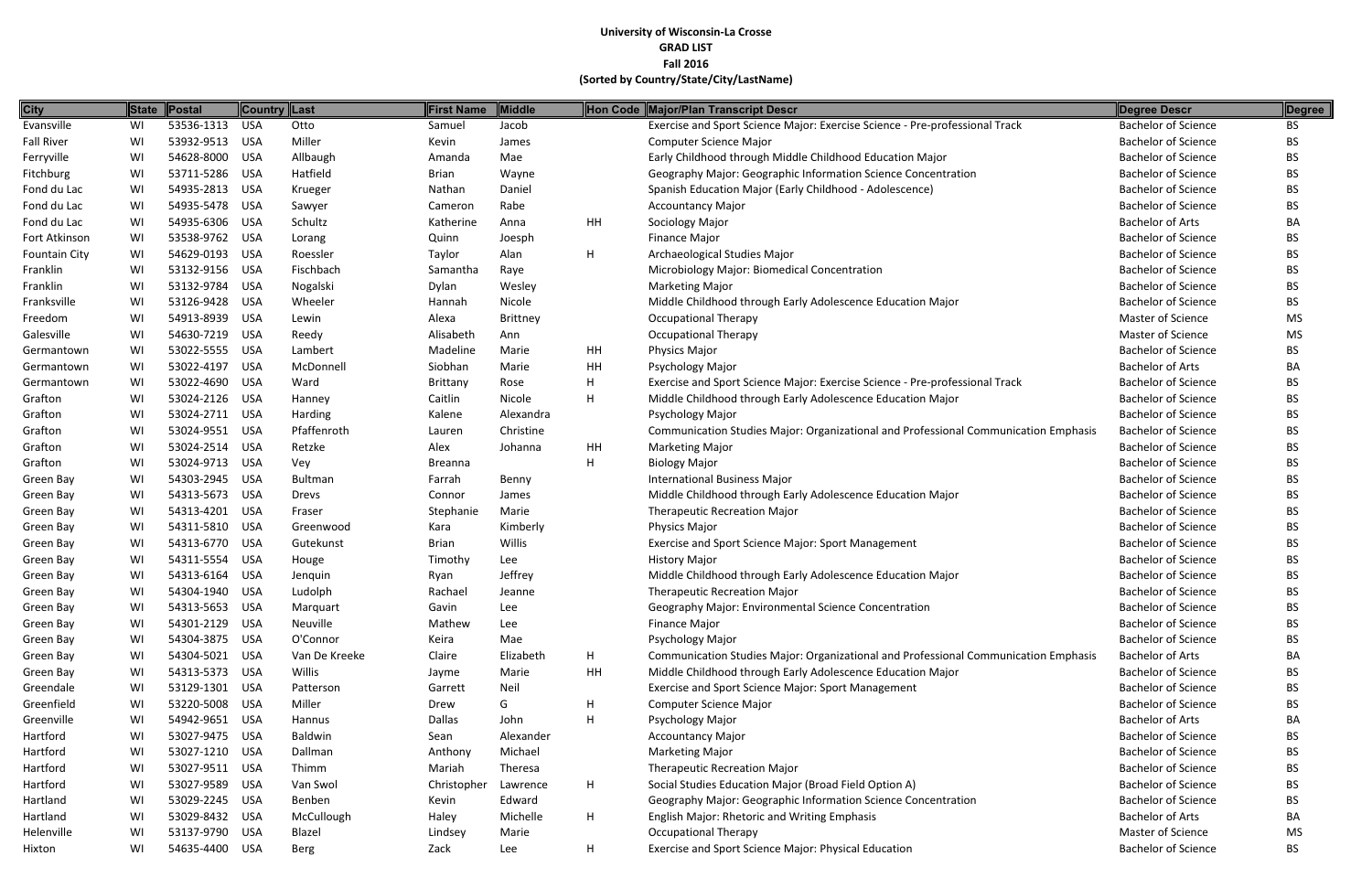| <b>City</b>   |    | State Postal   | Country Last |                | <b>First Name</b> | <b>Middle</b> |    | Hon Code Major/Plan Transcript Descr                                        | Degree Descr               | Degree      |
|---------------|----|----------------|--------------|----------------|-------------------|---------------|----|-----------------------------------------------------------------------------|----------------------------|-------------|
| Holmen        | WI | 54636-8100 USA |              | <b>Brinks</b>  | Samuel            | Gerrit        |    | Social Studies Education Major (Broad Field Option B)                       | <b>Bachelor of Science</b> | <b>BS</b>   |
| Holmen        | WI | 54636-8829     | USA          | Finch          | Nicole            | Lynn          |    | <b>Art Education Major</b>                                                  | <b>Bachelor of Science</b> | <b>BS</b>   |
| Holmen        | WI | 54636-9748 USA |              | Greco          | David             | Angelo        |    | Physics Major: Business Concentration                                       | <b>Bachelor of Science</b> | <b>BS</b>   |
| Holmen        | WI | 54636-9304 USA |              | Jostad         | Esten             | Thomas        |    | Finance Major                                                               | <b>Bachelor of Science</b> | <b>BS</b>   |
| Holmen        | WI | 54636-9659     | USA          | Moua           | Emily             | Maly          | HH | English Major: Literature Emphasis                                          | <b>Bachelor of Arts</b>    | BA          |
| Holmen        | WI | 54636-8720 USA |              | Olson          | Rebecca           | Fay           |    | <b>Biology Major</b>                                                        | <b>Bachelor of Science</b> | BS          |
| Holmen        | WI | 54636-9426 USA |              | Pronschinske   | Megan             | Rose          |    | <b>Management Major</b>                                                     | <b>Bachelor of Science</b> | <b>BS</b>   |
| Holmen        | WI | 54636-9681 USA |              | Staub          | Stephen           | Douglas       |    | <b>Management Major</b>                                                     | <b>Bachelor of Science</b> | <b>BS</b>   |
| Holmen        | WI | 54636-9614 USA |              | Stratton       | Diana             |               |    | <b>Professional Development</b>                                             | Master of Educ - Prof Dev  | <b>MEPD</b> |
| Hudson        | WI | 54016-7842 USA |              | Dinauer        | Ethan             | Michael       | H. | Physics Major                                                               | <b>Bachelor of Science</b> | <b>BS</b>   |
| Hudson        | WI | 54016-7404 USA |              | Eller          | Hannah            | Walker        |    | <b>Professional Development</b>                                             | Master of Educ - Prof Dev  | <b>MEPD</b> |
| Hudson        | WI | 54016-8146 USA |              | Flackey        | Richelle          | Deanne        |    | <b>Political Science Major</b>                                              | <b>Bachelor of Science</b> | <b>BS</b>   |
| Hudson        | WI | 54016-7762 USA |              | Johnson        | Allison           | Rae           | HH | Art Major                                                                   | <b>Bachelor of Science</b> | <b>BS</b>   |
| Hudson        | WI | 54016-9278 USA |              | Lind           | Austin            | Randall       |    | <b>Exercise and Sport Science: Human Performance</b>                        | Master of Science          | <b>MS</b>   |
| Hudson        | WI | 54016-7025     | <b>USA</b>   | Zenz           | Katrina           | Josephine     | HH | Sociology Major                                                             | <b>Bachelor of Arts</b>    | BA          |
| Independence  | WI | 54747-9608 USA |              | Halama         | <b>Brianna</b>    | Danielle      | HH | <b>Therapeutic Recreation Major</b>                                         | <b>Bachelor of Science</b> | <b>BS</b>   |
| Iola          | WI | 54945-9024 USA |              | Blum           | Michael           | William Meyer |    | Finance Major                                                               | <b>Bachelor of Science</b> | <b>BS</b>   |
| Janesville    | WI | 53546-3304 USA |              | Cagney         | Tyler             | Charles       |    | Finance Major                                                               | <b>Bachelor of Science</b> | <b>BS</b>   |
| Janesville    | WI | 53546-2420 USA |              | Dominy         | Trevor            | Allen         |    | <b>Clinical Exercise Physiology</b>                                         | Master of Science          | <b>MS</b>   |
| Janesville    | WI | 53546-1188     | USA          | Hanewold       | Shelby            | Lynn          |    | Psychology Major                                                            | <b>Bachelor of Science</b> | <b>BS</b>   |
| Janesville    | WI | 53545-4015     | USA          | Leonard        | Tad               |               |    | Physics Major                                                               | <b>Bachelor of Science</b> | <b>BS</b>   |
| Janesville    | WI | 53545-0658 USA |              | Pickarts       | <b>Brett</b>      | Anthony       | H. | Middle Childhood through Early Adolescence Education Major                  | <b>Bachelor of Science</b> | <b>BS</b>   |
| Janesville    | WI | 53546-1923     | <b>USA</b>   | Quinn          | Riley             | James         | Н. | Exercise and Sport Science Major: Exercise Science - Pre-professional Track | <b>Bachelor of Science</b> | <b>BS</b>   |
| Janesville    | WI | 53545-4342 USA |              | Schroeder      | Dylan             | Larry         |    | <b>Management Major</b>                                                     | <b>Bachelor of Science</b> | BS          |
| Janesville    | WI | 53546-1821     | USA          | Simon          | Matthew           | Ryan          |    | <b>Management Major</b>                                                     | <b>Bachelor of Science</b> | <b>BS</b>   |
| Janesville    | WI | 53546-4338 USA |              | Woodworth      | Samuel            | Allen         |    | Communication Studies Major: Broadcast and Digital Media Emphasis           | <b>Bachelor of Arts</b>    | BA          |
| Janesville    | WI | 53545-4332 USA |              | van Veldhuisen | Grace             | Louise        |    | <b>Marketing Major</b>                                                      | <b>Bachelor of Science</b> | <b>BS</b>   |
| Johnson Creek | WI | 53038-9454 USA |              | Kapitz         | Kendra            | Jude          |    | Psychology Major                                                            | <b>Bachelor of Arts</b>    | BA          |
| Kansasville   | WI | 53139-9555 USA |              | Folvag         | Tanner            | John          |    | Political Science Major                                                     | <b>Bachelor of Science</b> | BS          |
| Kaukauna      | WI | 54130-3560     | USA          | Lindemuth      | <b>Breanna</b>    | Marie         | H  | <b>English Education Major</b>                                              | <b>Bachelor of Science</b> | <b>BS</b>   |
| Kaukauna      | WI | 54130-9441 USA |              | Schroeder      | Andrew            | Kurt          | HH | <b>Economics Major</b>                                                      | <b>Bachelor of Science</b> | <b>BS</b>   |
| Kennan        | WI | 54537-9516 USA |              | Henderson      | Cody              | Albert        |    | <b>Biology Major: Environmental Science Concentration</b>                   | <b>Bachelor of Science</b> | <b>BS</b>   |
| Kenosha       | WI | 53142-4262 USA |              | Bertog         | Mara              | Elizabeth     |    | <b>Accountancy Major</b>                                                    | <b>Bachelor of Science</b> | <b>BS</b>   |
| Kenosha       | WI | 53144-1580 USA |              | <b>Brunner</b> | John              | Mitchell      |    | <b>Management Major</b>                                                     | <b>Bachelor of Science</b> | <b>BS</b>   |
| Kenosha       | WI | 53140-2054 USA |              | Fuerte         | Michael           | Alan          | Н. | <b>Biology Major: Environmental Science Concentration</b>                   | <b>Bachelor of Science</b> | <b>BS</b>   |
| Kenosha       | WI | 53144-7755 USA |              | Ziegler        | Kyle              |               |    | <b>Biology Major: Environmental Science Concentration</b>                   | <b>Bachelor of Science</b> | <b>BS</b>   |
| Kiel          | WI | 53042-1340 USA |              | Lulloff        | Roman             | William       | HH | History Major: Public and Policy History Emphasis                           | <b>Bachelor of Science</b> | <b>BS</b>   |
| Kronenwetter  | WI | 54455-9047 USA |              | Endres         | Mariah            | Ann           |    | <b>Biology Major</b>                                                        | <b>Bachelor of Science</b> | <b>BS</b>   |
| La Crosse     | WI | 54601-3830 USA |              | Abdulsalam     | Abdulaziz         | Saad          |    | Finance Major                                                               | <b>Bachelor of Science</b> | <b>BS</b>   |
| La Crosse     | WI | 54601-2207 USA |              | Achammer       | Alexandria        | Lee           | H. | <b>English Education Major</b>                                              | <b>Bachelor of Science</b> | <b>BS</b>   |
| La Crosse     | WI | 54601-2579 USA |              | Aspenson       | Sabrina           | Rose          |    | <b>Biology Major: Environmental Science Concentration</b>                   | <b>Bachelor of Science</b> | <b>BS</b>   |
| La Crosse     | WI | 54601-5852 USA |              | Athnos         | Ashley            | Nicole        |    | Psychology Major                                                            | <b>Bachelor of Science</b> | <b>BS</b>   |
| La Crosse     | WI | 54601-4131 USA |              | Banker         | Taylor            | Rae           |    | Psychology Major                                                            | <b>Bachelor of Science</b> | <b>BS</b>   |
| La Crosse     | WI | 54601-3863 USA |              | Baumbach       | Ryan              | Michael       |    | Finance Major: Risk, Insurance and Financial Planning Concentration         | <b>Bachelor of Science</b> | <b>BS</b>   |
| La Crosse     | WI | 54601-2100 USA |              | Baumler        | Megan             | Elizabeth     | Н. | <b>Biology Major: Biomedical Science Concentration</b>                      | <b>Bachelor of Science</b> | <b>BS</b>   |
| La Crosse     | WI | 54601-3541 USA |              | Belongia       | Katie             | M             | Н. | <b>Accountancy Major</b>                                                    | <b>Bachelor of Science</b> | <b>BS</b>   |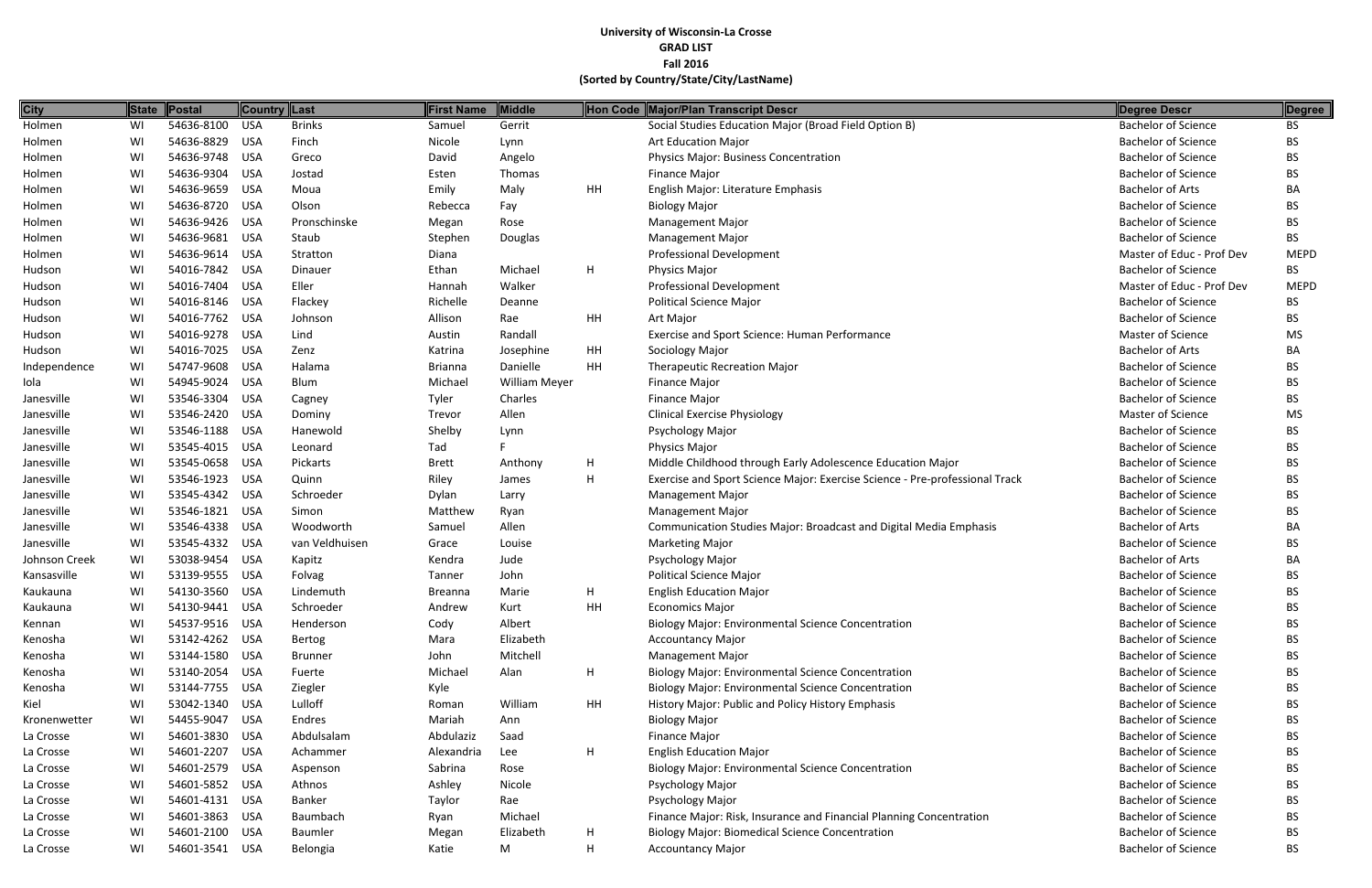| <b>City</b> | State | $\ $ Postal    | <b>Country Last</b> |                | First Name     | Middle        |           | Hon Code Major/Plan Transcript Descr                                                | Degree Descr               | Degree      |
|-------------|-------|----------------|---------------------|----------------|----------------|---------------|-----------|-------------------------------------------------------------------------------------|----------------------------|-------------|
| La Crosse   | WI    | 54601-8442     | <b>USA</b>          | Betlach        | Jack           | Timothy       |           | <b>Management Major</b>                                                             | <b>Bachelor of Science</b> | BS          |
| La Crosse   | WI    | 54603-1903     | <b>USA</b>          | <b>Binner</b>  | Annie          | Marie         |           | Women's Studies Major                                                               | <b>Bachelor of Arts</b>    | <b>BA</b>   |
| La Crosse   | WI    | 54601-3968     | USA                 | Boulton        | Selina         | MInota        |           | Health and Wellness Management Major                                                | <b>Bachelor of Science</b> | <b>BS</b>   |
| La Crosse   | WI    | 54601-5644     | <b>USA</b>          | <b>Bowers</b>  | Ashley         | Renee         |           | <b>Biology Major: Biomedical Science Concentration</b>                              | <b>Bachelor of Science</b> | BS.         |
| La Crosse   | WI    | 54601-8442     | USA                 | <b>Burgett</b> | Tyler          | Lee           | HH        | Physics Major                                                                       | <b>Bachelor of Science</b> | <b>BS</b>   |
| La Crosse   | WI    | 54601-6650 USA |                     | Carlson        | Sean           | Patrick       |           | <b>Biology Major: Biomedical Science Concentration</b>                              | <b>Bachelor of Science</b> | <b>BS</b>   |
| La Crosse   | WI    | 54601-4213     | <b>USA</b>          | Chavalas       | Jonathan       | Mark          |           | <b>Political Science Major</b>                                                      | <b>Bachelor of Science</b> | <b>BS</b>   |
| La Crosse   | WI    | 54601-2235     | USA                 | Colby          | Brittany       | Monika        |           | <b>Occupational Therapy</b>                                                         | Master of Science          | MS          |
| La Crosse   | WI    | 54601-3422     | USA                 | Delap          | Travis         | Scott         |           | Psychology Major                                                                    | <b>Bachelor of Science</b> | BS          |
| La Crosse   | WI    | 54601-6343     | <b>USA</b>          | Dumke          | Talon          | Roy           |           | <b>Biology Major: Biomedical Science Concentration</b>                              | <b>Bachelor of Science</b> | <b>BS</b>   |
| La Crosse   | WI    | 54601-4256     | <b>USA</b>          | Dvorak         | Marina         | Rae           |           | Communication Studies Major: Organizational and Professional Communication Emphasis | <b>Bachelor of Science</b> | <b>BS</b>   |
| La Crosse   | WI    | 54603-2829     | <b>USA</b>          | Einerson       | Keegan         | Dominic       |           | <b>Management Major</b>                                                             | <b>Bachelor of Science</b> | <b>BS</b>   |
| La Crosse   | WI    | 54601-3174     | USA                 | Elam           | Travis         | Earl-Ray      |           | Computer Science Major                                                              | <b>Bachelor of Science</b> | <b>BS</b>   |
| La Crosse   | WI    | 54601-3829     | USA                 | Greengrass     | Krista         | Summer        |           | Microbiology Major: Environmental Science Concentration                             | <b>Bachelor of Science</b> | <b>BS</b>   |
| La Crosse   | WI    | 54601-3712     | <b>USA</b>          | Grosvold       | Taylor         | Leigh         |           | <b>Biology Major</b>                                                                | <b>Bachelor of Science</b> | <b>BS</b>   |
| La Crosse   | WI    | 54601-5577     | USA                 | Herrmann       | David          | Nicholas      |           | <b>Recreation Management Major</b>                                                  | <b>Bachelor of Science</b> | <b>BS</b>   |
| La Crosse   | WI    | 54601-2913     | <b>USA</b>          | Horton         | Scott          | Keith         |           | <b>Music Major: Theory Emphasis</b>                                                 | <b>Bachelor of Arts</b>    | BA          |
| La Crosse   | WI    | 54601-4967     | <b>USA</b>          | Johnson        | Livia          | Kathryn       |           | <b>Professional Development</b>                                                     | Master of Educ - Prof Dev  | <b>MEPD</b> |
| La Crosse   | WI    | 54601-4145     | USA                 | Johnson        | Noah           | Mitchell Kane |           | Finance Major                                                                       | <b>Bachelor of Science</b> | BS.         |
| La Crosse   | WI    | 54603-1542 USA |                     | Knudson        | Chase          | Robert Lloyd  |           | <b>Computer Science Major</b>                                                       | <b>Bachelor of Science</b> | <b>BS</b>   |
| La Crosse   | WI    | 54601-6119     | USA                 | Kuss           | Kody           | Austin        |           | Sociology Major                                                                     | <b>Bachelor of Science</b> | <b>BS</b>   |
| La Crosse   | WI    | 54601-6119     | USA                 | Kuss           | Kody           | Austin        |           | <b>Psychology Minor</b>                                                             | <b>Bachelor of Science</b> | <b>BS</b>   |
| La Crosse   | WI    | 54601-2241     | USA                 | Kutzke         | Kelsey         | Anne          | HH        | Middle Childhood through Early Adolescence Education Major                          | <b>Bachelor of Science</b> | <b>BS</b>   |
| La Crosse   | WI    | 54601-5159     | <b>USA</b>          | LaRue          | Jared          | William       |           | Geography Major                                                                     | <b>Bachelor of Science</b> | <b>BS</b>   |
| La Crosse   | WI    | 54601-3677     | <b>USA</b>          | Larson         | <b>Brandon</b> |               |           | Sociology Major                                                                     | <b>Bachelor of Science</b> | <b>BS</b>   |
| La Crosse   | WI    | 54601-3484     | USA                 | Larson         | Riley          | Antiel        | H         | <b>Finance Major</b>                                                                | <b>Bachelor of Science</b> | <b>BS</b>   |
| La Crosse   | WI    | 54601-5519 USA |                     | Lee            | Mai            | Youa          |           | <b>Biology Major</b>                                                                | <b>Bachelor of Science</b> | <b>BS</b>   |
| La Crosse   | WI    | 54601-3413     | <b>USA</b>          | Liu            | Wanli          |               |           | Finance Major                                                                       | <b>Bachelor of Science</b> | <b>BS</b>   |
| La Crosse   | WI    | 54601-4942 USA |                     | Macht          | Alyssa         | Emily         |           | <b>Occupational Therapy</b>                                                         | Master of Science          | <b>MS</b>   |
| La Crosse   | WI    | 54601-3469     | USA                 | Marquardt      | Alexis         | Rae           | H         | <b>Biology Major</b>                                                                | <b>Bachelor of Science</b> | <b>BS</b>   |
| La Crosse   | WI    | 54601-9225 USA |                     | McBride        | Oliver         | Vincent       |           | Finance Major                                                                       | <b>Bachelor of Science</b> | <b>BS</b>   |
| La Crosse   | WI    | 54603-2405 USA |                     | Melby          | Patrick        | Axel          |           | <b>Medical Dosimetry</b>                                                            | Master of Science          | MS          |
| La Crosse   | WI    | 54603-1950 USA |                     | Miller         | Melissa        | Sue           |           | <b>Professional Development</b>                                                     | Master of Educ - Prof Dev  | <b>MEPD</b> |
| La Crosse   | WI    | 54601-1501 USA |                     | Potts          | Adeili         | Maya          |           | <b>Political Science Major</b>                                                      | <b>Bachelor of Science</b> | BS          |
| La Crosse   | WI    | 54601-1501     | USA                 | Potts          | Adeili         | Maya          |           | Professional and Technical Writing Minor                                            | <b>Bachelor of Science</b> | <b>BS</b>   |
| La Crosse   | WI    | 54601-4356 USA |                     | Pryor          | Andrew         | Joseph        |           | <b>Biology Major</b>                                                                | <b>Bachelor of Science</b> | <b>BS</b>   |
| La Crosse   | WI    | 54602-0722 USA |                     | Raether        | Jordan         | Richard       |           | Communication Studies Major: Organizational and Professional Communication Emphasis | <b>Bachelor of Science</b> | <b>BS</b>   |
| La Crosse   | WI    | 54601-3593     | USA                 | Reinders       | Samantha       | Rose          |           | History Major: Public and Policy History Emphasis                                   | <b>Bachelor of Arts</b>    | BA          |
| La Crosse   | WI    | 54601-5847     | USA                 | Safstrom       | Keagan         | John          |           | English Major: Literature Emphasis                                                  | <b>Bachelor of Arts</b>    | BA          |
| La Crosse   | WI    | 54601-4126 USA |                     | Schrampfer     | Mitchell       | Robert        |           | Psychology Major                                                                    | <b>Bachelor of Arts</b>    | BA          |
| La Crosse   | WI    | 54601-3663 USA |                     | Schulz         | Sarah          | Marie         |           | <b>Biology Major</b>                                                                | <b>Bachelor of Science</b> | <b>BS</b>   |
| La Crosse   | WI    | 54601-4714 USA |                     | Schwanda       | lan            | Joseph        |           | <b>Biology Education Major</b>                                                      | <b>Bachelor of Science</b> | <b>BS</b>   |
| La Crosse   | WI    | 54601-5476 USA |                     | Speller        | Michael        | GW            |           | Communication Studies Major: Organizational and Professional Communication Emphasis | <b>Bachelor of Science</b> | <b>BS</b>   |
| La Crosse   | WI    | 54601-7778 USA |                     | Steele         | Cassondra      |               |           | Psychology Major                                                                    | <b>Bachelor of Arts</b>    | BA          |
| La Crosse   | WI    | 54601-3456 USA |                     | Stern          | Jacob          |               |           | <b>Finance Major</b>                                                                | <b>Bachelor of Science</b> |             |
| La Crosse   | WI    | 54601-7609 USA |                     | Struver        | Heather        |               | <b>HH</b> | Early Childhood through Middle Childhood Education Major                            | <b>Bachelor of Science</b> | <b>BS</b>   |
|             |       |                |                     |                |                | Leah          |           |                                                                                     |                            | <b>BS</b>   |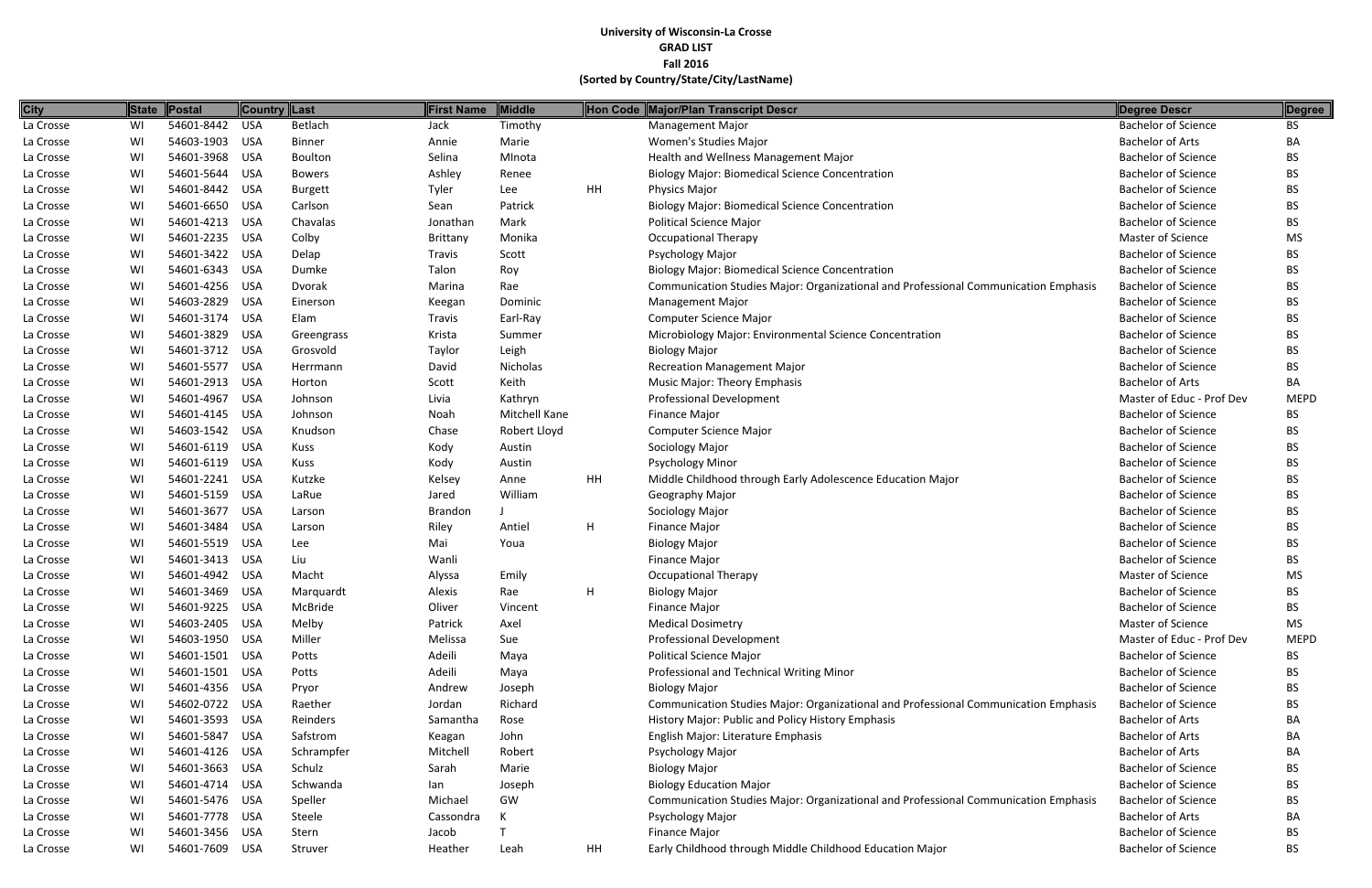| <b>City</b>     |    | State Postal   | Country Last |                  | First Name | Middle                |    | Hon Code Major/Plan Transcript Descr                                                | Degree Descr               | <b>Degree</b> |
|-----------------|----|----------------|--------------|------------------|------------|-----------------------|----|-------------------------------------------------------------------------------------|----------------------------|---------------|
| La Crosse       | WI | 54601-4810     | <b>USA</b>   | Tudahl           | Gabriel    | Lucas                 | HH | <b>Biology Major</b>                                                                | <b>Bachelor of Science</b> | <b>BS</b>     |
| La Crosse       | WI | 54603-8508     | <b>USA</b>   | Weiland          | Jacob      | Dietrich              |    | Finance Major                                                                       | <b>Bachelor of Science</b> | <b>BS</b>     |
| La Crosse       | WI | 54603-2682 USA |              | Wilmink          | Valerie    | Mist                  |    | Psychology Major                                                                    | <b>Bachelor of Science</b> | <b>BS</b>     |
| La Crosse       | WI | 54603-1271     | <b>USA</b>   | Worley           | Lindsay    | Hope                  |    | Community Health Education: Public Health                                           | Master of Public Health    | <b>MPH</b>    |
| La Crosse       | WI | 54601-5371 USA |              | Xiong            | Yee        |                       |    | Sociology Major                                                                     | <b>Bachelor of Arts</b>    | ВA            |
| Lake Geneva     | WI | 53147-8908     | <b>USA</b>   | <b>Broderick</b> | Megan      | M                     |    | Communication Studies Major: Organizational and Professional Communication Emphasis | <b>Bachelor of Science</b> | BS.           |
| Lannon          | WI | 53046-9608     | <b>USA</b>   | Bednarek         | Kara       | Sean                  | H  | Exercise and Sport Science Major: Exercise Science - Pre-professional Track         | <b>Bachelor of Science</b> | <b>BS</b>     |
| Lisbon          | WI | 53089-3404     | <b>USA</b>   | Kemp             | Justin     |                       |    | <b>Marketing Major</b>                                                              | <b>Bachelor of Science</b> | <b>BS</b>     |
| Little Chute    | WI | 54140-2366     | <b>USA</b>   | Schiller         | Eric       | Thomas                |    | <b>Biology Major</b>                                                                | <b>Bachelor of Science</b> | <b>BS</b>     |
| Lodi            | WI | 53555-1461     | <b>USA</b>   | Gasser           | Justin     | Charles               |    | <b>Management Major</b>                                                             | <b>Bachelor of Science</b> | <b>BS</b>     |
| Lodi            | WI | 53555-9666     | <b>USA</b>   | Schmitz          | Tyler      | Harris                |    | Communication Studies Major: Interpersonal Communication Emphasis                   | <b>Bachelor of Science</b> | <b>BS</b>     |
| Loyal           | WI | 54446-9578     | <b>USA</b>   | Anderson         | Benjamin   | Eugene                |    | <b>Biology Major: Biomedical Science Concentration</b>                              | <b>Bachelor of Science</b> | <b>BS</b>     |
| Luck            | WI | 54853-3519 USA |              | Johnson          | Ashley     | Loren                 | H  | <b>Marketing Major</b>                                                              | <b>Bachelor of Science</b> | <b>BS</b>     |
| Madison         | WI | 53711-3732     | <b>USA</b>   | <b>Briggs</b>    | Cameron    |                       |    | Geography Major: Geographic Information Science Concentration                       | <b>Bachelor of Science</b> | <b>BS</b>     |
| Madison         | WI | 53704-4661     | <b>USA</b>   | Cantwell         | Laura      |                       |    | <b>Accountancy Major</b>                                                            | <b>Bachelor of Science</b> | <b>BS</b>     |
| Madison         | WI | 53719-5247     | <b>USA</b>   | Lill             | Ellen      | Morgan                |    | <b>Management Major</b>                                                             | <b>Bachelor of Science</b> | <b>BS</b>     |
| Madison         | WI | 53719-4539     | USA          | McGinley         | Jacqueline | Marie                 | H  | <b>Biology Major</b>                                                                | <b>Bachelor of Science</b> | <b>BS</b>     |
| Madison         | WI | 53711-1504     | <b>USA</b>   | Palmer           | Heather    | Marie                 |    | Sociology Major                                                                     | <b>Bachelor of Arts</b>    | BA            |
| Madison         | WI | 53711-1504     | <b>USA</b>   | Palmer           | Heather    | Marie                 |    |                                                                                     | <b>Bachelor of Arts</b>    | BA            |
| Madison         | WI | 53711-1504     | <b>USA</b>   | Palmer           | Heather    | Marie                 |    | Philosophy Minor                                                                    | <b>Bachelor of Arts</b>    | BA            |
| Madison         | WI | 53705-5107     | <b>USA</b>   | Weisse           | Jonah      | Benedict              | H  | <b>Computer Science Major</b>                                                       | <b>Bachelor of Science</b> | BS.           |
| Manawa          | WI | 54949-9002     | <b>USA</b>   | Kowaleski        | Lindsay    | Catherine             | HH | Spanish Education Major (Early Childhood - Adolescence)                             | <b>Bachelor of Science</b> | <b>BS</b>     |
| Manitowoc       | WI | 54220-1664     | <b>USA</b>   | Oxton            | Sarah      | Elizabeth             |    | <b>Occupational Therapy</b>                                                         | Master of Science          | <b>MS</b>     |
| Manitowoc       | WI | 54220-1608     | <b>USA</b>   | Rhode            | Ross       | Joseph                | H  | Physics Major                                                                       | <b>Bachelor of Science</b> | <b>BS</b>     |
| Marinette       | WI | 54143-4233     | <b>USA</b>   | Mansur           | Isaac      | David Wilhelm         |    | <b>Management Major</b>                                                             | <b>Bachelor of Science</b> | <b>BS</b>     |
| Markesan        | WI | 53946-7255 USA |              | Vinz             | Benjamin   | Steven                |    | <b>Physics Major</b>                                                                | <b>Bachelor of Science</b> | <b>BS</b>     |
| Marshfield      | WI | 54449-9251     | <b>USA</b>   | Nikolai          | Theodore   |                       |    | <b>Physics Major</b>                                                                | <b>Bachelor of Science</b> | <b>BS</b>     |
| Marshfield      | WI | 54449-9578     | <b>USA</b>   | Van Oudenhoven   | Maia       | Marie                 | H  | Middle Childhood through Early Adolescence Education Major                          | <b>Bachelor of Science</b> | <b>BS</b>     |
| Medford         | WI | 54451-1166     | <b>USA</b>   | Abegglen         | Eric       | <b>Gregory Carlos</b> |    | <b>Statistics Major: Actuarial Science Concentration</b>                            | <b>Bachelor of Science</b> | <b>BS</b>     |
| Medford         | WI | 54451-1167     | <b>USA</b>   | Hierlmeier       | Alex       | Cole                  | Н  | <b>Marketing Major</b>                                                              | <b>Bachelor of Science</b> | <b>BS</b>     |
| Medford         | WI | 54451-8772 USA |              | Kalmon           | Emily      | Margaret              |    | <b>Biology Education Major</b>                                                      | <b>Bachelor of Science</b> | <b>BS</b>     |
| Medford         | WI | 54451-9704     | USA          | Sauerman         | Luke       | John Tanner           | HH | Social Studies Education Major (Broad Field Option A)                               | <b>Bachelor of Science</b> | <b>BS</b>     |
| Melrose         | WI | 54642-8256 USA |              | Kirk-Schacht     | Kaylean    |                       |    | <b>Management Major</b>                                                             | <b>Bachelor of Science</b> | <b>BS</b>     |
| Menasha         | WI | 54952-8818 USA |              | Bjelde           | Angela     | Marie                 | H  | Early Childhood through Middle Childhood Education Major                            | <b>Bachelor of Science</b> | <b>BS</b>     |
| Menasha         | WI | 54952-1637 USA |              | Hackmaster       | Leah       | Mary                  |    | <b>Recreation Management Major</b>                                                  | <b>Bachelor of Science</b> | <b>BS</b>     |
| Menasha         | WI | 54952-8810 USA |              | Lynch            | David      | Nicholas              | H  | Physics Major                                                                       | <b>Bachelor of Science</b> | <b>BS</b>     |
| Menomonee Falls | WI | 53051-4586 USA |              | Blahnik          | Jonathan   | Andrew                |    | <b>Accountancy Major</b>                                                            | <b>Bachelor of Science</b> | <b>BS</b>     |
| Menomonee Falls | WI | 53051-7457 USA |              | Eigner           | Rachel     | Theresa               | HH | <b>Biology Education Major</b>                                                      | <b>Bachelor of Science</b> | <b>BS</b>     |
| Menomonee Falls | WI | 53051-4385 USA |              | Sherwin          | Emily      | Marie                 | H  | <b>Marketing Major</b>                                                              | <b>Bachelor of Science</b> | <b>BS</b>     |
| Menomonee Falls | WI | 53051-3293 USA |              | Volden           | Corey      | Jeffrey               |    | Middle Childhood through Early Adolescence Education Major                          | <b>Bachelor of Science</b> | <b>BS</b>     |
| Merrill         | WI | 54452-8250 USA |              | Bartz            | Marissa    | Michele               |    | Psychology Major                                                                    | <b>Bachelor of Science</b> | <b>BS</b>     |
| Merrill         | WI | 54452-1215 USA |              | Cordova          | Alex       | Kenneth               |    | Middle Childhood through Early Adolescence Education Major                          | <b>Bachelor of Science</b> | <b>BS</b>     |
| Merrill         | WI | 54452-2712 USA |              | David            | Lauren     | Michelle              |    | English Major: Literature Emphasis                                                  | <b>Bachelor of Arts</b>    | BA            |
| Merrill         | WI | 54452-8772 USA |              | Strombom         | Hannah     | Rose                  |    | <b>Biology Major: Biomedical Science Concentration</b>                              | <b>Bachelor of Science</b> | <b>BS</b>     |
| Middleton       | WI | 53562-4200 USA |              | <b>Bauhs</b>     | Anna       | Marie                 | H  | Middle Childhood through Early Adolescence Education Major                          | <b>Bachelor of Science</b> | <b>BS</b>     |
| Middleton       | WI | 53562-3254 USA |              | Boyd             |            |                       |    | Microbiology Major: Business Concentration                                          | <b>Bachelor of Science</b> |               |
|                 |    |                |              |                  | Zane       | Cameron               |    |                                                                                     |                            | <b>BS</b>     |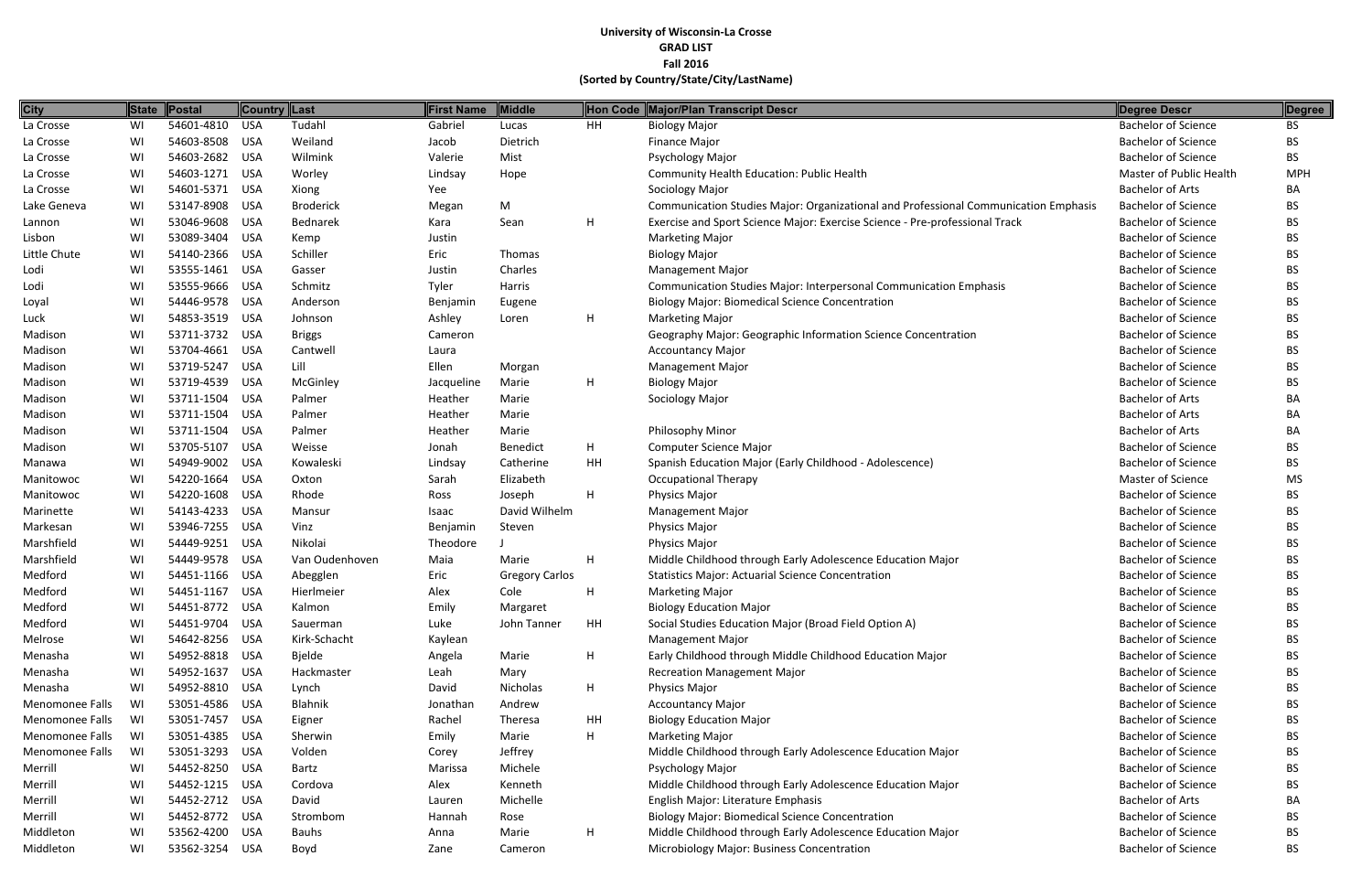| <b>City</b>    |    | State Postal   | Country Last |                | <b>First Name</b> | <b>Middle</b> |    | Hon Code Major/Plan Transcript Descr                                                | Degree Descr               | Degree      |
|----------------|----|----------------|--------------|----------------|-------------------|---------------|----|-------------------------------------------------------------------------------------|----------------------------|-------------|
| Middleton      | WI | 53562-2734     | <b>USA</b>   | Elliott        | Heaven            | Judith        |    | German Education Major (Early Childhood - Adolescence)                              | <b>Bachelor of Science</b> | <b>BS</b>   |
| Middleton      | WI | 53562-1256     | <b>USA</b>   | Hensen         | Alyssa            | Kristine      |    | Art Major                                                                           | <b>Bachelor of Science</b> | <b>BS</b>   |
| Middleton      | WI | 53562-5252     | <b>USA</b>   | Kern           | Alexandra         |               |    | <b>Clinical Exercise Physiology</b>                                                 | Master of Science          | <b>MS</b>   |
| Milwaukee      | WI | 53220-1628     | <b>USA</b>   | Kapkeo         | Villavanh         |               |    | Psychology Major                                                                    | <b>Bachelor of Science</b> | <b>BS</b>   |
| Milwaukee      | WI | 53207-2009     | USA          | Loomis         | Chloe             | Florentina    |    | Communication Studies Major: Interpersonal Communication Emphasis                   | <b>Bachelor of Arts</b>    | BA          |
| Milwaukee      | WI | 53217-3104     | <b>USA</b>   | Morris         | Peter             | Phillip       |    | Communication Studies Major: Organizational and Professional Communication Emphasis | <b>Bachelor of Science</b> | <b>BS</b>   |
| Milwaukee      | WI | 53214-1929     | <b>USA</b>   | Rebro          | Mary              | Ann           |    | Early Childhood through Middle Childhood Education Major                            | <b>Bachelor of Science</b> | <b>BS</b>   |
| Milwaukee      | WI | 53208-3033     | <b>USA</b>   | Vogt           | Michael           | $\mathsf{R}$  |    | <b>Biology Major</b>                                                                | <b>Bachelor of Science</b> | <b>BS</b>   |
| Minong         | WI | 54859-9150     | USA          | Harings        | Teagen            | Jaye-Marie    |    | <b>Biology Major</b>                                                                | <b>Bachelor of Science</b> | <b>BS</b>   |
| Mondovi        | WI | 54755-6817     | USA          | Gruber         | McKenna           | Kate          | HH | <b>Biology Major</b>                                                                | <b>Bachelor of Science</b> | <b>BS</b>   |
| Mondovi        | WI | 54755-1033     | <b>USA</b>   | Hayes          | <b>Bailey</b>     | Kay           | HH | <b>Biology Major: Biomedical Science Concentration</b>                              | <b>Bachelor of Science</b> | <b>BS</b>   |
| Monroe         | WI | 53566-9449     | <b>USA</b>   | Karlen         | <b>Brianna</b>    | Lynn          |    | <b>Marketing Major</b>                                                              | <b>Bachelor of Science</b> | <b>BS</b>   |
| Monroe         | WI | 53566-3543     | <b>USA</b>   | Steinmann      | Kirsten           | Marie         |    | Professional Development                                                            | Master of Educ - Prof Dev  | <b>MEPD</b> |
| Mosinee        | WI | 54455-1610     | <b>USA</b>   | Schulte        | Micaela           | Jeanene       |    | <b>Biology Major</b>                                                                | <b>Bachelor of Science</b> | BS          |
| Mount Horeb    | WI | 53572-3406     | <b>USA</b>   | Davis          | Nichole           | Leigh         |    | <b>Biology Major</b>                                                                | <b>Bachelor of Science</b> | <b>BS</b>   |
| Mount Horeb    | WI | 53572-3406 USA |              | Davis          | Nichole           | Leigh         |    |                                                                                     | <b>Bachelor of Science</b> | <b>BS</b>   |
| Mount Horeb    | WI | 53572-1766     | <b>USA</b>   | Gempeler       | Heidi             | Nikkol        |    | Communication Studies Major: Organizational and Professional Communication Emphasis | <b>Bachelor of Arts</b>    | BA          |
| Mount Horeb    | WI | 53572-2220     | USA          | Krantz         | Gretta            | Magdalene     |    | <b>Political Science Major</b>                                                      | <b>Bachelor of Science</b> | <b>BS</b>   |
| Mount Horeb    | WI | 53572-3414 USA |              | Kratochwill    | Lauren            | Taylor        | H  | Exercise and Sport Science Major: Sport Management                                  | <b>Bachelor of Science</b> | <b>BS</b>   |
| Mount Pleasant | WI | 53406-1803     | USA          | Mosson         | Danielle          | Renee         |    | <b>Statistics Major</b>                                                             | <b>Bachelor of Science</b> | <b>BS</b>   |
| Mukwonago      | WI | 53149-9331     | <b>USA</b>   | Dellemann      | Scott             | Sheahan       |    | Communication Studies Major: Organizational and Professional Communication Emphasis | <b>Bachelor of Arts</b>    | BA          |
| Mukwonago      | WI | 53149-1861     | <b>USA</b>   | Frank          | Jennifer          | Nicole        |    | Psychology Major                                                                    | <b>Bachelor of Science</b> | <b>BS</b>   |
| Mukwonago      | WI | 53149-8885     | <b>USA</b>   | Greenwood      | Miranda           |               |    | Psychology Major                                                                    | <b>Bachelor of Science</b> | <b>BS</b>   |
| Muscoda        | WI | 53573-8869     | <b>USA</b>   | Kolman         | Danielle          | Nicole        |    | <b>Clinical Exercise Physiology</b>                                                 | <b>Master of Science</b>   | MS          |
| Muskego        | WI | 53150-8026     | USA          | Eve            | Nicholas          | Andrew        |    | <b>Accountancy Major</b>                                                            | <b>Bachelor of Science</b> | <b>BS</b>   |
| Muskego        | WI | 53150-8146 USA |              | Goane          | Katherine         | Lynn          | H  | Spanish Education Major (Early Childhood - Adolescence)                             | <b>Bachelor of Science</b> | <b>BS</b>   |
| Muskego        | WI | 53150-9209     | <b>USA</b>   | Kotnik         | Natalie           | Marie         |    | <b>Art Education Major</b>                                                          | <b>Bachelor of Science</b> | <b>BS</b>   |
| Necedah        | WI | 54646-7402     | USA          | Wargowsky      | Anna              | Marie         |    | <b>Clinical Exercise Physiology</b>                                                 | Master of Science          | <b>MS</b>   |
| Neenah         | WI | 54956-4203     | <b>USA</b>   | Born           | Karen             | Marie         | HH | Health and Wellness Management Major                                                | <b>Bachelor of Science</b> | <b>BS</b>   |
| Neenah         | WI | 54956-8960     | <b>USA</b>   | Houselog       | Kathryn           | Mae           | H  | Middle Childhood through Early Adolescence Education Major                          | <b>Bachelor of Science</b> | <b>BS</b>   |
| Neenah         | WI | 54956-2954 USA |              | Mosbacher      | Karolyn           | Alexis        |    | <b>Biology Major</b>                                                                | <b>Bachelor of Science</b> | <b>BS</b>   |
| Nekoosa        | WI | 54457-9184     | <b>USA</b>   | Waltho         | Danielle          | Michele       |    | Communication Studies Major: Organizational and Professional Communication Emphasis | <b>Bachelor of Science</b> | BS.         |
| New Berlin     | WI | 53151-5325     | <b>USA</b>   | Derks          | Benjamin          | Edward        |    | International Business Major                                                        | <b>Bachelor of Science</b> | <b>BS</b>   |
| New Berlin     | WI | 53151-5834 USA |              | Hale           | Emma              | Jiangiang     |    | Sociology Major                                                                     | <b>Bachelor of Arts</b>    | BA          |
| New Berlin     | WI | 53151-7345 USA |              | Weigand        | Rachel            | Elizabeth     |    | Spanish Major                                                                       | <b>Bachelor of Arts</b>    | BA          |
| New Lisbon     | WI | 53950-9736 USA |              | Blado          | Wyatt             | A             |    | Psychology Major                                                                    | <b>Bachelor of Science</b> | <b>BS</b>   |
| New London     | WI | 54961-2521 USA |              | Hager          | Erin              | Beth          |    | Communication Studies Major: Organizational and Professional Communication Emphasis | <b>Bachelor of Arts</b>    | BA          |
| New London     | WI | 54961-8202 USA |              | Hogan          | Marissa           | Jo            |    | Spanish Major                                                                       | <b>Bachelor of Arts</b>    | BA          |
| New Richmond   | WI | 54017-9419 USA |              | Leitzke        | Lori              | Jean          |    | <b>Professional Development</b>                                                     | Master of Educ - Prof Dev  | <b>MEPD</b> |
| North Freedom  | WI | 53951-9738     | <b>USA</b>   | Weiland-Duchow | Mariah            | Marie         |    | Communication Studies Major: Organizational and Professional Communication Emphasis | <b>Bachelor of Science</b> | <b>BS</b>   |
| Oconomowoc     | WI | 53066-9264     | <b>USA</b>   | Anderson       | Elaine            | Joy           | HH | Spanish Major                                                                       | <b>Bachelor of Arts</b>    | BA          |
| Oconomowoc     | WI | 53066-8611 USA |              | <b>Banach</b>  | Alexandra         | Eleanor       | H  | Sociology Major                                                                     | <b>Bachelor of Science</b> | BS          |
| Oconomowoc     | WI | 53066-2891     | <b>USA</b>   | Eng            | Tamara            | Sulynn        |    | <b>Medical Dosimetry</b>                                                            | Master of Science          | MS          |
| Oconomowoc     | WI | 53066-5206 USA |              | Fricke         | Elizabeth         | Paige         | H  | Communication Studies Major: Organizational and Professional Communication Emphasis | <b>Bachelor of Arts</b>    | BA          |
| Oconomowoc     | WI | 53066-3953 USA |              | Mol            | Evan              | James         |    | <b>International Business Major</b>                                                 | <b>Bachelor of Science</b> | BS.         |
| Omro           | WI | 54963-2026 USA |              | Senkerik       | Rachel            |               |    | <b>Marketing Major</b>                                                              | <b>Bachelor of Science</b> | <b>BS</b>   |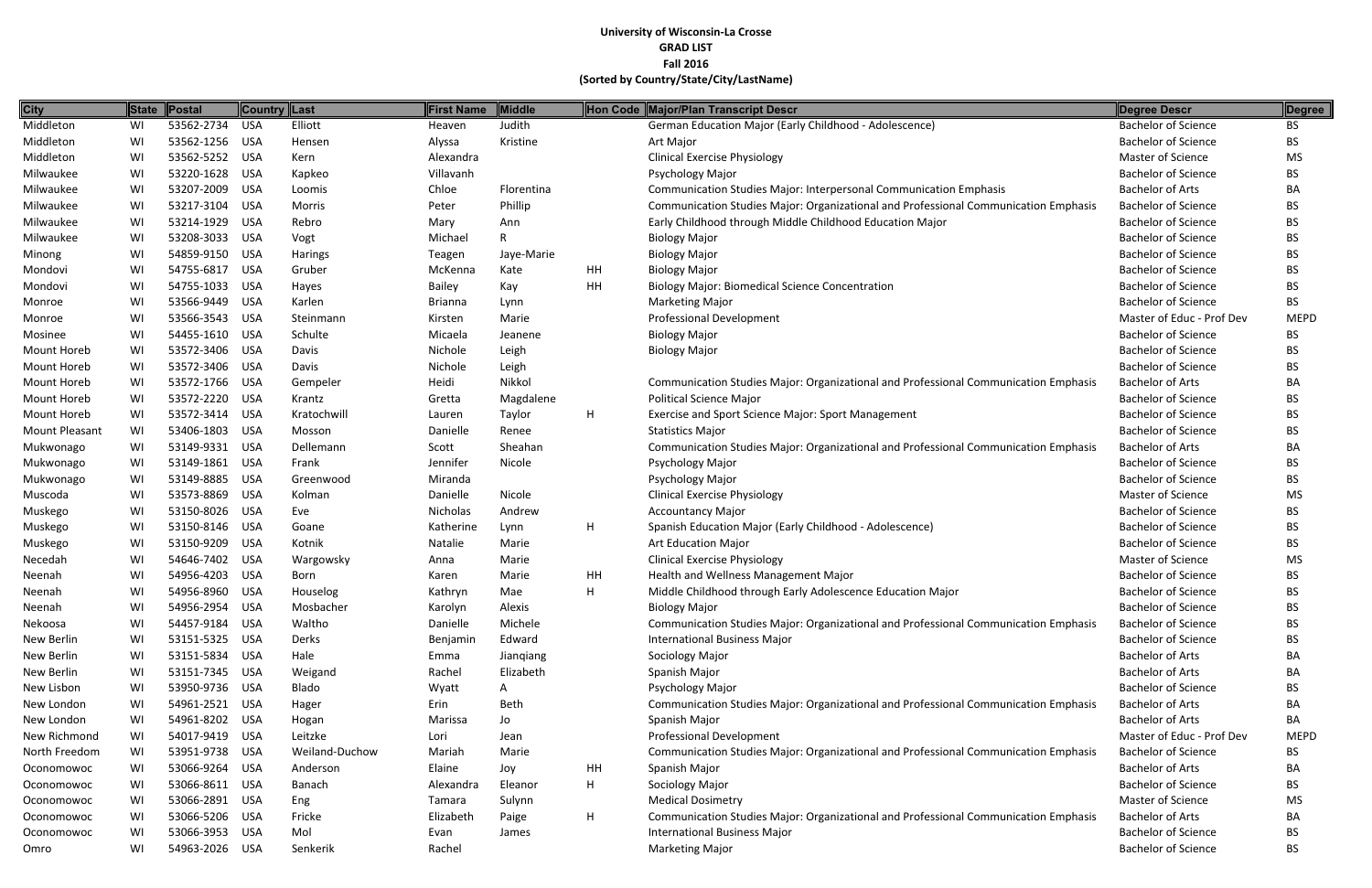| <b>City</b>            | <b>State</b> | Postal         | Country Last |               | First Name     | <b>Middle</b> |    | Hon Code Major/Plan Transcript Descr                                                | Degree Descr                       | Degree      |
|------------------------|--------------|----------------|--------------|---------------|----------------|---------------|----|-------------------------------------------------------------------------------------|------------------------------------|-------------|
| Omro                   | WI           | 54963-1417     | USA          | Williams      | Mikayla        | Renae         |    | <b>Marketing Major</b>                                                              | <b>Bachelor of Science</b>         | <b>BS</b>   |
| Onalaska               | WI           | 54650-2415     | <b>USA</b>   | Ellman        | Logan          | James         |    | Finance Major                                                                       | <b>Bachelor of Science</b>         | <b>BS</b>   |
| Onalaska               | WI           | 54650-8254 USA |              | Hegge         | Rebecca        | Rae           |    | <b>Professional Development</b>                                                     | Master of Educ - Prof Dev          | <b>MEPD</b> |
| Onalaska               | WI           | 54650-9256 USA |              | Heiring       | Heidi          | M             |    | <b>Special Education</b>                                                            | Master of Science in Education     | <b>MSED</b> |
| Onalaska               | WI           | 54650-8233     | USA          | Hinytzke      | Caitlynn       | Alyssa        | H. | Early Childhood through Middle Childhood Education Major                            | <b>Bachelor of Science</b>         | <b>BS</b>   |
| Onalaska               | WI           | 54650-8327     | USA          | Kish          | Marissa        | Christine     |    | <b>Therapeutic Recreation Major</b>                                                 | <b>Bachelor of Science</b>         | <b>BS</b>   |
| Onalaska               | WI           | 54650-3326     | <b>USA</b>   | Kruse         | Stella         | Rose          |    | <b>Biology Major</b>                                                                | <b>Bachelor of Science</b>         | <b>BS</b>   |
| Onalaska               | WI           | 54650-8515     | <b>USA</b>   | Kusilek       | Katie          | Rose          |    | <b>Professional Development</b>                                                     | Master of Educ - Prof Dev          | <b>MEPD</b> |
| Onalaska               | WI           | 54650-8258 USA |              | Olson         | Collin         | Stephen       |    | Finance Major                                                                       | <b>Bachelor of Science</b>         | BS.         |
| Onalaska               | WI           | 54650-2466     | USA          | Olson         | Olivia         | Leona         | H  | Communication Studies Major: Organizational and Professional Communication Emphasis | <b>Bachelor of Arts</b>            | BA          |
| Onalaska               | WI           | 54650-2476 USA |              | Schultz       | Sophie         | Ann           |    | Psychology Major                                                                    | <b>Bachelor of Science</b>         | <b>BS</b>   |
| Onalaska               | WI           | 54650-8749     | <b>USA</b>   | Todd          | Cole           | Andrew        |    | Computer Science Major                                                              | <b>Bachelor of Science</b>         | <b>BS</b>   |
| Onalaska               | WI           | 54650-2265     | <b>USA</b>   | Yang          | Nhouchee       | Casey         |    | Art Major                                                                           | <b>Bachelor of Science</b>         | <b>BS</b>   |
| Ontario                | WI           | 54651-7583     | <b>USA</b>   | Knoll         | Sydney         | Dawn          | HH | Sociology Major                                                                     | <b>Bachelor of Science</b>         | BS.         |
| Osceola                | WI           | 54020-0549     | <b>USA</b>   | Salewski      | Andrew         | Thomas        | H. | <b>Accountancy Major</b>                                                            | <b>Bachelor of Science</b>         | <b>BS</b>   |
| Pembine                | WI           | 54156-3500     | <b>USA</b>   | Seidel        | Xaarki         | Ann           | HH | Exercise and Sport Science Major: Exercise Science - Pre-professional Track         | <b>Bachelor of Science</b>         | <b>BS</b>   |
| Pewaukee               | WI           | 53072-5726     | USA          | Fritchen      | Joshua         | Ryan          |    | <b>Clinical Exercise Physiology</b>                                                 | Master of Science                  | <b>MS</b>   |
| Pewaukee               | WI           | 53072-3157     | <b>USA</b>   | Hopkins       | Sara           | Ann           | H  | Psychology Major                                                                    | <b>Bachelor of Science</b>         | <b>BS</b>   |
| Pittsville             | WI           | 54466-9313     | USA          | Schuster      | Stephanie      | Marie         | HH | <b>Marketing Major</b>                                                              | <b>Bachelor of Science</b>         | <b>BS</b>   |
| Plover                 | WI           | 54467-2265     | <b>USA</b>   | <b>Barnes</b> | Jacob          | Jerry         |    | <b>Statistics Major: Actuarial Science Concentration</b>                            | <b>Bachelor of Science</b>         | <b>BS</b>   |
| Plover                 | WI           | 54467-3502 USA |              | Peanasky      | Morgan         | Rose          |    | <b>Finance Major</b>                                                                | <b>Bachelor of Science</b>         | <b>BS</b>   |
| Plum City              | WI           | 54761-9045     | <b>USA</b>   | Radle         | Lawton         | David         |    | <b>Marketing Major</b>                                                              | <b>Bachelor of Science</b>         | <b>BS</b>   |
| Plymouth               | WI           | 53073-3362     | USA          | Eggert        | Jesse          | Steven        |    | <b>Therapeutic Recreation Major</b>                                                 | <b>Bachelor of Science</b>         | <b>BS</b>   |
| Portage                | WI           | 53901-9739     | USA          | <b>Bortz</b>  | Adam           | James         |    | Physics Major: Biomedical Concentration                                             | <b>Bachelor of Science</b>         | <b>BS</b>   |
| Portage                | WI           | 53901-1220     | <b>USA</b>   | <b>Bortz</b>  | Matthew        | Robert        |    | Finance Major                                                                       | <b>Bachelor of Science</b>         | <b>BS</b>   |
| Poynette               | WI           | 53955-9707     | USA          | Skaar         | <b>Bridget</b> | Lee           |    | <b>Economics Major</b>                                                              | <b>Bachelor of Arts</b>            | BA          |
| Prairie du Sac         | WI           | 53578-9787     | USA          | Haasl         | Alyx           | Marie         |    | <b>Medical Dosimetry</b>                                                            | Master of Science                  | <b>MS</b>   |
| Prairie du Sac         | WI           | 53578-1069     | USA          | Halling       | Henry          | David         |    | <b>Software Engineering</b>                                                         | Master of Software Engineering MSE |             |
| Racine                 | WI           | 53406-1430     | USA          | Bertzyk       | Morgan         | Alexandra     | H  | Exercise and Sport Science Major: Physical Education                                | <b>Bachelor of Science</b>         | <b>BS</b>   |
| Racine                 | WI           | 53403-1641     | USA          | Collins       | Jazlyn         | Monique       |    | Psychology Major                                                                    | <b>Bachelor of Science</b>         | <b>BS</b>   |
| Racine                 | WI           | 53402-3821 USA |              | Gage          | Thomas         | James         |    | <b>Computer Science Major</b>                                                       | <b>Bachelor of Science</b>         | <b>BS</b>   |
| Racine                 | WI           | 53405-2031 USA |              | Watkins       | Emily          | Diane         |    | <b>Occupational Therapy</b>                                                         | Master of Science                  | <b>MS</b>   |
| Reedsburg              | WI           | 53959-2517 USA |              | Bjorklund     | Luke           | William       |    | <b>Biology Major: Biomedical Science Concentration</b>                              | <b>Bachelor of Science</b>         | <b>BS</b>   |
| Reedsburg              | WI           | 53959-9201 USA |              | <b>Brey</b>   | Nathan         | Thomas        |    | <b>Management Major</b>                                                             | <b>Bachelor of Science</b>         | <b>BS</b>   |
| Reedsburg              | WI           | 53959-9732 USA |              | Brill         | Dillon         | James         |    | <b>Recreation Management Major</b>                                                  | <b>Bachelor of Science</b>         | <b>BS</b>   |
| Reedsburg              | WI           | 53959-2288 USA |              | Filus         | Grant          | M             | H  | Psychology Major                                                                    | <b>Bachelor of Science</b>         | <b>BS</b>   |
| Reedsburg              | WI           | 53959-1857 USA |              | Landon        | Brent          | Andrew        |    | <b>Biology Minor</b>                                                                | <b>Bachelor of Science</b>         | <b>BS</b>   |
| Reedsburg              | WI           | 53959-1857     | USA          | Landon        | <b>Brent</b>   | Andrew        |    | <b>Mathematics Major</b>                                                            | <b>Bachelor of Science</b>         | <b>BS</b>   |
| Reedsburg              | WI           | 53959-1434 USA |              | Leatherberry  | Emily          | Kate          |    | Psychology Major                                                                    | <b>Bachelor of Science</b>         | <b>BS</b>   |
| Reedsburg              | WI           | 53959-1261     | USA          | Lichte        | Hailee         | Anne          | HH | <b>Marketing Major</b>                                                              | <b>Bachelor of Science</b>         | <b>BS</b>   |
| Rhinelander            | WI           | 54501-8513 USA |              | Brown         | Ellen          | Madeline      | HH | English Major: Literature Emphasis                                                  | <b>Bachelor of Arts</b>            | BA          |
| Rhinelander            | WI           | 54501-9752 USA |              | Jones         | Mackenzie      | Claire        |    | Psychology Major                                                                    | <b>Bachelor of Arts</b>            | BA          |
| Rhinelander            | WI           | 54501-8299     | <b>USA</b>   | Young         | Andrew         | A             |    | <b>Biology Major</b>                                                                | <b>Bachelor of Science</b>         | <b>BS</b>   |
| Rice Lake              | WI           | 54868-1057     | USA          | Moore         | Tyler          | Andrew        | H  | Exercise and Sport Science Major: Physical Education                                | <b>Bachelor of Science</b>         | <b>BS</b>   |
| Rice Lake              | WI           | 54868-8721 USA |              | Swanson       | Jenica         | Rose          | H  | Middle Childhood through Early Adolescence Education Major                          | <b>Bachelor of Science</b>         | <b>BS</b>   |
| <b>Richland Center</b> | WI           | 53581-8888 USA |              | Lavey         | <b>Niles</b>   | Richard       |    | <b>History Major</b>                                                                | <b>Bachelor of Science</b>         | <b>BS</b>   |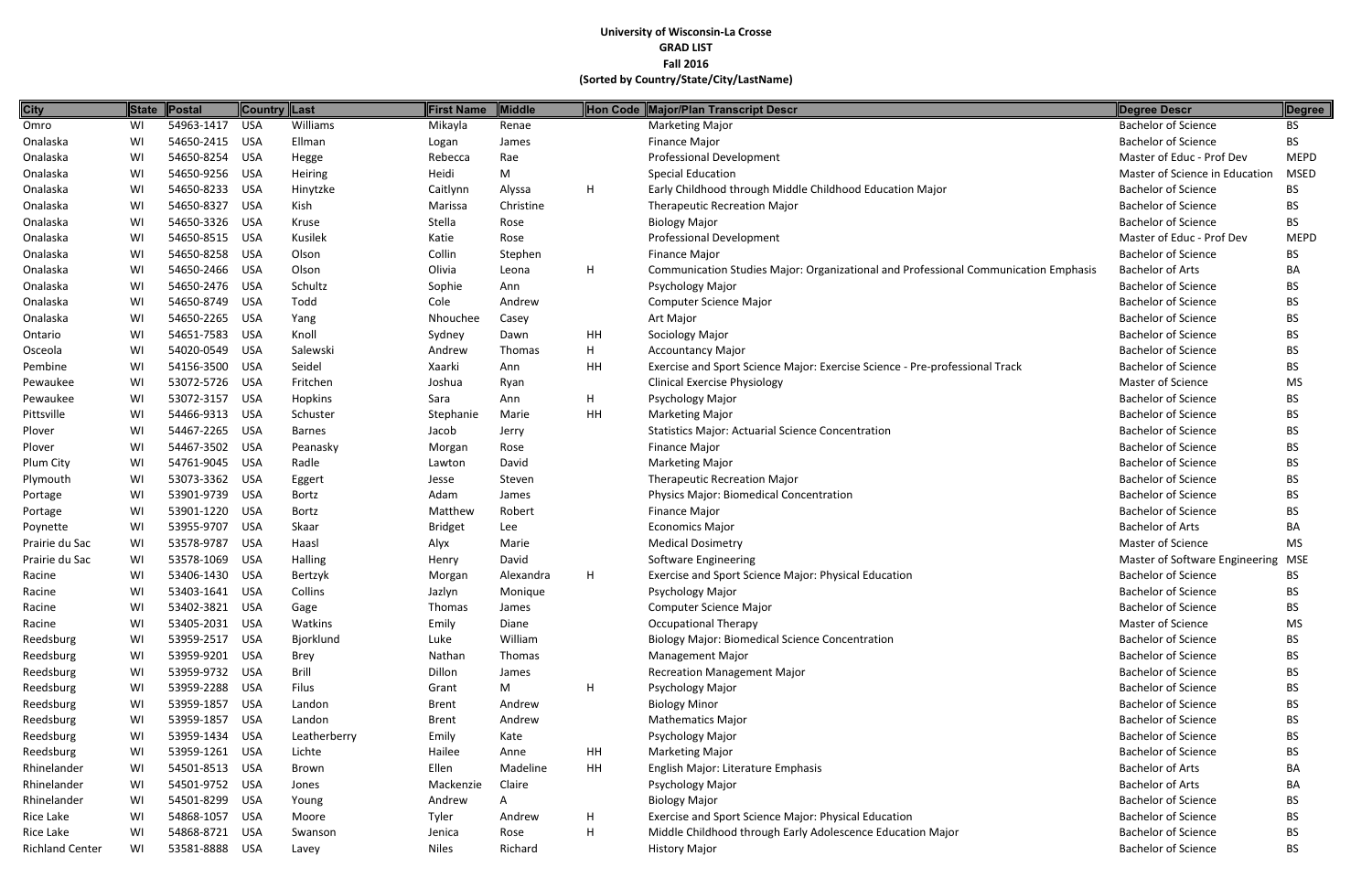| <b>City</b>            | State | Postal         | <b>Country Last</b> |               | <b>First Name</b> | Middle               |    | Hon Code Major/Plan Transcript Descr                                        | <b>Degree Descr</b>        | Degree    |
|------------------------|-------|----------------|---------------------|---------------|-------------------|----------------------|----|-----------------------------------------------------------------------------|----------------------------|-----------|
| <b>Richland Center</b> | WI    | 53581-6243     | <b>USA</b>          | Noble         | Nathan            | Scott                |    | Geography Major: Environmental Science Concentration                        | <b>Bachelor of Science</b> | <b>BS</b> |
| <b>River Falls</b>     | WI    | 54022-8144     | USA                 | Cudd          | Cole              |                      |    | Exercise and Sport Science Major: Exercise Science - Pre-professional Track | <b>Bachelor of Science</b> | <b>BS</b> |
| <b>River Falls</b>     | WI    | 54022-4610     | <b>USA</b>          | Johnson       | <b>Ellis</b>      | Clark                |    | Chemistry Major: ACS Certification                                          | <b>Bachelor of Science</b> | <b>BS</b> |
| Salem                  | WI    | 53168-9258     | <b>USA</b>          | Kerr          | Caroline          | Janet                |    | Communication Studies Major: Interpersonal Communication Emphasis           | <b>Bachelor of Arts</b>    | BA        |
| Sauk City              | WI    | 53583-9527     | <b>USA</b>          | Cody          | Alesha            | Ann                  |    | Psychology Major                                                            | <b>Bachelor of Science</b> | BS        |
| Sauk City              | WI    | 53583-1257     | <b>USA</b>          | Dahir-Kanehl  | Jesse             | Robert               |    | <b>Computer Science Major</b>                                               | <b>Bachelor of Science</b> | BS        |
| Sauk City              | WI    | 53583-9743     | <b>USA</b>          | Paar          | Amanda            | Jean                 |    | <b>Therapeutic Recreation Major</b>                                         | <b>Bachelor of Science</b> | BS        |
| Sauk City              | WI    | 53583-1111     | USA                 | Statz         | Alyson            |                      |    | <b>Finance Major</b>                                                        | <b>Bachelor of Science</b> | BS        |
| Scandinavia            | WI    | 54977-9771     | USA                 | Stilen        | Nyckol            | Lee                  |    | <b>Therapeutic Recreation Major</b>                                         | <b>Bachelor of Science</b> | <b>BS</b> |
| Shawano                | WI    | 54166-6280     | <b>USA</b>          | Schreiner     | Jaclyn            | Marie                |    | <b>Occupational Therapy</b>                                                 | Master of Science          | MS        |
| Shawano                | WI    | 54166-6268     | <b>USA</b>          | <b>Theis</b>  | Nicholas          | Gerald               | HH | <b>Political Science Major</b>                                              | <b>Bachelor of Science</b> | BS        |
| Sheboygan              | WI    | 53083-3368     | <b>USA</b>          | Belmore       | Lucas             | Jeffrey              |    | <b>Biology Major</b>                                                        | <b>Bachelor of Science</b> | <b>BS</b> |
| Sheboygan              | WI    | 53083-2206     | <b>USA</b>          | Dielentheis   | Daniel            | Joseph               |    | <b>Physics Education Major</b>                                              | <b>Bachelor of Science</b> | BS        |
| Sheboygan Falls        | WI    | 53085-1094     | <b>USA</b>          | Austin        | Alexandro         | Adrian               |    | Spanish Major                                                               | <b>Bachelor of Arts</b>    | BA        |
| Soldiers Grove         | WI    | 54655-8587     | <b>USA</b>          | Lund          | Traci             | Jean                 |    | <b>Marketing Major</b>                                                      | <b>Bachelor of Science</b> | <b>BS</b> |
| Sparta                 | WI    | 54656-1618     | <b>USA</b>          | Anderson      | Caleb             | Stone                |    | English Major: Rhetoric and Writing Emphasis                                | <b>Bachelor of Arts</b>    | BA        |
| Sparta                 | WI    | 54656-1206     | <b>USA</b>          | Engelson      | Alex              | Scott                |    | Geography Major: Environmental Science Concentration                        | <b>Bachelor of Science</b> | <b>BS</b> |
| Sparta                 | WI    | 54656-3588     | <b>USA</b>          | Freeman       | Holly             | Amanda               |    | <b>Occupational Therapy</b>                                                 | Master of Science          | MS        |
| Sparta                 | WI    | 54656-2310     | <b>USA</b>          | Loeffelholz   | Jonathan          | Michael              |    | <b>Computer Science Major</b>                                               | <b>Bachelor of Science</b> | <b>BS</b> |
| Spencer                | WI    | 54479-9365     | <b>USA</b>          | Schalow       | Ashley            | Ann                  |    | <b>Occupational Therapy</b>                                                 | Master of Science          | MS        |
| <b>Spring Green</b>    | WI    | 53588-9701     | <b>USA</b>          | Heinz         | Haley             | Jo                   | HH | Middle Childhood through Early Adolescence Education Major                  | <b>Bachelor of Science</b> | <b>BS</b> |
| <b>Spring Green</b>    | WI    | 53588-9009     | <b>USA</b>          | Jacobson      | Travis            | Austin               |    | <b>Biology Major: Biomedical Science Concentration</b>                      | <b>Bachelor of Science</b> | <b>BS</b> |
| Star Prairie           | WI    | 54026-5518     | <b>USA</b>          | Rutledge      | Rebecca           | Lynn                 | H  | Middle Childhood through Early Adolescence Education Major                  | <b>Bachelor of Science</b> | BS        |
| Star Prairie           | WI    | 54026-5532     | <b>USA</b>          | VanderBent    | Lucas             | Jordan               | HH | <b>Finance Major</b>                                                        | <b>Bachelor of Science</b> | <b>BS</b> |
| <b>Stevens Point</b>   | WI    | 54481-4426     | <b>USA</b>          | Holloway      | Corey             | Daniel               |    | Music Major: Choral Emphasis                                                | <b>Bachelor of Science</b> | BS        |
| Stockholm              | WI    | 54769-5510     | <b>USA</b>          | Linder        | Tairen            | Sarene               |    | <b>Finance Major</b>                                                        | <b>Bachelor of Science</b> | <b>BS</b> |
| Stoddard               | WI    | 54658-9720     | <b>USA</b>          | Hackett       | Carson            | <b>Richard Lewis</b> |    | Physics Major                                                               | <b>Bachelor of Science</b> | <b>BS</b> |
| Stoddard               | WI    | 54658-9062     | <b>USA</b>          | Mickelson     | Rachel            | Teresa               |    | Psychology Major                                                            | <b>Bachelor of Science</b> | <b>BS</b> |
| Stoughton              | WI    | 53589-2370     | <b>USA</b>          | Blodgett      | Nathan            | Harvey               | н  | <b>Biochemistry Major</b>                                                   | <b>Bachelor of Science</b> | <b>BS</b> |
| Stoughton              | WI    | 53589-4848     | <b>USA</b>          | Krause        | Alexis            | Rae                  |    | <b>Community Health Education Major</b>                                     | <b>Bachelor of Science</b> | <b>BS</b> |
| Stratford              | WI    | 54484-9485     | <b>USA</b>          | <b>Busche</b> | Macy              | Marie                | H  | Exercise and Sport Science Major: Exercise Science - Pre-professional Track | <b>Bachelor of Science</b> | <b>BS</b> |
| Stratford              | WI    | 54484-9639     | <b>USA</b>          | Spindler      | Toshia            | Jean                 | HH | <b>Biology Major: Biomedical Science Concentration</b>                      | <b>Bachelor of Science</b> | <b>BS</b> |
| Strum                  | WI    | 54770-0154     | <b>USA</b>          | Fohey         | Tiffany           | Marie                | H  | Exercise and Sport Science Major: Exercise Science - Pre-professional Track | <b>Bachelor of Science</b> | BS        |
| Suamico                | WI    | 54313-3616     | USA                 | Richardson    | Megan             | Elizabeth            |    | <b>Marketing Major</b>                                                      | <b>Bachelor of Science</b> | <b>BS</b> |
| Suamico                | WI    | 54313-7880     | <b>USA</b>          | Williquette   | Matt              | Gilbert              |    | <b>Marketing Major</b>                                                      | <b>Bachelor of Science</b> | <b>BS</b> |
| Sun Prairie            | WI    | 53590-7007     | <b>USA</b>          | Havel         | Tyler             | John                 |    | Exercise and Sport Science Major: Exercise Science - Fitness Track          | <b>Bachelor of Science</b> | <b>BS</b> |
| Sun Prairie            |       | 53590-7056     | <b>USA</b>          | Johnson       |                   | Marie                | H  | <b>Biology Major: Biomedical Science Concentration</b>                      | <b>Bachelor of Science</b> | <b>BS</b> |
| Sun Prairie            | WI    | 53590-9262     | <b>USA</b>          | Meinholz      | Megan             | Damien               |    | <b>Biology Major: Biomedical Science Concentration</b>                      | <b>Bachelor of Science</b> | <b>BS</b> |
| Sun Prairie            | WI    | 53590-3828     | USA                 | Moodie        | Spencer<br>Thomas |                      |    | <b>Occupational Therapy</b>                                                 | Master of Science          | MS        |
| Sun Prairie            | WI    | 53590-1564     | <b>USA</b>          | Oetzel        | Luke              | James<br>Daniel      | H  | <b>Biochemistry Major</b>                                                   | <b>Bachelor of Science</b> |           |
| Sun Prairie            | WI    | 53590-4532     | USA                 |               |                   |                      |    |                                                                             | <b>Bachelor of Science</b> | <b>BS</b> |
|                        | WI    |                |                     | Struebel      | Andrew            |                      |    | <b>Marketing Major</b>                                                      |                            | <b>BS</b> |
| Sun Prairie            | WI    | 53590-7023     | <b>USA</b>          | Taylor        | Miles             | Gregory              |    | Exercise and Sport Science Major: Sport Management                          | <b>Bachelor of Science</b> | <b>BS</b> |
| Sussex                 | WI    | 53089-2573     | <b>USA</b>          | Mora          | Phanpanas         | Kulsawasdi           |    | <b>Management Major</b>                                                     | <b>Bachelor of Science</b> | <b>BS</b> |
| Sussex                 | WI    | 53089-4469     | <b>USA</b>          | Peschke       | Megan             | Kathleen             |    | Early Childhood through Middle Childhood Education Major                    | <b>Bachelor of Science</b> | <b>BS</b> |
| Sussex                 | WI    | 53089-4707     | <b>USA</b>          | Purdy         | Catherine         | Anne                 | H  | Music Major: General Emphasis                                               | <b>Bachelor of Science</b> | <b>BS</b> |
| Sussex                 | WI    | 53089-4707 USA |                     | Purdy         | Mary              | Elizabeth            | H  | English Major: Rhetoric and Writing Emphasis                                | <b>Bachelor of Arts</b>    | BA        |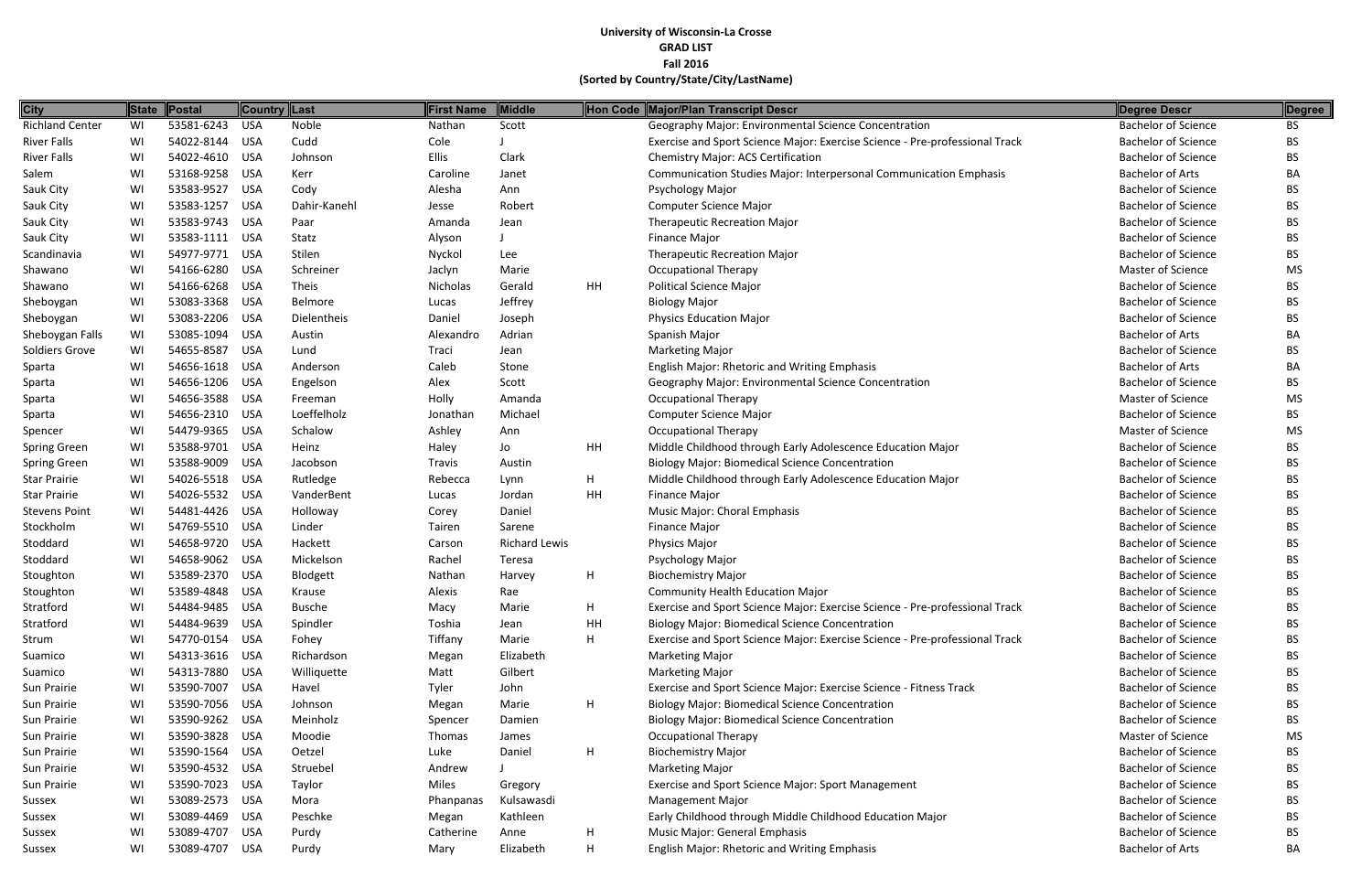| 54659-9707<br>Taylor<br><b>USA</b><br><b>English Major: Rhetoric and Writing Emphasis</b><br><b>Bachelor of Arts</b><br>BA<br>WI<br>Lofgren<br>Brittany<br>Pahl<br>H<br><b>Bachelor of Science</b><br>Theresa<br>WI<br>53091-9701<br><b>USA</b><br>Richard<br>Physics Major<br><b>Brandon</b><br>BS.<br>54660-1366<br>Arlene<br><b>Bachelor of Science</b><br>Tomah<br>WI<br><b>USA</b><br>Psychology Major<br>Anderson<br>Kirsten<br>BS.<br>WI<br>54660-6541<br><b>USA</b><br>Michelle<br>H<br>Exercise and Sport Science Major: Physical Education<br><b>Bachelor of Science</b><br>Tomah<br>Lindley<br>Kala<br><b>BS</b><br>54660-1556<br>WI<br><b>USA</b><br>Emily<br><b>Therapeutic Recreation Major</b><br><b>Bachelor of Science</b><br><b>BS</b><br>Tomah<br>Reisinger<br>Ann<br>54660-1826<br><b>USA</b><br>Schilke<br>School Health Education Major<br><b>Bachelor of Science</b><br>WI<br>Tomah<br>Sarah<br>BS.<br>54660-6824<br><b>USA</b><br><b>Bachelor of Science</b><br>WI<br>Waddell<br>Ryan<br><b>Management Major</b><br>Tomah<br>BS.<br>Jacob<br>WI<br>54487-1808<br><b>USA</b><br>HH<br><b>Biology Major: Biomedical Science Concentration</b><br><b>Bachelor of Science</b><br>Alexa<br>Tomahawk<br>Ernst<br>Amelia<br>BS.<br>54487-1822<br><b>USA</b><br><b>Bachelor of Science</b><br>Tomahawk<br>WI<br>Swan<br>Psychology Major<br><b>BS</b><br>Regan<br>Lee<br>54661-8286<br><b>USA</b><br>WI<br>Mitchell<br>Allyn<br>Exercise and Sport Science Major: Exercise Science - Fitness Track<br><b>Bachelor of Science</b><br>Trempealeau<br>Doerr<br>BS.<br>54661-9219<br><b>USA</b><br><b>Chemistry Major: ACS Certification</b><br><b>Bachelor of Science</b><br>Trempealeau<br>WI<br>Stellpflug<br><b>BS</b><br>Trever<br>James<br>53182-1284<br><b>USA</b><br><b>Bachelor of Science</b><br><b>Union Grove</b><br>WI<br>Pellizzari<br>Psychology Major<br>Taylor<br>Lynn<br>BS.<br>WI<br>54245-9647<br><b>USA</b><br><b>Bachelor of Science</b><br>Pawlisch<br>David<br><b>Recreation Management Major</b><br>Valders<br>BS.<br>Ryan<br>53593-1639<br><b>USA</b><br><b>Accountancy Major</b><br><b>Bachelor of Science</b><br>WI<br>Daniel<br>Jacob<br><b>BS</b><br><b>Burns</b><br>Verona<br>53593-9094<br><b>USA</b><br><b>Biochemistry Major</b><br>WI<br>Heindl<br>David<br>HH<br><b>Bachelor of Science</b><br>James<br>BS.<br>Verona<br>54665-8067<br><b>USA</b><br>Erin<br>Archaeological Studies Major<br><b>Bachelor of Arts</b><br>WI<br>Canniff<br>BA<br>Viroqua<br>Cassandra<br>WI<br>53183-9537<br><b>USA</b><br>Kaitlin<br><b>Bachelor of Science</b><br><b>Management Major</b><br>Wales<br>Waniorek<br>Marie<br>BS.<br>53185-4512<br><b>USA</b><br><b>Bachelor of Arts</b><br>WI<br>Johnson<br>Alexander<br><b>English Major: Rhetoric and Writing Emphasis</b><br>BA<br>Waterford<br>Ivan<br>53094-6426<br><b>USA</b><br>HH<br>Middle Childhood through Early Adolescence Education Major<br><b>Bachelor of Science</b><br>WI<br>Blair<br>Watertown<br>Courtney<br>Ann<br>BS.<br>53188-9510<br><b>USA</b><br><b>Bachelor of Science</b><br>WI<br><b>Marketing Major</b><br>Waukesha<br>Sarah<br>Marie<br>BS.<br>Feaman<br>53188-1494<br><b>USA</b><br>H<br><b>Bachelor of Science</b><br>Waukesha<br>WI<br>Klingensmith-Laplander<br>Eden<br>Psychology Major<br>Linae<br>BS.<br>WI<br>53597-1709<br><b>USA</b><br>H<br><b>Accountancy Major</b><br><b>Bachelor of Science</b><br>Waunakee<br><b>Block</b><br><b>BS</b><br>Justin<br>53597-1907<br><b>USA</b><br>H<br>WI<br>Cherf<br>Kelsey<br><b>Marketing Major</b><br><b>Bachelor of Science</b><br>Waunakee<br>Mang<br>BS.<br>53597-1548<br>USA<br>HH<br><b>Bachelor of Science</b><br>Waunakee<br>WI<br>Flinchum<br>Robert<br>Psychology Major<br>BS.<br>Jonathan<br>H<br><b>USA</b><br>Middle Childhood through Early Adolescence Education Major<br>WI<br>53597-2227<br>Rice<br><b>Bachelor of Science</b><br>Waunakee<br>Kay<br>BS.<br>Mandy<br>WI<br>54403-6606<br><b>USA</b><br>Erickson<br>HH<br><b>Bachelor of Science</b><br>Andrew<br>Physics Major: Biomedical Concentration<br>Wausau<br>Scott<br>BS.<br>54401-9614<br><b>USA</b><br>H<br><b>Bachelor of Science</b><br>WI<br>Fochs<br><b>Marketing Major</b><br>BS.<br>Wausau<br>Haley<br>Lynn<br>WI<br>54403-6690<br><b>USA</b><br>Melissa<br>May<br><b>Biology Major</b><br><b>Bachelor of Science</b><br>Wausau<br>Sandquist<br>BS.<br>54403-7011<br><b>USA</b><br>Michael<br><b>Marketing Major</b><br><b>Bachelor of Science</b><br>WI<br>John<br>Stahnke<br>BS.<br>Wausau<br>WI<br>54401-2549<br>USA<br><b>Kong Mong</b><br>Sociology Major<br><b>Bachelor of Science</b><br>Yang<br>ВS<br>Wausau<br>Early Childhood through Middle Childhood Education Major<br><b>Bachelor of Science</b><br>WI<br>53225-4301 USA<br>Coppersmith<br>Meredith<br>Wauwatosa<br>Amanda<br>BS.<br><b>Bachelor of Science</b><br>53095-5030<br><b>USA</b><br>West Bend<br>WI<br>Kauth<br>Kathryn<br>Leigh<br>Psychology Major<br>BS.<br>54669-9299<br>Social Studies Education Major (Broad Field Option B)<br>West Salem<br>WI<br><b>USA</b><br>Carlson<br>HH<br><b>Bachelor of Science</b><br>Garrett<br>BS<br>James<br>54669-1502<br>Social Studies Education Major (Broad Field Option A)<br><b>Bachelor of Science</b><br>West Salem<br><b>USA</b><br><b>BS</b><br>WI<br>Geary<br>Cassie<br>Ann<br>54669<br><b>USA</b><br><b>Professional Development</b><br>Master of Educ - Prof Dev<br><b>MEPD</b><br>West Salem<br>WI<br>Kjos<br>Azjja<br>Alexis<br>54669-1702<br>Communication Studies Major: Broadcast and Digital Media Emphasis<br><b>Bachelor of Arts</b><br>West Salem<br>WI<br><b>USA</b><br>Mayer<br>Scout<br>Angeline<br>BA.<br>54669-9298<br><b>Bachelor of Science</b><br>West Salem<br>WI<br><b>USA</b><br>Eric<br>Nelson<br><b>Accountancy Major</b><br>Trautman<br>BS.<br>West Salem<br>WI<br>54669-1502<br>USA<br><b>Marketing Major</b><br><b>Bachelor of Science</b><br>Young<br><b>Bridget</b><br>Mary<br>BS.<br>54667-7254<br><b>Finance Major</b><br><b>Bachelor of Science</b><br>WI<br>USA<br>Bekkum<br>Alan<br>Westby<br>Scott<br>BS.<br>H<br>WI<br>54667-7235<br>William<br><b>Biochemistry Major</b><br><b>Bachelor of Science</b><br>USA<br>John<br>Westby<br>Bernau<br>BS.<br>54667-1601<br>William<br><b>Bachelor of Science</b><br>Westby<br>WI<br><b>USA</b><br>See<br>Cody<br><b>Recreation Management Major</b><br>BS.<br>54667-8220<br>H<br><b>Therapeutic Recreation Major</b><br><b>Bachelor of Science</b><br>WI<br><b>USA</b><br>Sherpe<br>Holly<br>Westby<br>Katelyn<br>BS.<br>Westfield<br>WI<br>53964-8617<br><b>USA</b><br>Michael<br><b>Finance Major</b><br><b>Bachelor of Science</b><br>McCartney<br>Ryan<br>BS.<br>WI<br>54247-9707<br><b>Bachelor of Science</b><br>Whitelaw<br>USA<br>Schuh<br>Ashley<br>HH<br>Psychology Major<br>Marie<br>BS.<br>Wind Lake<br>WI<br><b>Biology Major</b><br><b>Bachelor of Science</b><br>53185-2109<br>USA<br>Wambach<br>Ashley<br>Nichole<br>BS.<br>54494-8002 USA | <b>City</b>             |    | State Postal | <b>Country Last</b> |         | <b>First Name</b> | <b>Middle</b> | Hon Code Major/Plan Transcript Descr | <b>Degree Descr</b>        | Degree |
|-----------------------------------------------------------------------------------------------------------------------------------------------------------------------------------------------------------------------------------------------------------------------------------------------------------------------------------------------------------------------------------------------------------------------------------------------------------------------------------------------------------------------------------------------------------------------------------------------------------------------------------------------------------------------------------------------------------------------------------------------------------------------------------------------------------------------------------------------------------------------------------------------------------------------------------------------------------------------------------------------------------------------------------------------------------------------------------------------------------------------------------------------------------------------------------------------------------------------------------------------------------------------------------------------------------------------------------------------------------------------------------------------------------------------------------------------------------------------------------------------------------------------------------------------------------------------------------------------------------------------------------------------------------------------------------------------------------------------------------------------------------------------------------------------------------------------------------------------------------------------------------------------------------------------------------------------------------------------------------------------------------------------------------------------------------------------------------------------------------------------------------------------------------------------------------------------------------------------------------------------------------------------------------------------------------------------------------------------------------------------------------------------------------------------------------------------------------------------------------------------------------------------------------------------------------------------------------------------------------------------------------------------------------------------------------------------------------------------------------------------------------------------------------------------------------------------------------------------------------------------------------------------------------------------------------------------------------------------------------------------------------------------------------------------------------------------------------------------------------------------------------------------------------------------------------------------------------------------------------------------------------------------------------------------------------------------------------------------------------------------------------------------------------------------------------------------------------------------------------------------------------------------------------------------------------------------------------------------------------------------------------------------------------------------------------------------------------------------------------------------------------------------------------------------------------------------------------------------------------------------------------------------------------------------------------------------------------------------------------------------------------------------------------------------------------------------------------------------------------------------------------------------------------------------------------------------------------------------------------------------------------------------------------------------------------------------------------------------------------------------------------------------------------------------------------------------------------------------------------------------------------------------------------------------------------------------------------------------------------------------------------------------------------------------------------------------------------------------------------------------------------------------------------------------------------------------------------------------------------------------------------------------------------------------------------------------------------------------------------------------------------------------------------------------------------------------------------------------------------------------------------------------------------------------------------------------------------------------------------------------------------------------------------------------------------------------------------------------------------------------------------------------------------------------------------------------------------------------------------------------------------------------------------------------------------------------------------------------------------------------------------------------------------------------------------------------------------------------------------------------------------------------------------------------------------------------------------------------------------------------------------------------------------------------------------------------------------------------------------------------------------------------------------------------------------------------------------------------------------------------------------------------------------------------------------------------------------------------------------------------------------------------------------------------------------------------------------------------------------------------------------------------------------------------------------------------------------------------------------------------------------------------------------------------------------------------------------------------------------------------------------------------------------------------------------------------------------------------------------------------------------------------------------------------------------------------------------------------------------------------------------------------------------------------------------------------------------------------------------------------------------------|-------------------------|----|--------------|---------------------|---------|-------------------|---------------|--------------------------------------|----------------------------|--------|
|                                                                                                                                                                                                                                                                                                                                                                                                                                                                                                                                                                                                                                                                                                                                                                                                                                                                                                                                                                                                                                                                                                                                                                                                                                                                                                                                                                                                                                                                                                                                                                                                                                                                                                                                                                                                                                                                                                                                                                                                                                                                                                                                                                                                                                                                                                                                                                                                                                                                                                                                                                                                                                                                                                                                                                                                                                                                                                                                                                                                                                                                                                                                                                                                                                                                                                                                                                                                                                                                                                                                                                                                                                                                                                                                                                                                                                                                                                                                                                                                                                                                                                                                                                                                                                                                                                                                                                                                                                                                                                                                                                                                                                                                                                                                                                                                                                                                                                                                                                                                                                                                                                                                                                                                                                                                                                                                                                                                                                                                                                                                                                                                                                                                                                                                                                                                                                                                                                                                                                                                                                                                                                                                                                                                                                                                                                                                                                                                                                                                                                                                                                                                                                                                                                                                                                                                                                                                                                                                                                                                                 |                         |    |              |                     |         |                   |               |                                      |                            |        |
|                                                                                                                                                                                                                                                                                                                                                                                                                                                                                                                                                                                                                                                                                                                                                                                                                                                                                                                                                                                                                                                                                                                                                                                                                                                                                                                                                                                                                                                                                                                                                                                                                                                                                                                                                                                                                                                                                                                                                                                                                                                                                                                                                                                                                                                                                                                                                                                                                                                                                                                                                                                                                                                                                                                                                                                                                                                                                                                                                                                                                                                                                                                                                                                                                                                                                                                                                                                                                                                                                                                                                                                                                                                                                                                                                                                                                                                                                                                                                                                                                                                                                                                                                                                                                                                                                                                                                                                                                                                                                                                                                                                                                                                                                                                                                                                                                                                                                                                                                                                                                                                                                                                                                                                                                                                                                                                                                                                                                                                                                                                                                                                                                                                                                                                                                                                                                                                                                                                                                                                                                                                                                                                                                                                                                                                                                                                                                                                                                                                                                                                                                                                                                                                                                                                                                                                                                                                                                                                                                                                                                 |                         |    |              |                     |         |                   |               |                                      |                            |        |
|                                                                                                                                                                                                                                                                                                                                                                                                                                                                                                                                                                                                                                                                                                                                                                                                                                                                                                                                                                                                                                                                                                                                                                                                                                                                                                                                                                                                                                                                                                                                                                                                                                                                                                                                                                                                                                                                                                                                                                                                                                                                                                                                                                                                                                                                                                                                                                                                                                                                                                                                                                                                                                                                                                                                                                                                                                                                                                                                                                                                                                                                                                                                                                                                                                                                                                                                                                                                                                                                                                                                                                                                                                                                                                                                                                                                                                                                                                                                                                                                                                                                                                                                                                                                                                                                                                                                                                                                                                                                                                                                                                                                                                                                                                                                                                                                                                                                                                                                                                                                                                                                                                                                                                                                                                                                                                                                                                                                                                                                                                                                                                                                                                                                                                                                                                                                                                                                                                                                                                                                                                                                                                                                                                                                                                                                                                                                                                                                                                                                                                                                                                                                                                                                                                                                                                                                                                                                                                                                                                                                                 |                         |    |              |                     |         |                   |               |                                      |                            |        |
|                                                                                                                                                                                                                                                                                                                                                                                                                                                                                                                                                                                                                                                                                                                                                                                                                                                                                                                                                                                                                                                                                                                                                                                                                                                                                                                                                                                                                                                                                                                                                                                                                                                                                                                                                                                                                                                                                                                                                                                                                                                                                                                                                                                                                                                                                                                                                                                                                                                                                                                                                                                                                                                                                                                                                                                                                                                                                                                                                                                                                                                                                                                                                                                                                                                                                                                                                                                                                                                                                                                                                                                                                                                                                                                                                                                                                                                                                                                                                                                                                                                                                                                                                                                                                                                                                                                                                                                                                                                                                                                                                                                                                                                                                                                                                                                                                                                                                                                                                                                                                                                                                                                                                                                                                                                                                                                                                                                                                                                                                                                                                                                                                                                                                                                                                                                                                                                                                                                                                                                                                                                                                                                                                                                                                                                                                                                                                                                                                                                                                                                                                                                                                                                                                                                                                                                                                                                                                                                                                                                                                 |                         |    |              |                     |         |                   |               |                                      |                            |        |
|                                                                                                                                                                                                                                                                                                                                                                                                                                                                                                                                                                                                                                                                                                                                                                                                                                                                                                                                                                                                                                                                                                                                                                                                                                                                                                                                                                                                                                                                                                                                                                                                                                                                                                                                                                                                                                                                                                                                                                                                                                                                                                                                                                                                                                                                                                                                                                                                                                                                                                                                                                                                                                                                                                                                                                                                                                                                                                                                                                                                                                                                                                                                                                                                                                                                                                                                                                                                                                                                                                                                                                                                                                                                                                                                                                                                                                                                                                                                                                                                                                                                                                                                                                                                                                                                                                                                                                                                                                                                                                                                                                                                                                                                                                                                                                                                                                                                                                                                                                                                                                                                                                                                                                                                                                                                                                                                                                                                                                                                                                                                                                                                                                                                                                                                                                                                                                                                                                                                                                                                                                                                                                                                                                                                                                                                                                                                                                                                                                                                                                                                                                                                                                                                                                                                                                                                                                                                                                                                                                                                                 |                         |    |              |                     |         |                   |               |                                      |                            |        |
|                                                                                                                                                                                                                                                                                                                                                                                                                                                                                                                                                                                                                                                                                                                                                                                                                                                                                                                                                                                                                                                                                                                                                                                                                                                                                                                                                                                                                                                                                                                                                                                                                                                                                                                                                                                                                                                                                                                                                                                                                                                                                                                                                                                                                                                                                                                                                                                                                                                                                                                                                                                                                                                                                                                                                                                                                                                                                                                                                                                                                                                                                                                                                                                                                                                                                                                                                                                                                                                                                                                                                                                                                                                                                                                                                                                                                                                                                                                                                                                                                                                                                                                                                                                                                                                                                                                                                                                                                                                                                                                                                                                                                                                                                                                                                                                                                                                                                                                                                                                                                                                                                                                                                                                                                                                                                                                                                                                                                                                                                                                                                                                                                                                                                                                                                                                                                                                                                                                                                                                                                                                                                                                                                                                                                                                                                                                                                                                                                                                                                                                                                                                                                                                                                                                                                                                                                                                                                                                                                                                                                 |                         |    |              |                     |         |                   |               |                                      |                            |        |
|                                                                                                                                                                                                                                                                                                                                                                                                                                                                                                                                                                                                                                                                                                                                                                                                                                                                                                                                                                                                                                                                                                                                                                                                                                                                                                                                                                                                                                                                                                                                                                                                                                                                                                                                                                                                                                                                                                                                                                                                                                                                                                                                                                                                                                                                                                                                                                                                                                                                                                                                                                                                                                                                                                                                                                                                                                                                                                                                                                                                                                                                                                                                                                                                                                                                                                                                                                                                                                                                                                                                                                                                                                                                                                                                                                                                                                                                                                                                                                                                                                                                                                                                                                                                                                                                                                                                                                                                                                                                                                                                                                                                                                                                                                                                                                                                                                                                                                                                                                                                                                                                                                                                                                                                                                                                                                                                                                                                                                                                                                                                                                                                                                                                                                                                                                                                                                                                                                                                                                                                                                                                                                                                                                                                                                                                                                                                                                                                                                                                                                                                                                                                                                                                                                                                                                                                                                                                                                                                                                                                                 |                         |    |              |                     |         |                   |               |                                      |                            |        |
|                                                                                                                                                                                                                                                                                                                                                                                                                                                                                                                                                                                                                                                                                                                                                                                                                                                                                                                                                                                                                                                                                                                                                                                                                                                                                                                                                                                                                                                                                                                                                                                                                                                                                                                                                                                                                                                                                                                                                                                                                                                                                                                                                                                                                                                                                                                                                                                                                                                                                                                                                                                                                                                                                                                                                                                                                                                                                                                                                                                                                                                                                                                                                                                                                                                                                                                                                                                                                                                                                                                                                                                                                                                                                                                                                                                                                                                                                                                                                                                                                                                                                                                                                                                                                                                                                                                                                                                                                                                                                                                                                                                                                                                                                                                                                                                                                                                                                                                                                                                                                                                                                                                                                                                                                                                                                                                                                                                                                                                                                                                                                                                                                                                                                                                                                                                                                                                                                                                                                                                                                                                                                                                                                                                                                                                                                                                                                                                                                                                                                                                                                                                                                                                                                                                                                                                                                                                                                                                                                                                                                 |                         |    |              |                     |         |                   |               |                                      |                            |        |
|                                                                                                                                                                                                                                                                                                                                                                                                                                                                                                                                                                                                                                                                                                                                                                                                                                                                                                                                                                                                                                                                                                                                                                                                                                                                                                                                                                                                                                                                                                                                                                                                                                                                                                                                                                                                                                                                                                                                                                                                                                                                                                                                                                                                                                                                                                                                                                                                                                                                                                                                                                                                                                                                                                                                                                                                                                                                                                                                                                                                                                                                                                                                                                                                                                                                                                                                                                                                                                                                                                                                                                                                                                                                                                                                                                                                                                                                                                                                                                                                                                                                                                                                                                                                                                                                                                                                                                                                                                                                                                                                                                                                                                                                                                                                                                                                                                                                                                                                                                                                                                                                                                                                                                                                                                                                                                                                                                                                                                                                                                                                                                                                                                                                                                                                                                                                                                                                                                                                                                                                                                                                                                                                                                                                                                                                                                                                                                                                                                                                                                                                                                                                                                                                                                                                                                                                                                                                                                                                                                                                                 |                         |    |              |                     |         |                   |               |                                      |                            |        |
|                                                                                                                                                                                                                                                                                                                                                                                                                                                                                                                                                                                                                                                                                                                                                                                                                                                                                                                                                                                                                                                                                                                                                                                                                                                                                                                                                                                                                                                                                                                                                                                                                                                                                                                                                                                                                                                                                                                                                                                                                                                                                                                                                                                                                                                                                                                                                                                                                                                                                                                                                                                                                                                                                                                                                                                                                                                                                                                                                                                                                                                                                                                                                                                                                                                                                                                                                                                                                                                                                                                                                                                                                                                                                                                                                                                                                                                                                                                                                                                                                                                                                                                                                                                                                                                                                                                                                                                                                                                                                                                                                                                                                                                                                                                                                                                                                                                                                                                                                                                                                                                                                                                                                                                                                                                                                                                                                                                                                                                                                                                                                                                                                                                                                                                                                                                                                                                                                                                                                                                                                                                                                                                                                                                                                                                                                                                                                                                                                                                                                                                                                                                                                                                                                                                                                                                                                                                                                                                                                                                                                 |                         |    |              |                     |         |                   |               |                                      |                            |        |
|                                                                                                                                                                                                                                                                                                                                                                                                                                                                                                                                                                                                                                                                                                                                                                                                                                                                                                                                                                                                                                                                                                                                                                                                                                                                                                                                                                                                                                                                                                                                                                                                                                                                                                                                                                                                                                                                                                                                                                                                                                                                                                                                                                                                                                                                                                                                                                                                                                                                                                                                                                                                                                                                                                                                                                                                                                                                                                                                                                                                                                                                                                                                                                                                                                                                                                                                                                                                                                                                                                                                                                                                                                                                                                                                                                                                                                                                                                                                                                                                                                                                                                                                                                                                                                                                                                                                                                                                                                                                                                                                                                                                                                                                                                                                                                                                                                                                                                                                                                                                                                                                                                                                                                                                                                                                                                                                                                                                                                                                                                                                                                                                                                                                                                                                                                                                                                                                                                                                                                                                                                                                                                                                                                                                                                                                                                                                                                                                                                                                                                                                                                                                                                                                                                                                                                                                                                                                                                                                                                                                                 |                         |    |              |                     |         |                   |               |                                      |                            |        |
|                                                                                                                                                                                                                                                                                                                                                                                                                                                                                                                                                                                                                                                                                                                                                                                                                                                                                                                                                                                                                                                                                                                                                                                                                                                                                                                                                                                                                                                                                                                                                                                                                                                                                                                                                                                                                                                                                                                                                                                                                                                                                                                                                                                                                                                                                                                                                                                                                                                                                                                                                                                                                                                                                                                                                                                                                                                                                                                                                                                                                                                                                                                                                                                                                                                                                                                                                                                                                                                                                                                                                                                                                                                                                                                                                                                                                                                                                                                                                                                                                                                                                                                                                                                                                                                                                                                                                                                                                                                                                                                                                                                                                                                                                                                                                                                                                                                                                                                                                                                                                                                                                                                                                                                                                                                                                                                                                                                                                                                                                                                                                                                                                                                                                                                                                                                                                                                                                                                                                                                                                                                                                                                                                                                                                                                                                                                                                                                                                                                                                                                                                                                                                                                                                                                                                                                                                                                                                                                                                                                                                 |                         |    |              |                     |         |                   |               |                                      |                            |        |
|                                                                                                                                                                                                                                                                                                                                                                                                                                                                                                                                                                                                                                                                                                                                                                                                                                                                                                                                                                                                                                                                                                                                                                                                                                                                                                                                                                                                                                                                                                                                                                                                                                                                                                                                                                                                                                                                                                                                                                                                                                                                                                                                                                                                                                                                                                                                                                                                                                                                                                                                                                                                                                                                                                                                                                                                                                                                                                                                                                                                                                                                                                                                                                                                                                                                                                                                                                                                                                                                                                                                                                                                                                                                                                                                                                                                                                                                                                                                                                                                                                                                                                                                                                                                                                                                                                                                                                                                                                                                                                                                                                                                                                                                                                                                                                                                                                                                                                                                                                                                                                                                                                                                                                                                                                                                                                                                                                                                                                                                                                                                                                                                                                                                                                                                                                                                                                                                                                                                                                                                                                                                                                                                                                                                                                                                                                                                                                                                                                                                                                                                                                                                                                                                                                                                                                                                                                                                                                                                                                                                                 |                         |    |              |                     |         |                   |               |                                      |                            |        |
|                                                                                                                                                                                                                                                                                                                                                                                                                                                                                                                                                                                                                                                                                                                                                                                                                                                                                                                                                                                                                                                                                                                                                                                                                                                                                                                                                                                                                                                                                                                                                                                                                                                                                                                                                                                                                                                                                                                                                                                                                                                                                                                                                                                                                                                                                                                                                                                                                                                                                                                                                                                                                                                                                                                                                                                                                                                                                                                                                                                                                                                                                                                                                                                                                                                                                                                                                                                                                                                                                                                                                                                                                                                                                                                                                                                                                                                                                                                                                                                                                                                                                                                                                                                                                                                                                                                                                                                                                                                                                                                                                                                                                                                                                                                                                                                                                                                                                                                                                                                                                                                                                                                                                                                                                                                                                                                                                                                                                                                                                                                                                                                                                                                                                                                                                                                                                                                                                                                                                                                                                                                                                                                                                                                                                                                                                                                                                                                                                                                                                                                                                                                                                                                                                                                                                                                                                                                                                                                                                                                                                 |                         |    |              |                     |         |                   |               |                                      |                            |        |
|                                                                                                                                                                                                                                                                                                                                                                                                                                                                                                                                                                                                                                                                                                                                                                                                                                                                                                                                                                                                                                                                                                                                                                                                                                                                                                                                                                                                                                                                                                                                                                                                                                                                                                                                                                                                                                                                                                                                                                                                                                                                                                                                                                                                                                                                                                                                                                                                                                                                                                                                                                                                                                                                                                                                                                                                                                                                                                                                                                                                                                                                                                                                                                                                                                                                                                                                                                                                                                                                                                                                                                                                                                                                                                                                                                                                                                                                                                                                                                                                                                                                                                                                                                                                                                                                                                                                                                                                                                                                                                                                                                                                                                                                                                                                                                                                                                                                                                                                                                                                                                                                                                                                                                                                                                                                                                                                                                                                                                                                                                                                                                                                                                                                                                                                                                                                                                                                                                                                                                                                                                                                                                                                                                                                                                                                                                                                                                                                                                                                                                                                                                                                                                                                                                                                                                                                                                                                                                                                                                                                                 |                         |    |              |                     |         |                   |               |                                      |                            |        |
|                                                                                                                                                                                                                                                                                                                                                                                                                                                                                                                                                                                                                                                                                                                                                                                                                                                                                                                                                                                                                                                                                                                                                                                                                                                                                                                                                                                                                                                                                                                                                                                                                                                                                                                                                                                                                                                                                                                                                                                                                                                                                                                                                                                                                                                                                                                                                                                                                                                                                                                                                                                                                                                                                                                                                                                                                                                                                                                                                                                                                                                                                                                                                                                                                                                                                                                                                                                                                                                                                                                                                                                                                                                                                                                                                                                                                                                                                                                                                                                                                                                                                                                                                                                                                                                                                                                                                                                                                                                                                                                                                                                                                                                                                                                                                                                                                                                                                                                                                                                                                                                                                                                                                                                                                                                                                                                                                                                                                                                                                                                                                                                                                                                                                                                                                                                                                                                                                                                                                                                                                                                                                                                                                                                                                                                                                                                                                                                                                                                                                                                                                                                                                                                                                                                                                                                                                                                                                                                                                                                                                 |                         |    |              |                     |         |                   |               |                                      |                            |        |
|                                                                                                                                                                                                                                                                                                                                                                                                                                                                                                                                                                                                                                                                                                                                                                                                                                                                                                                                                                                                                                                                                                                                                                                                                                                                                                                                                                                                                                                                                                                                                                                                                                                                                                                                                                                                                                                                                                                                                                                                                                                                                                                                                                                                                                                                                                                                                                                                                                                                                                                                                                                                                                                                                                                                                                                                                                                                                                                                                                                                                                                                                                                                                                                                                                                                                                                                                                                                                                                                                                                                                                                                                                                                                                                                                                                                                                                                                                                                                                                                                                                                                                                                                                                                                                                                                                                                                                                                                                                                                                                                                                                                                                                                                                                                                                                                                                                                                                                                                                                                                                                                                                                                                                                                                                                                                                                                                                                                                                                                                                                                                                                                                                                                                                                                                                                                                                                                                                                                                                                                                                                                                                                                                                                                                                                                                                                                                                                                                                                                                                                                                                                                                                                                                                                                                                                                                                                                                                                                                                                                                 |                         |    |              |                     |         |                   |               |                                      |                            |        |
|                                                                                                                                                                                                                                                                                                                                                                                                                                                                                                                                                                                                                                                                                                                                                                                                                                                                                                                                                                                                                                                                                                                                                                                                                                                                                                                                                                                                                                                                                                                                                                                                                                                                                                                                                                                                                                                                                                                                                                                                                                                                                                                                                                                                                                                                                                                                                                                                                                                                                                                                                                                                                                                                                                                                                                                                                                                                                                                                                                                                                                                                                                                                                                                                                                                                                                                                                                                                                                                                                                                                                                                                                                                                                                                                                                                                                                                                                                                                                                                                                                                                                                                                                                                                                                                                                                                                                                                                                                                                                                                                                                                                                                                                                                                                                                                                                                                                                                                                                                                                                                                                                                                                                                                                                                                                                                                                                                                                                                                                                                                                                                                                                                                                                                                                                                                                                                                                                                                                                                                                                                                                                                                                                                                                                                                                                                                                                                                                                                                                                                                                                                                                                                                                                                                                                                                                                                                                                                                                                                                                                 |                         |    |              |                     |         |                   |               |                                      |                            |        |
|                                                                                                                                                                                                                                                                                                                                                                                                                                                                                                                                                                                                                                                                                                                                                                                                                                                                                                                                                                                                                                                                                                                                                                                                                                                                                                                                                                                                                                                                                                                                                                                                                                                                                                                                                                                                                                                                                                                                                                                                                                                                                                                                                                                                                                                                                                                                                                                                                                                                                                                                                                                                                                                                                                                                                                                                                                                                                                                                                                                                                                                                                                                                                                                                                                                                                                                                                                                                                                                                                                                                                                                                                                                                                                                                                                                                                                                                                                                                                                                                                                                                                                                                                                                                                                                                                                                                                                                                                                                                                                                                                                                                                                                                                                                                                                                                                                                                                                                                                                                                                                                                                                                                                                                                                                                                                                                                                                                                                                                                                                                                                                                                                                                                                                                                                                                                                                                                                                                                                                                                                                                                                                                                                                                                                                                                                                                                                                                                                                                                                                                                                                                                                                                                                                                                                                                                                                                                                                                                                                                                                 |                         |    |              |                     |         |                   |               |                                      |                            |        |
|                                                                                                                                                                                                                                                                                                                                                                                                                                                                                                                                                                                                                                                                                                                                                                                                                                                                                                                                                                                                                                                                                                                                                                                                                                                                                                                                                                                                                                                                                                                                                                                                                                                                                                                                                                                                                                                                                                                                                                                                                                                                                                                                                                                                                                                                                                                                                                                                                                                                                                                                                                                                                                                                                                                                                                                                                                                                                                                                                                                                                                                                                                                                                                                                                                                                                                                                                                                                                                                                                                                                                                                                                                                                                                                                                                                                                                                                                                                                                                                                                                                                                                                                                                                                                                                                                                                                                                                                                                                                                                                                                                                                                                                                                                                                                                                                                                                                                                                                                                                                                                                                                                                                                                                                                                                                                                                                                                                                                                                                                                                                                                                                                                                                                                                                                                                                                                                                                                                                                                                                                                                                                                                                                                                                                                                                                                                                                                                                                                                                                                                                                                                                                                                                                                                                                                                                                                                                                                                                                                                                                 |                         |    |              |                     |         |                   |               |                                      |                            |        |
|                                                                                                                                                                                                                                                                                                                                                                                                                                                                                                                                                                                                                                                                                                                                                                                                                                                                                                                                                                                                                                                                                                                                                                                                                                                                                                                                                                                                                                                                                                                                                                                                                                                                                                                                                                                                                                                                                                                                                                                                                                                                                                                                                                                                                                                                                                                                                                                                                                                                                                                                                                                                                                                                                                                                                                                                                                                                                                                                                                                                                                                                                                                                                                                                                                                                                                                                                                                                                                                                                                                                                                                                                                                                                                                                                                                                                                                                                                                                                                                                                                                                                                                                                                                                                                                                                                                                                                                                                                                                                                                                                                                                                                                                                                                                                                                                                                                                                                                                                                                                                                                                                                                                                                                                                                                                                                                                                                                                                                                                                                                                                                                                                                                                                                                                                                                                                                                                                                                                                                                                                                                                                                                                                                                                                                                                                                                                                                                                                                                                                                                                                                                                                                                                                                                                                                                                                                                                                                                                                                                                                 |                         |    |              |                     |         |                   |               |                                      |                            |        |
|                                                                                                                                                                                                                                                                                                                                                                                                                                                                                                                                                                                                                                                                                                                                                                                                                                                                                                                                                                                                                                                                                                                                                                                                                                                                                                                                                                                                                                                                                                                                                                                                                                                                                                                                                                                                                                                                                                                                                                                                                                                                                                                                                                                                                                                                                                                                                                                                                                                                                                                                                                                                                                                                                                                                                                                                                                                                                                                                                                                                                                                                                                                                                                                                                                                                                                                                                                                                                                                                                                                                                                                                                                                                                                                                                                                                                                                                                                                                                                                                                                                                                                                                                                                                                                                                                                                                                                                                                                                                                                                                                                                                                                                                                                                                                                                                                                                                                                                                                                                                                                                                                                                                                                                                                                                                                                                                                                                                                                                                                                                                                                                                                                                                                                                                                                                                                                                                                                                                                                                                                                                                                                                                                                                                                                                                                                                                                                                                                                                                                                                                                                                                                                                                                                                                                                                                                                                                                                                                                                                                                 |                         |    |              |                     |         |                   |               |                                      |                            |        |
|                                                                                                                                                                                                                                                                                                                                                                                                                                                                                                                                                                                                                                                                                                                                                                                                                                                                                                                                                                                                                                                                                                                                                                                                                                                                                                                                                                                                                                                                                                                                                                                                                                                                                                                                                                                                                                                                                                                                                                                                                                                                                                                                                                                                                                                                                                                                                                                                                                                                                                                                                                                                                                                                                                                                                                                                                                                                                                                                                                                                                                                                                                                                                                                                                                                                                                                                                                                                                                                                                                                                                                                                                                                                                                                                                                                                                                                                                                                                                                                                                                                                                                                                                                                                                                                                                                                                                                                                                                                                                                                                                                                                                                                                                                                                                                                                                                                                                                                                                                                                                                                                                                                                                                                                                                                                                                                                                                                                                                                                                                                                                                                                                                                                                                                                                                                                                                                                                                                                                                                                                                                                                                                                                                                                                                                                                                                                                                                                                                                                                                                                                                                                                                                                                                                                                                                                                                                                                                                                                                                                                 |                         |    |              |                     |         |                   |               |                                      |                            |        |
|                                                                                                                                                                                                                                                                                                                                                                                                                                                                                                                                                                                                                                                                                                                                                                                                                                                                                                                                                                                                                                                                                                                                                                                                                                                                                                                                                                                                                                                                                                                                                                                                                                                                                                                                                                                                                                                                                                                                                                                                                                                                                                                                                                                                                                                                                                                                                                                                                                                                                                                                                                                                                                                                                                                                                                                                                                                                                                                                                                                                                                                                                                                                                                                                                                                                                                                                                                                                                                                                                                                                                                                                                                                                                                                                                                                                                                                                                                                                                                                                                                                                                                                                                                                                                                                                                                                                                                                                                                                                                                                                                                                                                                                                                                                                                                                                                                                                                                                                                                                                                                                                                                                                                                                                                                                                                                                                                                                                                                                                                                                                                                                                                                                                                                                                                                                                                                                                                                                                                                                                                                                                                                                                                                                                                                                                                                                                                                                                                                                                                                                                                                                                                                                                                                                                                                                                                                                                                                                                                                                                                 |                         |    |              |                     |         |                   |               |                                      |                            |        |
|                                                                                                                                                                                                                                                                                                                                                                                                                                                                                                                                                                                                                                                                                                                                                                                                                                                                                                                                                                                                                                                                                                                                                                                                                                                                                                                                                                                                                                                                                                                                                                                                                                                                                                                                                                                                                                                                                                                                                                                                                                                                                                                                                                                                                                                                                                                                                                                                                                                                                                                                                                                                                                                                                                                                                                                                                                                                                                                                                                                                                                                                                                                                                                                                                                                                                                                                                                                                                                                                                                                                                                                                                                                                                                                                                                                                                                                                                                                                                                                                                                                                                                                                                                                                                                                                                                                                                                                                                                                                                                                                                                                                                                                                                                                                                                                                                                                                                                                                                                                                                                                                                                                                                                                                                                                                                                                                                                                                                                                                                                                                                                                                                                                                                                                                                                                                                                                                                                                                                                                                                                                                                                                                                                                                                                                                                                                                                                                                                                                                                                                                                                                                                                                                                                                                                                                                                                                                                                                                                                                                                 |                         |    |              |                     |         |                   |               |                                      |                            |        |
|                                                                                                                                                                                                                                                                                                                                                                                                                                                                                                                                                                                                                                                                                                                                                                                                                                                                                                                                                                                                                                                                                                                                                                                                                                                                                                                                                                                                                                                                                                                                                                                                                                                                                                                                                                                                                                                                                                                                                                                                                                                                                                                                                                                                                                                                                                                                                                                                                                                                                                                                                                                                                                                                                                                                                                                                                                                                                                                                                                                                                                                                                                                                                                                                                                                                                                                                                                                                                                                                                                                                                                                                                                                                                                                                                                                                                                                                                                                                                                                                                                                                                                                                                                                                                                                                                                                                                                                                                                                                                                                                                                                                                                                                                                                                                                                                                                                                                                                                                                                                                                                                                                                                                                                                                                                                                                                                                                                                                                                                                                                                                                                                                                                                                                                                                                                                                                                                                                                                                                                                                                                                                                                                                                                                                                                                                                                                                                                                                                                                                                                                                                                                                                                                                                                                                                                                                                                                                                                                                                                                                 |                         |    |              |                     |         |                   |               |                                      |                            |        |
|                                                                                                                                                                                                                                                                                                                                                                                                                                                                                                                                                                                                                                                                                                                                                                                                                                                                                                                                                                                                                                                                                                                                                                                                                                                                                                                                                                                                                                                                                                                                                                                                                                                                                                                                                                                                                                                                                                                                                                                                                                                                                                                                                                                                                                                                                                                                                                                                                                                                                                                                                                                                                                                                                                                                                                                                                                                                                                                                                                                                                                                                                                                                                                                                                                                                                                                                                                                                                                                                                                                                                                                                                                                                                                                                                                                                                                                                                                                                                                                                                                                                                                                                                                                                                                                                                                                                                                                                                                                                                                                                                                                                                                                                                                                                                                                                                                                                                                                                                                                                                                                                                                                                                                                                                                                                                                                                                                                                                                                                                                                                                                                                                                                                                                                                                                                                                                                                                                                                                                                                                                                                                                                                                                                                                                                                                                                                                                                                                                                                                                                                                                                                                                                                                                                                                                                                                                                                                                                                                                                                                 |                         |    |              |                     |         |                   |               |                                      |                            |        |
|                                                                                                                                                                                                                                                                                                                                                                                                                                                                                                                                                                                                                                                                                                                                                                                                                                                                                                                                                                                                                                                                                                                                                                                                                                                                                                                                                                                                                                                                                                                                                                                                                                                                                                                                                                                                                                                                                                                                                                                                                                                                                                                                                                                                                                                                                                                                                                                                                                                                                                                                                                                                                                                                                                                                                                                                                                                                                                                                                                                                                                                                                                                                                                                                                                                                                                                                                                                                                                                                                                                                                                                                                                                                                                                                                                                                                                                                                                                                                                                                                                                                                                                                                                                                                                                                                                                                                                                                                                                                                                                                                                                                                                                                                                                                                                                                                                                                                                                                                                                                                                                                                                                                                                                                                                                                                                                                                                                                                                                                                                                                                                                                                                                                                                                                                                                                                                                                                                                                                                                                                                                                                                                                                                                                                                                                                                                                                                                                                                                                                                                                                                                                                                                                                                                                                                                                                                                                                                                                                                                                                 |                         |    |              |                     |         |                   |               |                                      |                            |        |
|                                                                                                                                                                                                                                                                                                                                                                                                                                                                                                                                                                                                                                                                                                                                                                                                                                                                                                                                                                                                                                                                                                                                                                                                                                                                                                                                                                                                                                                                                                                                                                                                                                                                                                                                                                                                                                                                                                                                                                                                                                                                                                                                                                                                                                                                                                                                                                                                                                                                                                                                                                                                                                                                                                                                                                                                                                                                                                                                                                                                                                                                                                                                                                                                                                                                                                                                                                                                                                                                                                                                                                                                                                                                                                                                                                                                                                                                                                                                                                                                                                                                                                                                                                                                                                                                                                                                                                                                                                                                                                                                                                                                                                                                                                                                                                                                                                                                                                                                                                                                                                                                                                                                                                                                                                                                                                                                                                                                                                                                                                                                                                                                                                                                                                                                                                                                                                                                                                                                                                                                                                                                                                                                                                                                                                                                                                                                                                                                                                                                                                                                                                                                                                                                                                                                                                                                                                                                                                                                                                                                                 |                         |    |              |                     |         |                   |               |                                      |                            |        |
|                                                                                                                                                                                                                                                                                                                                                                                                                                                                                                                                                                                                                                                                                                                                                                                                                                                                                                                                                                                                                                                                                                                                                                                                                                                                                                                                                                                                                                                                                                                                                                                                                                                                                                                                                                                                                                                                                                                                                                                                                                                                                                                                                                                                                                                                                                                                                                                                                                                                                                                                                                                                                                                                                                                                                                                                                                                                                                                                                                                                                                                                                                                                                                                                                                                                                                                                                                                                                                                                                                                                                                                                                                                                                                                                                                                                                                                                                                                                                                                                                                                                                                                                                                                                                                                                                                                                                                                                                                                                                                                                                                                                                                                                                                                                                                                                                                                                                                                                                                                                                                                                                                                                                                                                                                                                                                                                                                                                                                                                                                                                                                                                                                                                                                                                                                                                                                                                                                                                                                                                                                                                                                                                                                                                                                                                                                                                                                                                                                                                                                                                                                                                                                                                                                                                                                                                                                                                                                                                                                                                                 |                         |    |              |                     |         |                   |               |                                      |                            |        |
|                                                                                                                                                                                                                                                                                                                                                                                                                                                                                                                                                                                                                                                                                                                                                                                                                                                                                                                                                                                                                                                                                                                                                                                                                                                                                                                                                                                                                                                                                                                                                                                                                                                                                                                                                                                                                                                                                                                                                                                                                                                                                                                                                                                                                                                                                                                                                                                                                                                                                                                                                                                                                                                                                                                                                                                                                                                                                                                                                                                                                                                                                                                                                                                                                                                                                                                                                                                                                                                                                                                                                                                                                                                                                                                                                                                                                                                                                                                                                                                                                                                                                                                                                                                                                                                                                                                                                                                                                                                                                                                                                                                                                                                                                                                                                                                                                                                                                                                                                                                                                                                                                                                                                                                                                                                                                                                                                                                                                                                                                                                                                                                                                                                                                                                                                                                                                                                                                                                                                                                                                                                                                                                                                                                                                                                                                                                                                                                                                                                                                                                                                                                                                                                                                                                                                                                                                                                                                                                                                                                                                 |                         |    |              |                     |         |                   |               |                                      |                            |        |
|                                                                                                                                                                                                                                                                                                                                                                                                                                                                                                                                                                                                                                                                                                                                                                                                                                                                                                                                                                                                                                                                                                                                                                                                                                                                                                                                                                                                                                                                                                                                                                                                                                                                                                                                                                                                                                                                                                                                                                                                                                                                                                                                                                                                                                                                                                                                                                                                                                                                                                                                                                                                                                                                                                                                                                                                                                                                                                                                                                                                                                                                                                                                                                                                                                                                                                                                                                                                                                                                                                                                                                                                                                                                                                                                                                                                                                                                                                                                                                                                                                                                                                                                                                                                                                                                                                                                                                                                                                                                                                                                                                                                                                                                                                                                                                                                                                                                                                                                                                                                                                                                                                                                                                                                                                                                                                                                                                                                                                                                                                                                                                                                                                                                                                                                                                                                                                                                                                                                                                                                                                                                                                                                                                                                                                                                                                                                                                                                                                                                                                                                                                                                                                                                                                                                                                                                                                                                                                                                                                                                                 |                         |    |              |                     |         |                   |               |                                      |                            |        |
|                                                                                                                                                                                                                                                                                                                                                                                                                                                                                                                                                                                                                                                                                                                                                                                                                                                                                                                                                                                                                                                                                                                                                                                                                                                                                                                                                                                                                                                                                                                                                                                                                                                                                                                                                                                                                                                                                                                                                                                                                                                                                                                                                                                                                                                                                                                                                                                                                                                                                                                                                                                                                                                                                                                                                                                                                                                                                                                                                                                                                                                                                                                                                                                                                                                                                                                                                                                                                                                                                                                                                                                                                                                                                                                                                                                                                                                                                                                                                                                                                                                                                                                                                                                                                                                                                                                                                                                                                                                                                                                                                                                                                                                                                                                                                                                                                                                                                                                                                                                                                                                                                                                                                                                                                                                                                                                                                                                                                                                                                                                                                                                                                                                                                                                                                                                                                                                                                                                                                                                                                                                                                                                                                                                                                                                                                                                                                                                                                                                                                                                                                                                                                                                                                                                                                                                                                                                                                                                                                                                                                 |                         |    |              |                     |         |                   |               |                                      |                            |        |
|                                                                                                                                                                                                                                                                                                                                                                                                                                                                                                                                                                                                                                                                                                                                                                                                                                                                                                                                                                                                                                                                                                                                                                                                                                                                                                                                                                                                                                                                                                                                                                                                                                                                                                                                                                                                                                                                                                                                                                                                                                                                                                                                                                                                                                                                                                                                                                                                                                                                                                                                                                                                                                                                                                                                                                                                                                                                                                                                                                                                                                                                                                                                                                                                                                                                                                                                                                                                                                                                                                                                                                                                                                                                                                                                                                                                                                                                                                                                                                                                                                                                                                                                                                                                                                                                                                                                                                                                                                                                                                                                                                                                                                                                                                                                                                                                                                                                                                                                                                                                                                                                                                                                                                                                                                                                                                                                                                                                                                                                                                                                                                                                                                                                                                                                                                                                                                                                                                                                                                                                                                                                                                                                                                                                                                                                                                                                                                                                                                                                                                                                                                                                                                                                                                                                                                                                                                                                                                                                                                                                                 |                         |    |              |                     |         |                   |               |                                      |                            |        |
|                                                                                                                                                                                                                                                                                                                                                                                                                                                                                                                                                                                                                                                                                                                                                                                                                                                                                                                                                                                                                                                                                                                                                                                                                                                                                                                                                                                                                                                                                                                                                                                                                                                                                                                                                                                                                                                                                                                                                                                                                                                                                                                                                                                                                                                                                                                                                                                                                                                                                                                                                                                                                                                                                                                                                                                                                                                                                                                                                                                                                                                                                                                                                                                                                                                                                                                                                                                                                                                                                                                                                                                                                                                                                                                                                                                                                                                                                                                                                                                                                                                                                                                                                                                                                                                                                                                                                                                                                                                                                                                                                                                                                                                                                                                                                                                                                                                                                                                                                                                                                                                                                                                                                                                                                                                                                                                                                                                                                                                                                                                                                                                                                                                                                                                                                                                                                                                                                                                                                                                                                                                                                                                                                                                                                                                                                                                                                                                                                                                                                                                                                                                                                                                                                                                                                                                                                                                                                                                                                                                                                 |                         |    |              |                     |         |                   |               |                                      |                            |        |
|                                                                                                                                                                                                                                                                                                                                                                                                                                                                                                                                                                                                                                                                                                                                                                                                                                                                                                                                                                                                                                                                                                                                                                                                                                                                                                                                                                                                                                                                                                                                                                                                                                                                                                                                                                                                                                                                                                                                                                                                                                                                                                                                                                                                                                                                                                                                                                                                                                                                                                                                                                                                                                                                                                                                                                                                                                                                                                                                                                                                                                                                                                                                                                                                                                                                                                                                                                                                                                                                                                                                                                                                                                                                                                                                                                                                                                                                                                                                                                                                                                                                                                                                                                                                                                                                                                                                                                                                                                                                                                                                                                                                                                                                                                                                                                                                                                                                                                                                                                                                                                                                                                                                                                                                                                                                                                                                                                                                                                                                                                                                                                                                                                                                                                                                                                                                                                                                                                                                                                                                                                                                                                                                                                                                                                                                                                                                                                                                                                                                                                                                                                                                                                                                                                                                                                                                                                                                                                                                                                                                                 |                         |    |              |                     |         |                   |               |                                      |                            |        |
|                                                                                                                                                                                                                                                                                                                                                                                                                                                                                                                                                                                                                                                                                                                                                                                                                                                                                                                                                                                                                                                                                                                                                                                                                                                                                                                                                                                                                                                                                                                                                                                                                                                                                                                                                                                                                                                                                                                                                                                                                                                                                                                                                                                                                                                                                                                                                                                                                                                                                                                                                                                                                                                                                                                                                                                                                                                                                                                                                                                                                                                                                                                                                                                                                                                                                                                                                                                                                                                                                                                                                                                                                                                                                                                                                                                                                                                                                                                                                                                                                                                                                                                                                                                                                                                                                                                                                                                                                                                                                                                                                                                                                                                                                                                                                                                                                                                                                                                                                                                                                                                                                                                                                                                                                                                                                                                                                                                                                                                                                                                                                                                                                                                                                                                                                                                                                                                                                                                                                                                                                                                                                                                                                                                                                                                                                                                                                                                                                                                                                                                                                                                                                                                                                                                                                                                                                                                                                                                                                                                                                 |                         |    |              |                     |         |                   |               |                                      |                            |        |
|                                                                                                                                                                                                                                                                                                                                                                                                                                                                                                                                                                                                                                                                                                                                                                                                                                                                                                                                                                                                                                                                                                                                                                                                                                                                                                                                                                                                                                                                                                                                                                                                                                                                                                                                                                                                                                                                                                                                                                                                                                                                                                                                                                                                                                                                                                                                                                                                                                                                                                                                                                                                                                                                                                                                                                                                                                                                                                                                                                                                                                                                                                                                                                                                                                                                                                                                                                                                                                                                                                                                                                                                                                                                                                                                                                                                                                                                                                                                                                                                                                                                                                                                                                                                                                                                                                                                                                                                                                                                                                                                                                                                                                                                                                                                                                                                                                                                                                                                                                                                                                                                                                                                                                                                                                                                                                                                                                                                                                                                                                                                                                                                                                                                                                                                                                                                                                                                                                                                                                                                                                                                                                                                                                                                                                                                                                                                                                                                                                                                                                                                                                                                                                                                                                                                                                                                                                                                                                                                                                                                                 |                         |    |              |                     |         |                   |               |                                      |                            |        |
|                                                                                                                                                                                                                                                                                                                                                                                                                                                                                                                                                                                                                                                                                                                                                                                                                                                                                                                                                                                                                                                                                                                                                                                                                                                                                                                                                                                                                                                                                                                                                                                                                                                                                                                                                                                                                                                                                                                                                                                                                                                                                                                                                                                                                                                                                                                                                                                                                                                                                                                                                                                                                                                                                                                                                                                                                                                                                                                                                                                                                                                                                                                                                                                                                                                                                                                                                                                                                                                                                                                                                                                                                                                                                                                                                                                                                                                                                                                                                                                                                                                                                                                                                                                                                                                                                                                                                                                                                                                                                                                                                                                                                                                                                                                                                                                                                                                                                                                                                                                                                                                                                                                                                                                                                                                                                                                                                                                                                                                                                                                                                                                                                                                                                                                                                                                                                                                                                                                                                                                                                                                                                                                                                                                                                                                                                                                                                                                                                                                                                                                                                                                                                                                                                                                                                                                                                                                                                                                                                                                                                 |                         |    |              |                     |         |                   |               |                                      |                            |        |
|                                                                                                                                                                                                                                                                                                                                                                                                                                                                                                                                                                                                                                                                                                                                                                                                                                                                                                                                                                                                                                                                                                                                                                                                                                                                                                                                                                                                                                                                                                                                                                                                                                                                                                                                                                                                                                                                                                                                                                                                                                                                                                                                                                                                                                                                                                                                                                                                                                                                                                                                                                                                                                                                                                                                                                                                                                                                                                                                                                                                                                                                                                                                                                                                                                                                                                                                                                                                                                                                                                                                                                                                                                                                                                                                                                                                                                                                                                                                                                                                                                                                                                                                                                                                                                                                                                                                                                                                                                                                                                                                                                                                                                                                                                                                                                                                                                                                                                                                                                                                                                                                                                                                                                                                                                                                                                                                                                                                                                                                                                                                                                                                                                                                                                                                                                                                                                                                                                                                                                                                                                                                                                                                                                                                                                                                                                                                                                                                                                                                                                                                                                                                                                                                                                                                                                                                                                                                                                                                                                                                                 |                         |    |              |                     |         |                   |               |                                      |                            |        |
|                                                                                                                                                                                                                                                                                                                                                                                                                                                                                                                                                                                                                                                                                                                                                                                                                                                                                                                                                                                                                                                                                                                                                                                                                                                                                                                                                                                                                                                                                                                                                                                                                                                                                                                                                                                                                                                                                                                                                                                                                                                                                                                                                                                                                                                                                                                                                                                                                                                                                                                                                                                                                                                                                                                                                                                                                                                                                                                                                                                                                                                                                                                                                                                                                                                                                                                                                                                                                                                                                                                                                                                                                                                                                                                                                                                                                                                                                                                                                                                                                                                                                                                                                                                                                                                                                                                                                                                                                                                                                                                                                                                                                                                                                                                                                                                                                                                                                                                                                                                                                                                                                                                                                                                                                                                                                                                                                                                                                                                                                                                                                                                                                                                                                                                                                                                                                                                                                                                                                                                                                                                                                                                                                                                                                                                                                                                                                                                                                                                                                                                                                                                                                                                                                                                                                                                                                                                                                                                                                                                                                 |                         |    |              |                     |         |                   |               |                                      |                            |        |
|                                                                                                                                                                                                                                                                                                                                                                                                                                                                                                                                                                                                                                                                                                                                                                                                                                                                                                                                                                                                                                                                                                                                                                                                                                                                                                                                                                                                                                                                                                                                                                                                                                                                                                                                                                                                                                                                                                                                                                                                                                                                                                                                                                                                                                                                                                                                                                                                                                                                                                                                                                                                                                                                                                                                                                                                                                                                                                                                                                                                                                                                                                                                                                                                                                                                                                                                                                                                                                                                                                                                                                                                                                                                                                                                                                                                                                                                                                                                                                                                                                                                                                                                                                                                                                                                                                                                                                                                                                                                                                                                                                                                                                                                                                                                                                                                                                                                                                                                                                                                                                                                                                                                                                                                                                                                                                                                                                                                                                                                                                                                                                                                                                                                                                                                                                                                                                                                                                                                                                                                                                                                                                                                                                                                                                                                                                                                                                                                                                                                                                                                                                                                                                                                                                                                                                                                                                                                                                                                                                                                                 |                         |    |              |                     |         |                   |               |                                      |                            |        |
|                                                                                                                                                                                                                                                                                                                                                                                                                                                                                                                                                                                                                                                                                                                                                                                                                                                                                                                                                                                                                                                                                                                                                                                                                                                                                                                                                                                                                                                                                                                                                                                                                                                                                                                                                                                                                                                                                                                                                                                                                                                                                                                                                                                                                                                                                                                                                                                                                                                                                                                                                                                                                                                                                                                                                                                                                                                                                                                                                                                                                                                                                                                                                                                                                                                                                                                                                                                                                                                                                                                                                                                                                                                                                                                                                                                                                                                                                                                                                                                                                                                                                                                                                                                                                                                                                                                                                                                                                                                                                                                                                                                                                                                                                                                                                                                                                                                                                                                                                                                                                                                                                                                                                                                                                                                                                                                                                                                                                                                                                                                                                                                                                                                                                                                                                                                                                                                                                                                                                                                                                                                                                                                                                                                                                                                                                                                                                                                                                                                                                                                                                                                                                                                                                                                                                                                                                                                                                                                                                                                                                 |                         |    |              |                     |         |                   |               |                                      |                            |        |
|                                                                                                                                                                                                                                                                                                                                                                                                                                                                                                                                                                                                                                                                                                                                                                                                                                                                                                                                                                                                                                                                                                                                                                                                                                                                                                                                                                                                                                                                                                                                                                                                                                                                                                                                                                                                                                                                                                                                                                                                                                                                                                                                                                                                                                                                                                                                                                                                                                                                                                                                                                                                                                                                                                                                                                                                                                                                                                                                                                                                                                                                                                                                                                                                                                                                                                                                                                                                                                                                                                                                                                                                                                                                                                                                                                                                                                                                                                                                                                                                                                                                                                                                                                                                                                                                                                                                                                                                                                                                                                                                                                                                                                                                                                                                                                                                                                                                                                                                                                                                                                                                                                                                                                                                                                                                                                                                                                                                                                                                                                                                                                                                                                                                                                                                                                                                                                                                                                                                                                                                                                                                                                                                                                                                                                                                                                                                                                                                                                                                                                                                                                                                                                                                                                                                                                                                                                                                                                                                                                                                                 |                         |    |              |                     |         |                   |               |                                      |                            |        |
|                                                                                                                                                                                                                                                                                                                                                                                                                                                                                                                                                                                                                                                                                                                                                                                                                                                                                                                                                                                                                                                                                                                                                                                                                                                                                                                                                                                                                                                                                                                                                                                                                                                                                                                                                                                                                                                                                                                                                                                                                                                                                                                                                                                                                                                                                                                                                                                                                                                                                                                                                                                                                                                                                                                                                                                                                                                                                                                                                                                                                                                                                                                                                                                                                                                                                                                                                                                                                                                                                                                                                                                                                                                                                                                                                                                                                                                                                                                                                                                                                                                                                                                                                                                                                                                                                                                                                                                                                                                                                                                                                                                                                                                                                                                                                                                                                                                                                                                                                                                                                                                                                                                                                                                                                                                                                                                                                                                                                                                                                                                                                                                                                                                                                                                                                                                                                                                                                                                                                                                                                                                                                                                                                                                                                                                                                                                                                                                                                                                                                                                                                                                                                                                                                                                                                                                                                                                                                                                                                                                                                 |                         |    |              |                     |         |                   |               |                                      |                            |        |
|                                                                                                                                                                                                                                                                                                                                                                                                                                                                                                                                                                                                                                                                                                                                                                                                                                                                                                                                                                                                                                                                                                                                                                                                                                                                                                                                                                                                                                                                                                                                                                                                                                                                                                                                                                                                                                                                                                                                                                                                                                                                                                                                                                                                                                                                                                                                                                                                                                                                                                                                                                                                                                                                                                                                                                                                                                                                                                                                                                                                                                                                                                                                                                                                                                                                                                                                                                                                                                                                                                                                                                                                                                                                                                                                                                                                                                                                                                                                                                                                                                                                                                                                                                                                                                                                                                                                                                                                                                                                                                                                                                                                                                                                                                                                                                                                                                                                                                                                                                                                                                                                                                                                                                                                                                                                                                                                                                                                                                                                                                                                                                                                                                                                                                                                                                                                                                                                                                                                                                                                                                                                                                                                                                                                                                                                                                                                                                                                                                                                                                                                                                                                                                                                                                                                                                                                                                                                                                                                                                                                                 | <b>Wisconsin Rapids</b> | WI |              |                     | Donahue | Cassidy           | Leila         | <b>Management Major</b>              | <b>Bachelor of Science</b> | BS     |

| <b>Degree Descr</b>        | <b>Degree</b>          |
|----------------------------|------------------------|
| <b>Bachelor of Arts</b>    | BA                     |
| <b>Bachelor of Science</b> | <b>BS</b>              |
| Bachelor of Science        | BS                     |
| <b>Bachelor of Science</b> | BS                     |
| <b>Bachelor of Science</b> | BS                     |
| <b>Bachelor of Science</b> | <b>BS</b>              |
| <b>Bachelor of Science</b> | BS                     |
| <b>Bachelor of Science</b> | BS                     |
| <b>Bachelor of Science</b> | BS                     |
| <b>Bachelor of Science</b> | <b>BS</b>              |
| <b>Bachelor of Science</b> | BS                     |
| <b>Bachelor of Science</b> | BS                     |
| <b>Bachelor of Science</b> | <b>BS</b>              |
| <b>Bachelor of Science</b> | <b>BS</b>              |
| <b>Bachelor of Science</b> | BS.                    |
| <b>Bachelor of Arts</b>    | BA                     |
| <b>Bachelor of Science</b> | BS                     |
| <b>Bachelor of Arts</b>    | BА                     |
| <b>Bachelor of Science</b> | BS.                    |
| <b>Bachelor of Science</b> | <b>BS</b>              |
| <b>Bachelor of Science</b> | <b>BS</b>              |
| <b>Bachelor of Science</b> | BS                     |
| <b>Bachelor of Science</b> | <b>BS</b>              |
| <b>Bachelor of Science</b> | BS                     |
| <b>Bachelor of Science</b> | <b>BS</b>              |
| <b>Bachelor of Science</b> | BS                     |
| <b>Bachelor of Science</b> | <b>BS</b>              |
| <b>Bachelor of Science</b> | <b>BS</b>              |
| <b>Bachelor of Science</b> | BS                     |
| <b>Bachelor of Science</b> | BS                     |
| <b>Bachelor of Science</b> | ВS                     |
| <b>Bachelor of Science</b> | <b>BS</b>              |
| <b>Bachelor of Science</b> | BS.                    |
| <b>Bachelor of Science</b> | <b>BS</b>              |
| Master of Educ - Prof Dev  | <b>MEPD</b>            |
| <b>Bachelor of Arts</b>    | BА                     |
| <b>Bachelor of Science</b> | BS.                    |
| <b>Bachelor of Science</b> | <b>BS</b>              |
| <b>Bachelor of Science</b> | <b>BS</b>              |
| <b>Bachelor of Science</b> | <b>BS</b>              |
| <b>Bachelor of Science</b> | <b>BS</b>              |
| <b>Bachelor of Science</b> | <b>BS</b>              |
| <b>Bachelor of Science</b> | <b>BS</b>              |
| <b>Bachelor of Science</b> | <b>BS</b>              |
| <b>Bachelor of Science</b> | <b>BS</b><br><b>BS</b> |
| <b>Bachelor of Science</b> |                        |